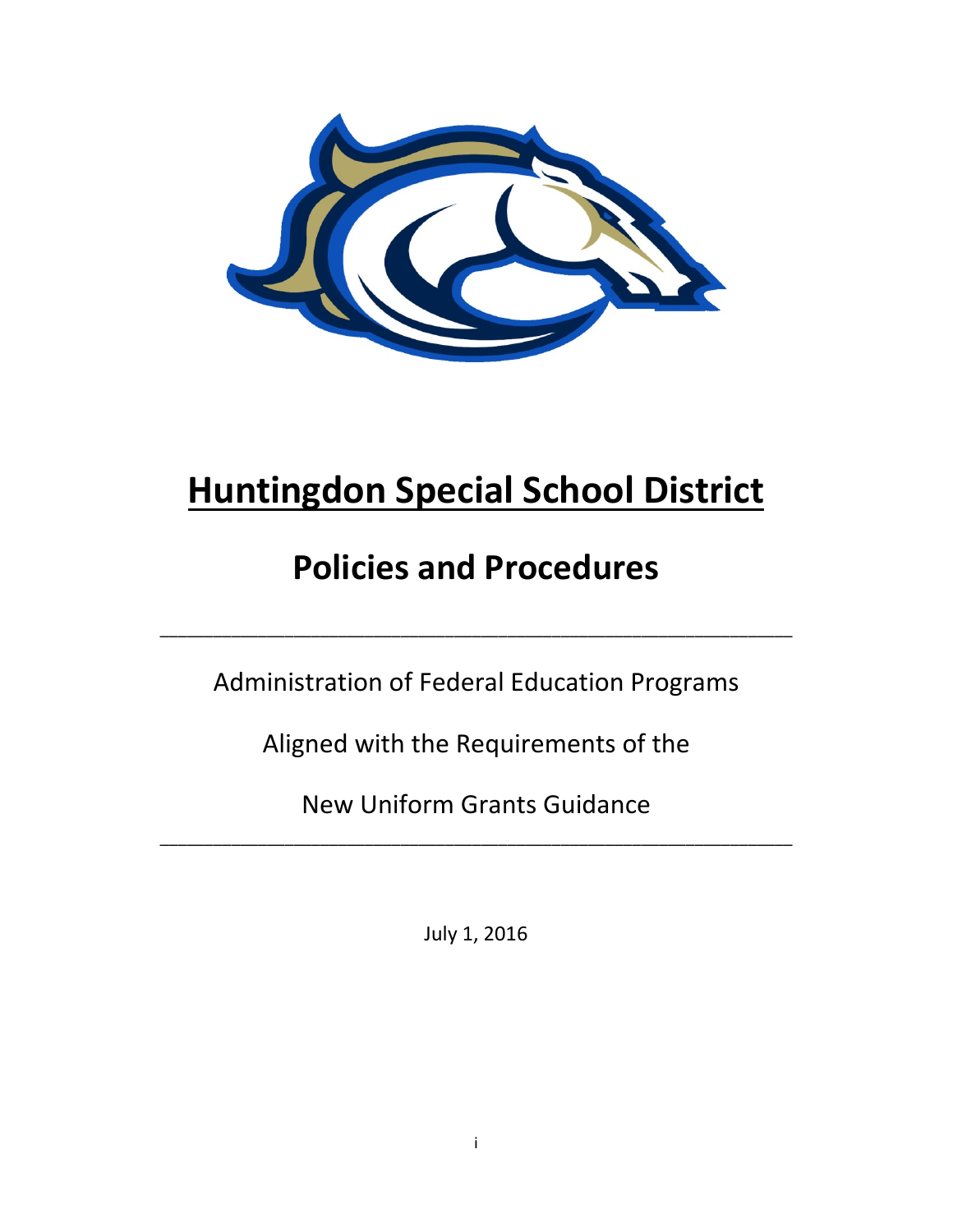# Table of Contents

| I.  |  |
|-----|--|
| ΙΙ. |  |
|     |  |
|     |  |
|     |  |
|     |  |
|     |  |
|     |  |
|     |  |
|     |  |
|     |  |
|     |  |
|     |  |
|     |  |
|     |  |
|     |  |
|     |  |
|     |  |
|     |  |
|     |  |
|     |  |
|     |  |
|     |  |
|     |  |
|     |  |
|     |  |
|     |  |
|     |  |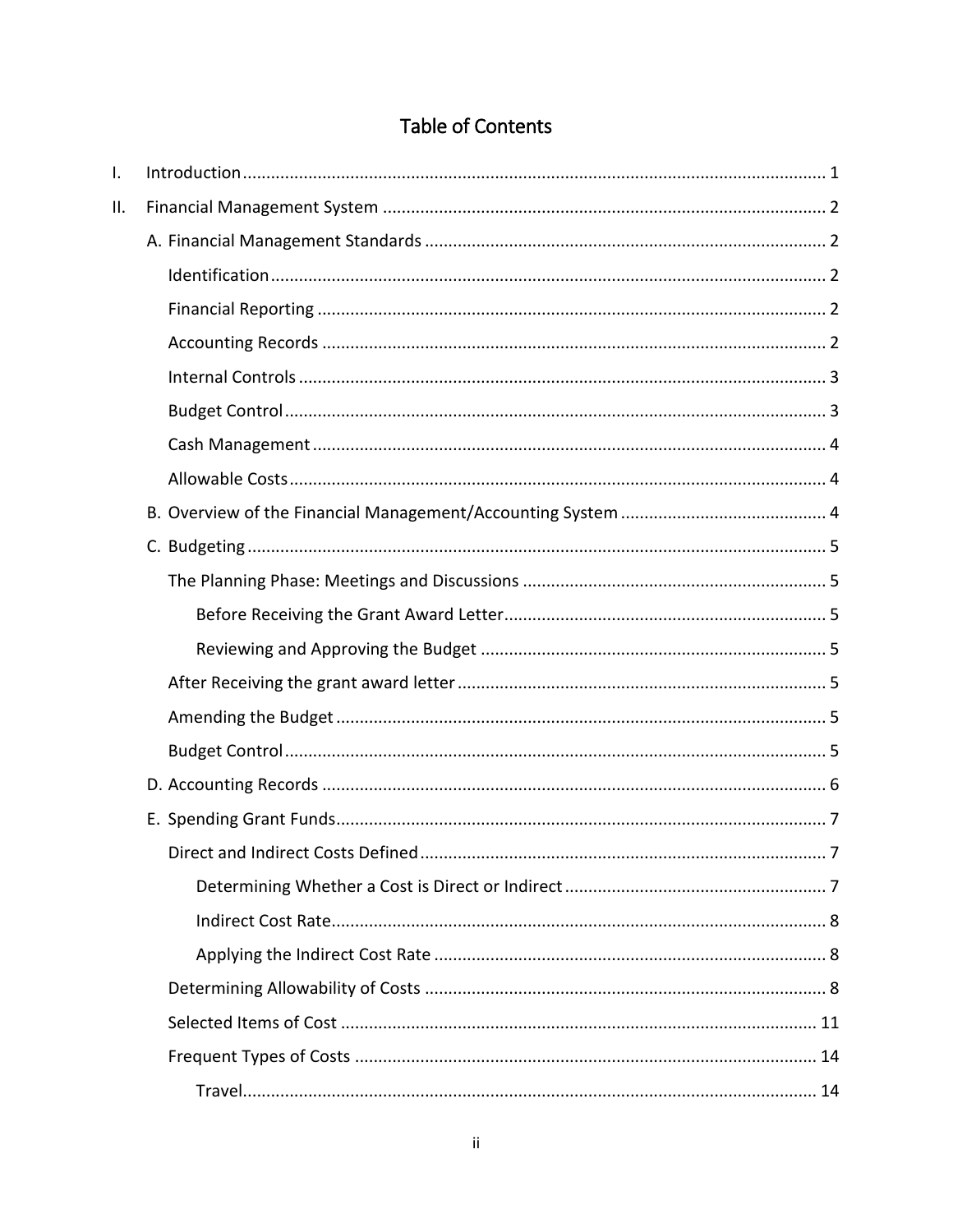|      | Helpful Questions for Determining Whether a Cost is Allowable  14 |    |
|------|-------------------------------------------------------------------|----|
|      |                                                                   |    |
|      |                                                                   |    |
|      |                                                                   |    |
|      |                                                                   |    |
|      |                                                                   |    |
|      |                                                                   |    |
|      |                                                                   |    |
|      |                                                                   |    |
|      |                                                                   |    |
|      |                                                                   |    |
|      |                                                                   |    |
|      |                                                                   |    |
|      |                                                                   |    |
|      |                                                                   |    |
|      |                                                                   |    |
| III. |                                                                   |    |
|      |                                                                   |    |
|      |                                                                   |    |
|      |                                                                   |    |
|      |                                                                   | 22 |
|      |                                                                   |    |
|      |                                                                   |    |
|      |                                                                   |    |
|      |                                                                   |    |
|      |                                                                   |    |
|      |                                                                   |    |
|      |                                                                   |    |
|      |                                                                   |    |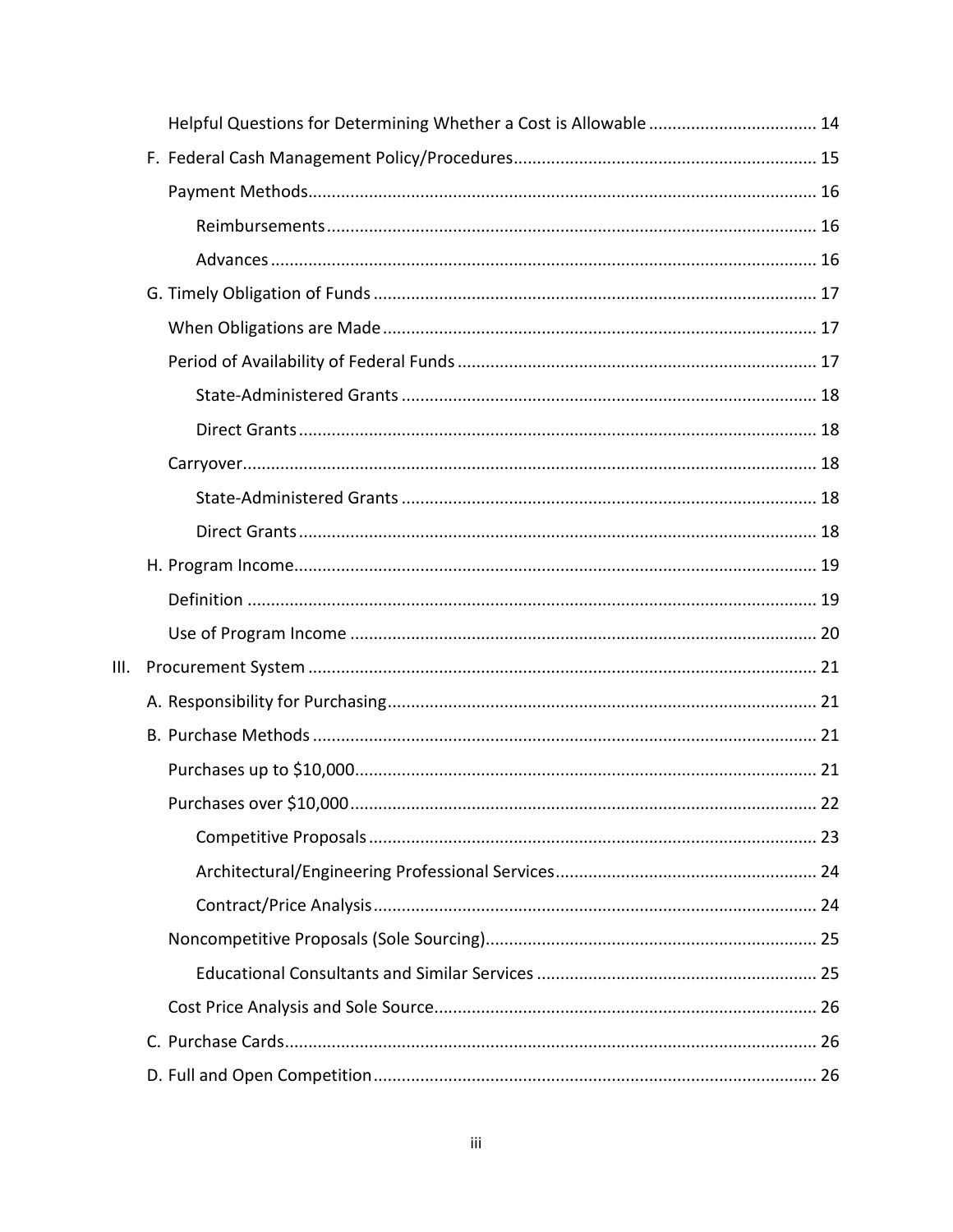| IV. |           |    |
|-----|-----------|----|
|     |           |    |
|     | Equipment | 32 |
|     |           |    |
|     |           |    |
|     |           |    |
|     |           |    |
|     |           |    |
|     |           |    |
|     |           |    |
|     |           |    |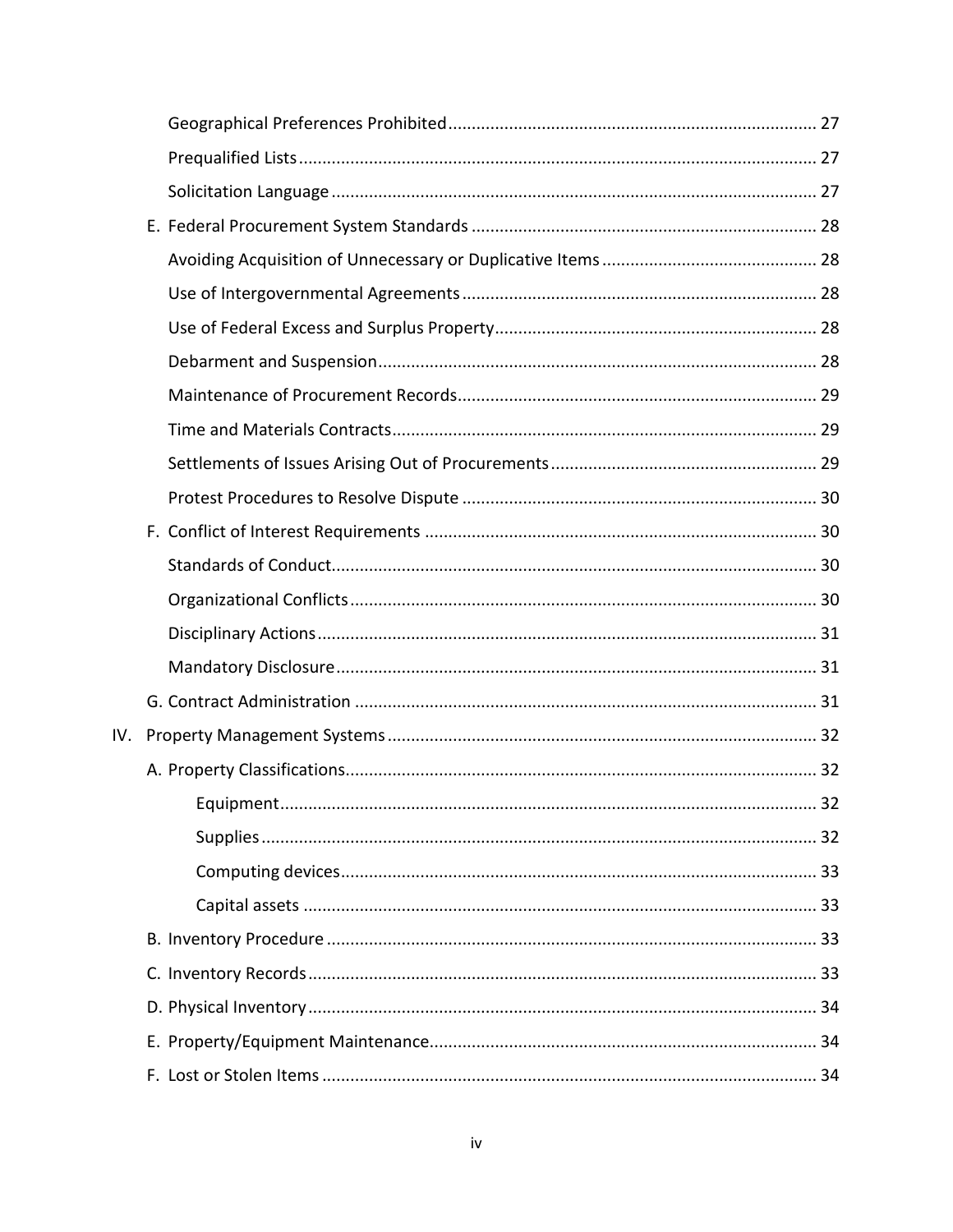| V.  |  |
|-----|--|
|     |  |
|     |  |
|     |  |
|     |  |
|     |  |
|     |  |
| VI. |  |
|     |  |
|     |  |
|     |  |
|     |  |
|     |  |
|     |  |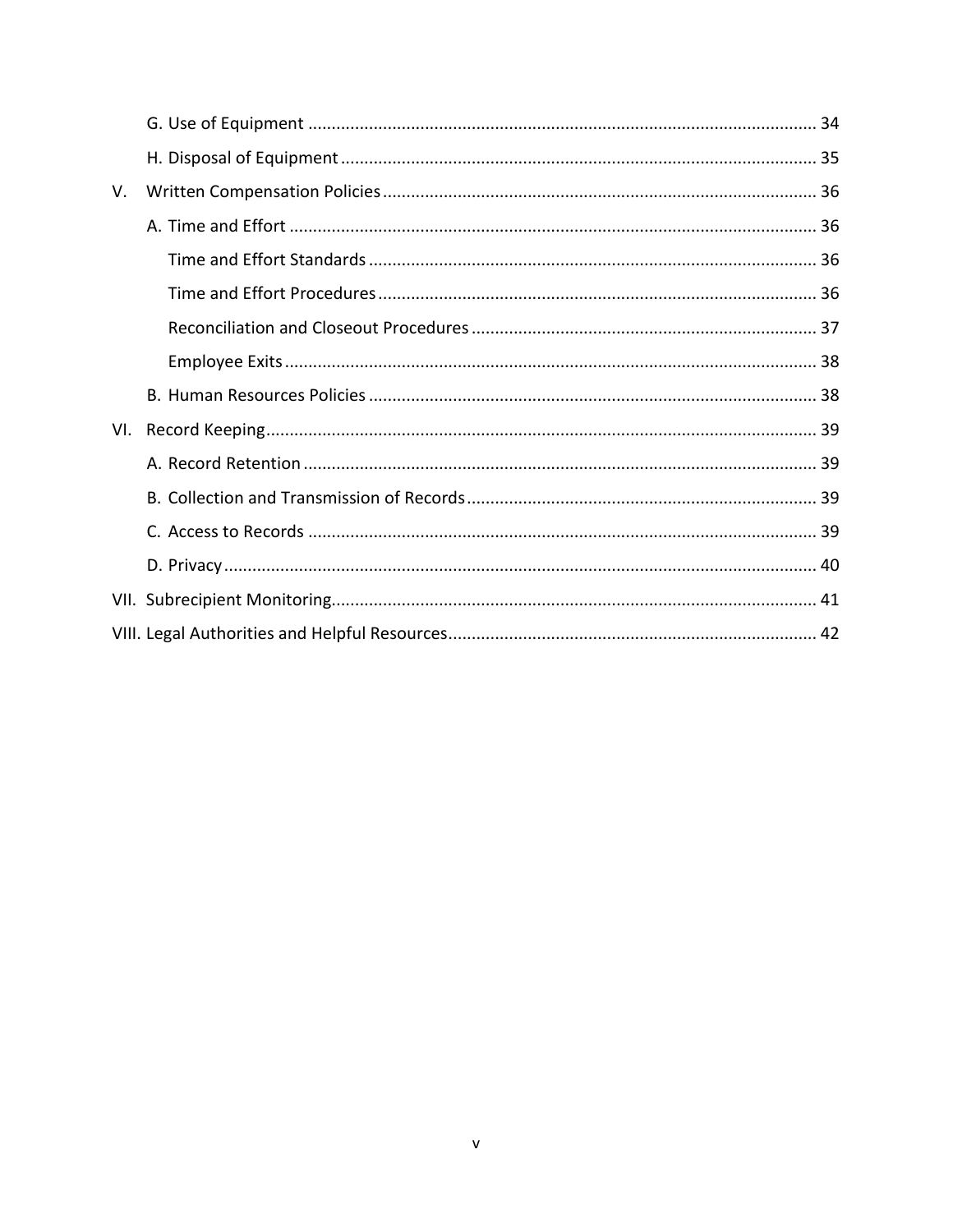# <span id="page-5-0"></span>I. Introduction

This manual sets forth the policies and procedures used by **Huntingdon Special School District** to administer federal funds. The manual contains the internal controls and grant management standards used by the District to ensure that all federal funds are lawfully expended. It describes in detail the District's financial management system, including cash management procedures, procurement policies; inventory management protocols; procedures for determining the allowability of expenditures; time and effort reporting; record retention; and sub-recipient monitoring responsibilities.

New employees of the District, as well as incumbent employees, are expected to review this manual to gain familiarity and understanding of the District's rules and practices. If you have any questions regarding the administration of federal education grants, including questions related to specific federal grant programs, please do not hesitate to contact the applicable program office at the Tennessee Department of Education (TDOE)*.*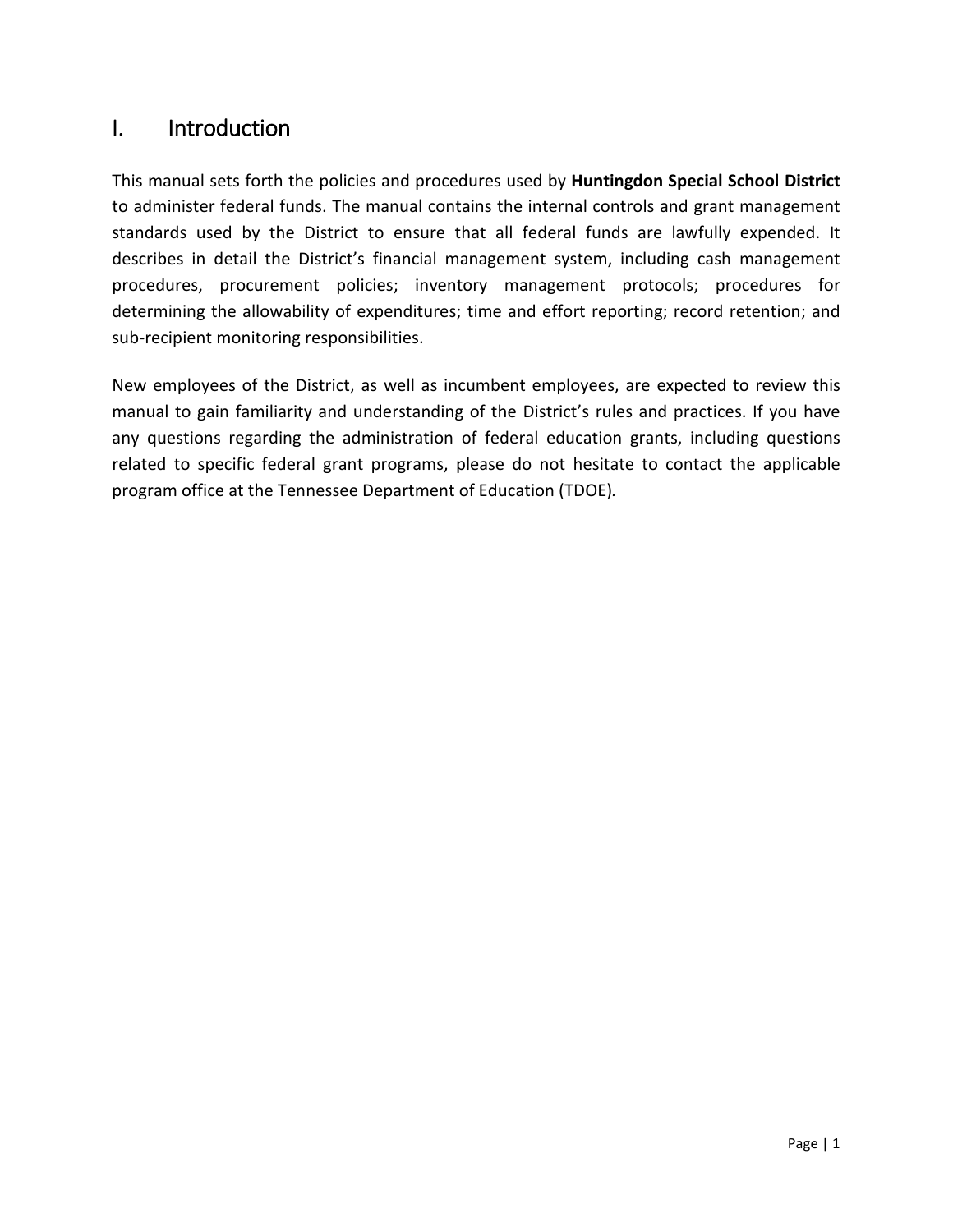# <span id="page-6-0"></span>II. Financial Management System

The District maintains a proper financial management system in order to receive both direct and state-administered grants and to expend funds associated with a grant award. Certain fiscal controls and procedures must be in place to ensure that all financial management system requirements are met. Failure to meet a requirement may result in return of funds or termination of the award.

## <span id="page-6-1"></span>A. Financial Management Standards

The standards for financial management systems are found at 2 C.F.R. § 200.302. The required standards include:

#### <span id="page-6-2"></span>*Identification*

The District must identify, in its accounts, all federal awards received and expended and the federal programs under which they were received. Federal program and award identification must include, as applicable, the CFDA title and number, federal award identification number and year, name of the federal agency, and, if applicable, name of the pass-through entity.

Please See: HSSD Procedure for [Identification of Accounts for Federal Awards](http://www.huntingdonschools.net/Download.asp?L=1&LMID=1034795&PN=DocumentUploads&DivisionID=21680&DepartmentID=&SubDepartmentID=&SubP=&Act=Download&T=1&I=569541)

#### <span id="page-6-3"></span>*Financial Reporting*

Accurate, current, and complete disclosure of the financial results of each federal award or programs must be made in accordance with the financial reporting requirements set forth in the Education Department General Administrative Regulations (EDGAR).

Please See: [HSSD Board Policy Number 2.701 Financial Reports and Records](http://images.pcmac.org/Uploads/TennesseeSBA/TennesseeSBA/Departments/DocumentsCategories/Documents/2701_57.pdf)

#### <span id="page-6-4"></span>*Accounting Records*

The District must maintain records which adequately identify the source and application of funds provided for federally-assisted activities. These records must contain information pertaining to grant or subgrant awards, authorizations, obligations, unobligated balances, assets, expenditures, income and interest and be supported by source documentation.

Please See: [HSSD Board Policy Number 2.700 Accounting System](http://images.pcmac.org/Uploads/TennesseeSBA/TennesseeSBA/Departments/DocumentsCategories/Documents/2700_61.pdf) 

[HSSD Board Policy Number 2.701 Financial Reports and Records](http://images.pcmac.org/Uploads/TennesseeSBA/TennesseeSBA/Departments/DocumentsCategories/Documents/2701_57.pdf)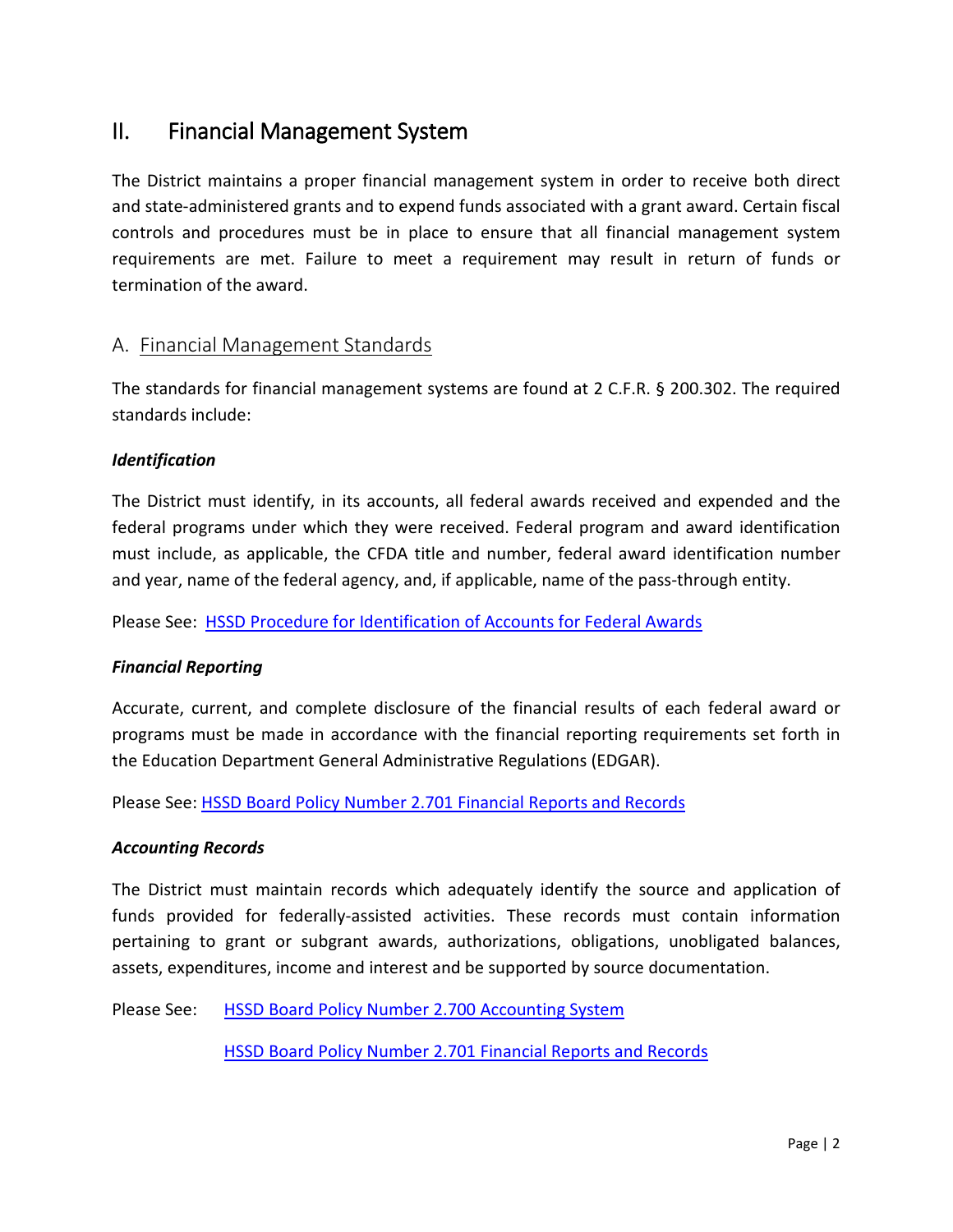#### <span id="page-7-0"></span>*Internal Controls*

Effective control and accountability must be maintained for all funds, real and personal property, and other assets. The District must adequately safeguard all such property and must assure that it is used solely for authorized purposes.

"Internal controls" are tools to help program and financial managers achieve results and safeguard the integrity of their program. Internal controls should be designed to provide reasonable assurance that the following objectives are achieved:

- Effectiveness and efficiency of operations;
- Adequate safeguarding of property;
- Assurance property and money is spent in accordance with grant program and to further the Selected objectives; and
- Compliance with applicable laws and regulations.

Please See: [HSSD Board Policy Number 2.100 Fiscal Management Goals and Objectives](http://images.pcmac.org/Uploads/TennesseeSBA/TennesseeSBA/Departments/DocumentsCategories/Documents/2100_62.pdf)

[HSSD Board Policy Number 2.702 Inventory](http://images.pcmac.org/Uploads/TennesseeSBA/TennesseeSBA/Departments/DocumentsCategories/Documents/2702_62.pdf)

[Procedures for Equipment Control](http://www.huntingdonschools.net/Download.asp?L=1&LMID=1034795&PN=DocumentUploads&DivisionID=21680&DepartmentID=&SubDepartmentID=&SubP=&Act=Download&T=1&I=569570)

[Procedures for Disposition of Equipment with a cost in excess of \\$5,000](http://www.huntingdonschools.net/Download.asp?L=1&LMID=1034795&PN=DocumentUploads&DivisionID=21680&DepartmentID=&SubDepartmentID=&SubP=&Act=Download&T=1&I=569576)

#### <span id="page-7-1"></span>*Budget Control*

Actual expenditures or outlays must be compared with budgeted amounts for each federal award.

Please See the Following HSSD Board Policies and Procedures

[2.200 Annual Operating Budget](http://images.pcmac.org/Uploads/TennesseeSBA/TennesseeSBA/Departments/DocumentsCategories/Documents/2200_63.pdf)

[2.800 Expenditure of Funds](http://images.pcmac.org/Uploads/TennesseeSBA/TennesseeSBA/Departments/DocumentsCategories/Documents/2800-Huntington.pdf)

[2.804 Expenses and Reimbursements](http://images.pcmac.org/Uploads/TennesseeSBA/TennesseeSBA/Departments/DocumentsCategories/Documents/2804_62.pdf)

[2.805 Purchasing](http://images.pcmac.org/Uploads/TennesseeSBA/TennesseeSBA/Departments/DocumentsCategories/Documents/2805_62.pdf)

[2.808 Purchase Orders and Contracts](http://images.pcmac.org/Uploads/TennesseeSBA/TennesseeSBA/Departments/DocumentsCategories/Documents/2808_61.pdf)

[Procedures Affecting](http://www.huntingdonschools.net/Download.asp?L=1&LMID=1034795&PN=DocumentUploads&DivisionID=21680&DepartmentID=&SubDepartmentID=&SubP=&Act=Download&T=1&I=569534) Allowability of Costs

[Procurement Procedures](http://www.huntingdonschools.net/Download.asp?L=1&LMID=1034795&PN=DocumentUploads&DivisionID=21680&DepartmentID=&SubDepartmentID=&SubP=&Act=Download&T=1&I=569556)

[Selecting Items to Be Included in Federal Grant Budgets](http://www.huntingdonschools.net/Download.asp?L=1&LMID=1034795&PN=DocumentUploads&DivisionID=21680&DepartmentID=&SubDepartmentID=&SubP=&Act=Download&T=1&I=569540)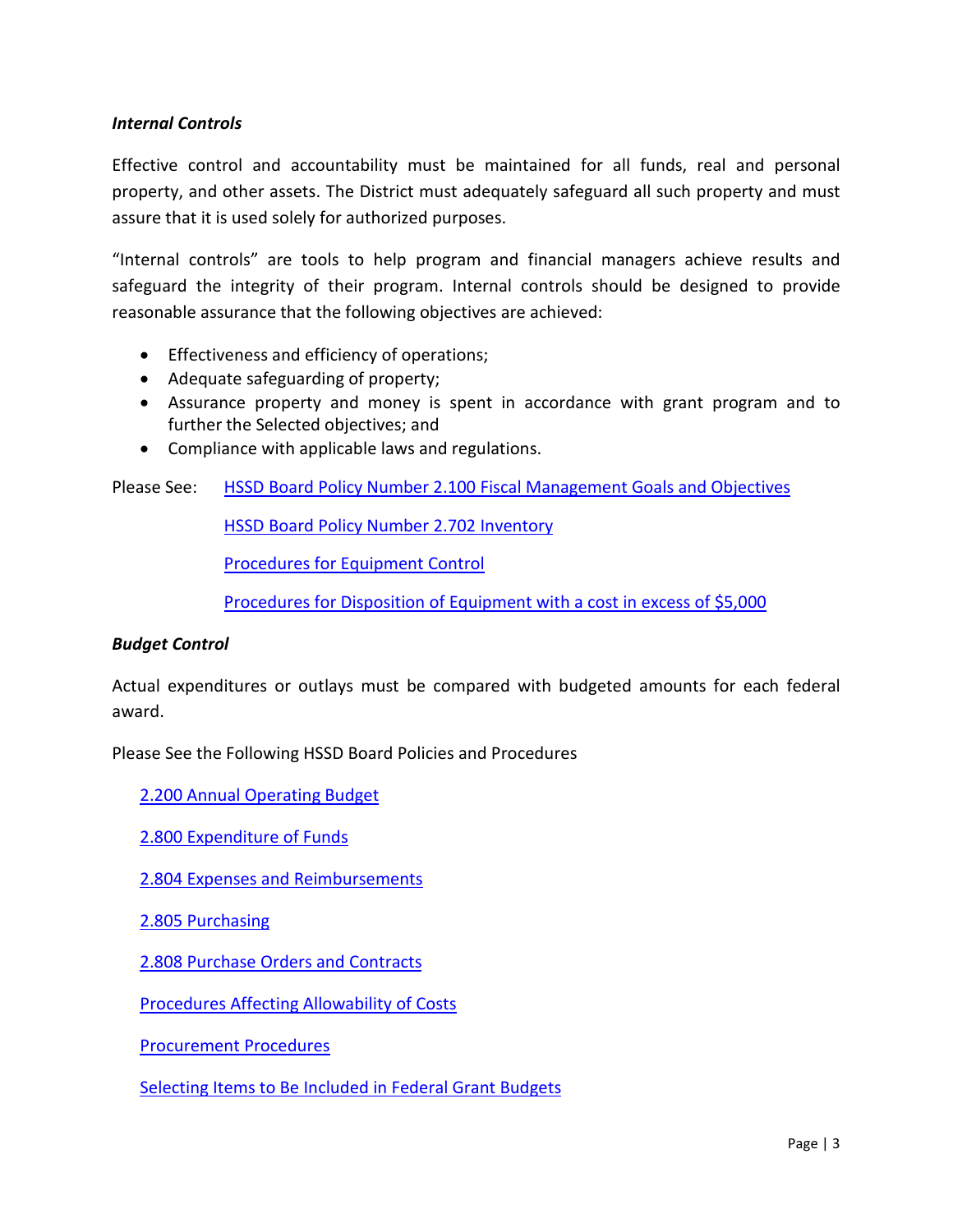#### <span id="page-8-0"></span>*Cash Management*

The District must maintain written procedures to implement the cash management requirements found in EDGAR.

<span id="page-8-1"></span>Please See the Following HSSD Board Policies and Procedures:

[2.200 Annual Operating Budget](http://images.pcmac.org/Uploads/TennesseeSBA/TennesseeSBA/Departments/DocumentsCategories/Documents/2200_63.pdf)

[2.800 Expenditure of Funds](http://images.pcmac.org/Uploads/TennesseeSBA/TennesseeSBA/Departments/DocumentsCategories/Documents/2800-Huntington.pdf)

[2.804 Expenses and Reimbursements](http://images.pcmac.org/Uploads/TennesseeSBA/TennesseeSBA/Departments/DocumentsCategories/Documents/2804_62.pdf)

[2.805 Purchasing](http://images.pcmac.org/Uploads/TennesseeSBA/TennesseeSBA/Departments/DocumentsCategories/Documents/2805_62.pdf)

[2.808 Purchase Orders and Contracts](http://images.pcmac.org/Uploads/TennesseeSBA/TennesseeSBA/Departments/DocumentsCategories/Documents/2808_61.pdf)

[Procedures Affecting Allowability of Costs](http://www.huntingdonschools.net/Download.asp?L=1&LMID=1034795&PN=DocumentUploads&DivisionID=21680&DepartmentID=&SubDepartmentID=&SubP=&Act=Download&T=1&I=569534)

[Procurement Procedures](http://www.huntingdonschools.net/Download.asp?L=1&LMID=1034795&PN=DocumentUploads&DivisionID=21680&DepartmentID=&SubDepartmentID=&SubP=&Act=Download&T=1&I=569556)

[Cash Management Requirements](http://www.huntingdonschools.net/Download.asp?L=1&LMID=1034795&PN=DocumentUploads&DivisionID=21680&DepartmentID=&SubDepartmentID=&SubP=&Act=Download&T=1&I=569557)

[Selecting Items to Be Included in Federal Grant Budgets](http://www.huntingdonschools.net/Download.asp?L=1&LMID=1034795&PN=DocumentUploads&DivisionID=21680&DepartmentID=&SubDepartmentID=&SubP=&Act=Download&T=1&I=569540)

#### *Allowable Costs*

The District must maintain written procedures for determining allowability of costs in accordance with EDGAR.

Please See: [HSSD Board Policy Number 2.805 Purchasing](http://images.pcmac.org/Uploads/TennesseeSBA/TennesseeSBA/Departments/DocumentsCategories/Documents/2805_62.pdf)

[Procedures Affecting Allowability of Costs](http://www.huntingdonschools.net/Download.asp?L=1&LMID=1034795&PN=DocumentUploads&DivisionID=21680&DepartmentID=&SubDepartmentID=&SubP=&Act=Download&T=1&I=569534)

[Selecting Items to Be Included in Federal Grant Budgets](http://www.huntingdonschools.net/Download.asp?L=1&LMID=1034795&PN=DocumentUploads&DivisionID=21680&DepartmentID=&SubDepartmentID=&SubP=&Act=Download&T=1&I=569540)

#### <span id="page-8-2"></span>B. Overview of the Financial Management/Accounting System

Huntingdon Special School District uses the Local Government Corporation for its financial and accounting system. Currently, this system does not interface with the procurement and inventory systems. Once approved by the Tennessee Department of Education and the Huntingdon Special School District Board of Education, the budgets are uploaded into the management system by the accounting/bookkeeping department. The Director of Schools,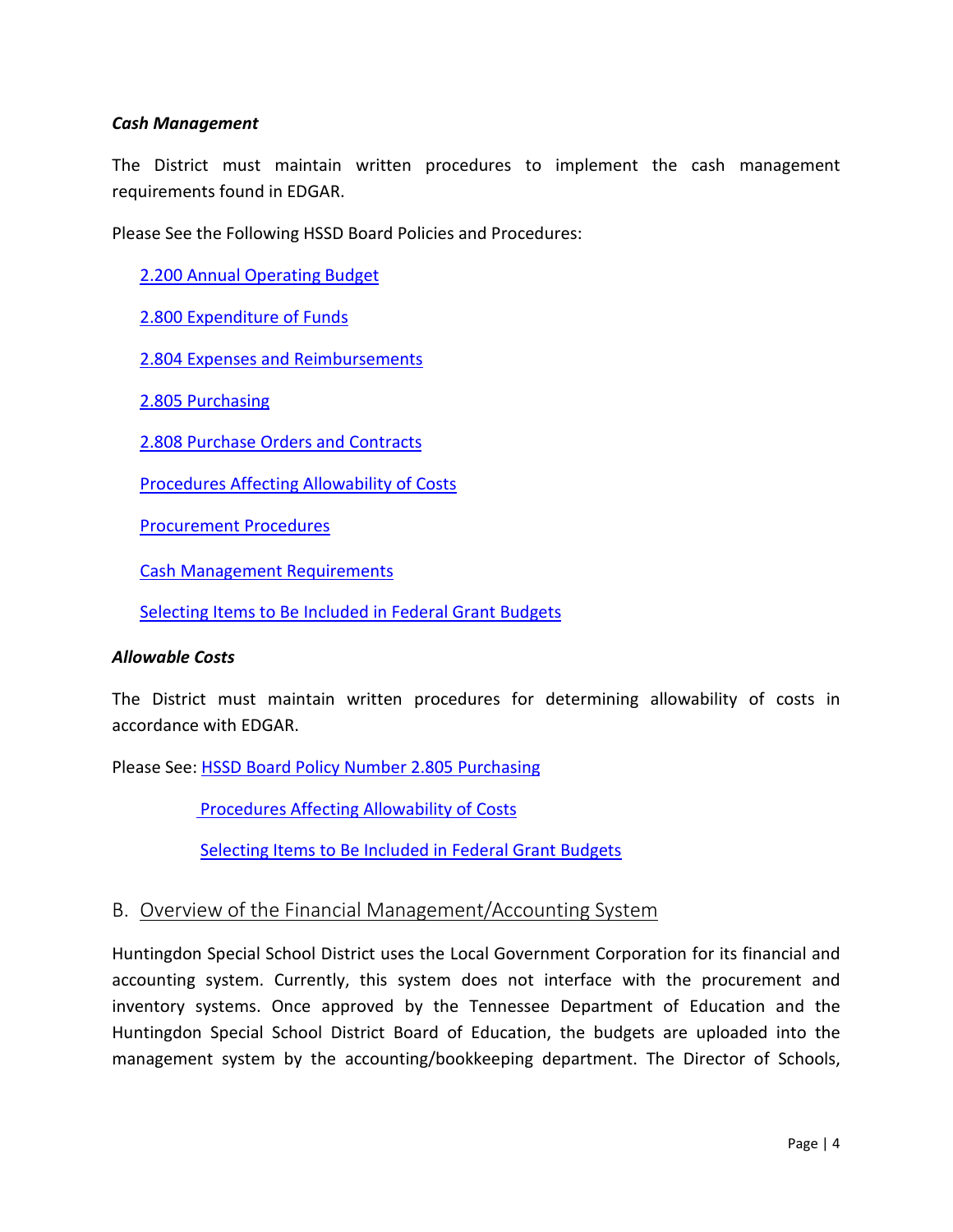accounting department, and federal program director(s) are responsible for managing budgets, as required by 2 CFR §200.302, through tracking:

- (1) CDFA Titles and Numbers
- (2) Federal Identification Numbers
- (3) Date of Award
- (4) Name of the Federal Agency
- (5) And if applicable, the name of the pass-through entity

The federal accounting bookkeeper provides timely and accurate financial reports to the Director of Schools and federal grant directors monthly, and more often if necessary. The reports include:

- (1) Cumulative Expenses
- (2) Project Budgets
- (3) Balance Remaining

#### <span id="page-9-0"></span>C. Budgeting

#### <span id="page-9-1"></span>*The Planning Phase: Meetings and Discussions*

#### <span id="page-9-2"></span>*Before Receiving the Grant Award Letter:*

Please See: [Procedures Used Before Receiving Federal Grant Letters](http://www.huntingdonschools.net/Download.asp?L=1&LMID=1034795&PN=DocumentUploads&DivisionID=21680&DepartmentID=&SubDepartmentID=&SubP=&Act=Download&T=1&I=569567)

<span id="page-9-3"></span>*Reviewing and Approving the Budget*:

Please See: [Procedures for Reviewing and Approving the Federal Budget](http://www.huntingdonschools.net/Download.asp?L=1&LMID=1034795&PN=DocumentUploads&DivisionID=21680&DepartmentID=&SubDepartmentID=&SubP=&Act=Download&T=1&I=569542)

#### <span id="page-9-4"></span>*After Receiving the grant award letter*

Please See: [Procedures to Be Followed After Receiving a Federal Grant Award Letter](http://www.huntingdonschools.net/Download.asp?L=1&LMID=1034795&PN=DocumentUploads&DivisionID=21680&DepartmentID=&SubDepartmentID=&SubP=&Act=Download&T=1&I=569568)

#### <span id="page-9-5"></span>*Amending the Budget*

Please See: **Procedures for HSSD Budget Amendments** 

#### <span id="page-9-6"></span>*Budget Control*

Huntingdon Special School District monitors its financial performance by comparing and analyzing actual results with budgeted results. Each month the federal bookkeeper provides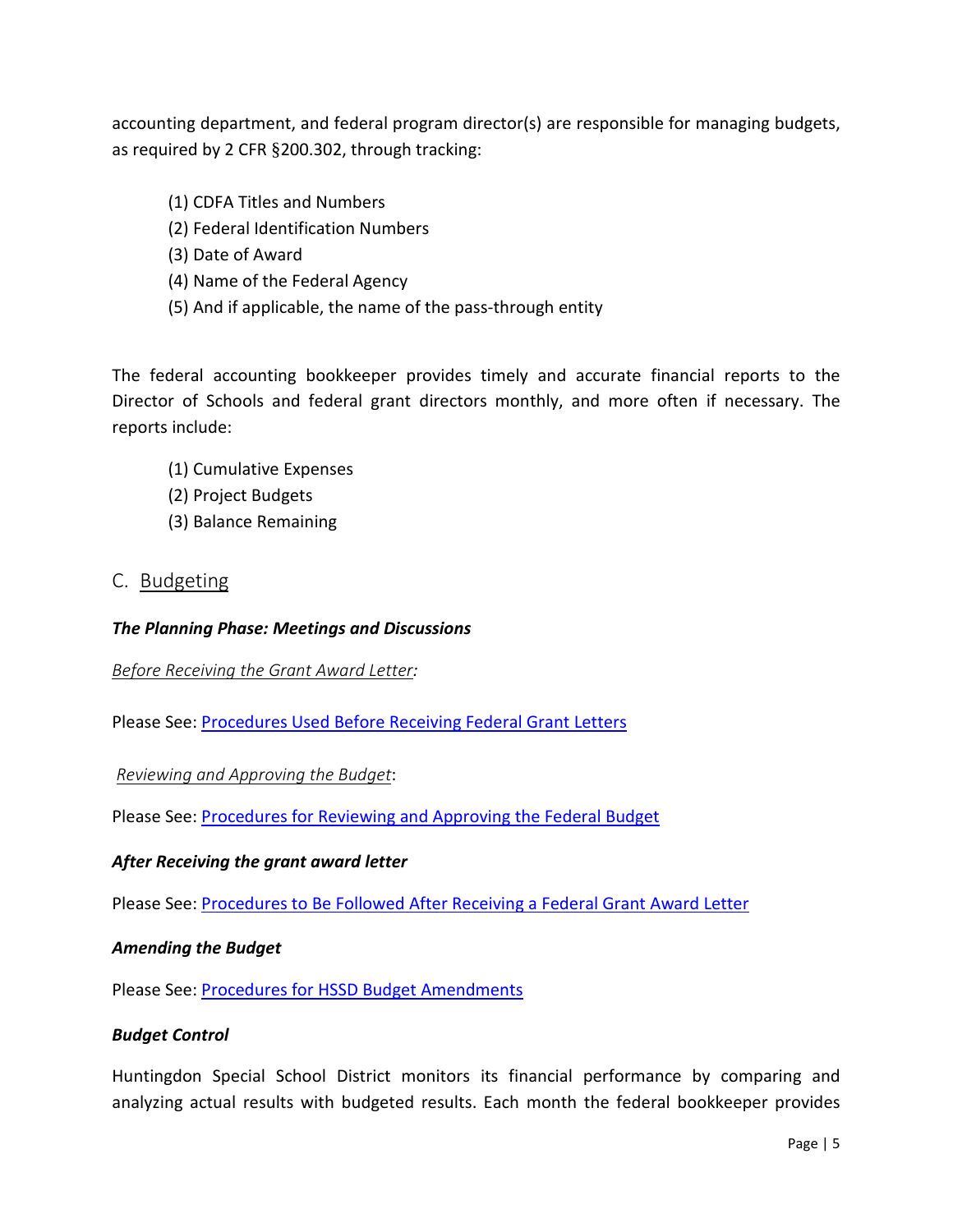each project director a copy of the Expenditures and Encumbrances Report from the Local Government Accounting Program. The report provides budget amounts, expenditures, and the unencumbered balance. Project directors then review these amounts for accuracy. If errors are found, an investigation occurs to find the discrepancies. Once the discrepancies are identified, the program director works with the federal bookkeeper to correct the errors. If, for some reason, it is determined that the amount budgeted in any account is insufficient to cover the costs needed, the program director initiates plans to amend the budget.

Please see the following HSSD Board Policies and Procedures:

[2.200 Annual Operating Budget](http://images.pcmac.org/Uploads/TennesseeSBA/TennesseeSBA/Departments/DocumentsCategories/Documents/2200_63.pdf)

[2.800 Expenditure of Funds](http://images.pcmac.org/Uploads/TennesseeSBA/TennesseeSBA/Departments/DocumentsCategories/Documents/2800-Huntington.pdf)

[2.804 Expenses and Reimbursements](http://images.pcmac.org/Uploads/TennesseeSBA/TennesseeSBA/Departments/DocumentsCategories/Documents/2804_62.pdf)

[2.805 Purchasing](http://images.pcmac.org/Uploads/TennesseeSBA/TennesseeSBA/Departments/DocumentsCategories/Documents/2805_62.pdf)

[2.808 Purchase Orders and Contracts](http://images.pcmac.org/Uploads/TennesseeSBA/TennesseeSBA/Departments/DocumentsCategories/Documents/2808_61.pdf)

[Procedures Affecting](http://www.huntingdonschools.net/Download.asp?L=1&LMID=1034795&PN=DocumentUploads&DivisionID=21680&DepartmentID=&SubDepartmentID=&SubP=&Act=Download&T=1&I=569534) Allowability of Costs

[Procurement Procedures](http://www.huntingdonschools.net/Download.asp?L=1&LMID=1034795&PN=DocumentUploads&DivisionID=21680&DepartmentID=&SubDepartmentID=&SubP=&Act=Download&T=1&I=569556)

[Selecting Items to Be Included in Federal Grant Budgets](http://www.huntingdonschools.net/Download.asp?L=1&LMID=1034795&PN=DocumentUploads&DivisionID=21680&DepartmentID=&SubDepartmentID=&SubP=&Act=Download&T=1&I=569540)

#### <span id="page-10-0"></span>D. Accounting Records

Huntingdon Special School District accounting records are maintained by the accounting department, specifically the federal programs bookkeeper. Electronic and paper copies are maintained as required by the Tennessee Department of Education Finance Section. Huntingdon Special School District adheres to the accounts and their definitions as described in the [State of Tennessee Department of Education Standardized System of](http://tn.gov/assets/entities/education/attachments/loc_fin_system_manual.pdf) Accounting and [Reporting Manual.](http://tn.gov/assets/entities/education/attachments/loc_fin_system_manual.pdf) The district accounting department is responsible for maintaining accounting records that are reviewed and approved by the director of schools along with the respective program directors. Journal entries, when necessary, are made by the system bookkeeper in the accounting department. Recurring journal entries include payroll accounts entered by both the federal bookkeeper and human resources department. The chart of accounts used by the district is available in the manual mentioned above.

Federal Projects also have uniform sub fund numbers for each individual project.

Please see: [Federal Projects Uniform Sub Fund Numbers](http://www.huntingdonschools.net/Download.asp?L=1&LMID=1034795&PN=DocumentUploads&DivisionID=21680&DepartmentID=&SubDepartmentID=&SubP=&Act=Download&T=1&I=569201)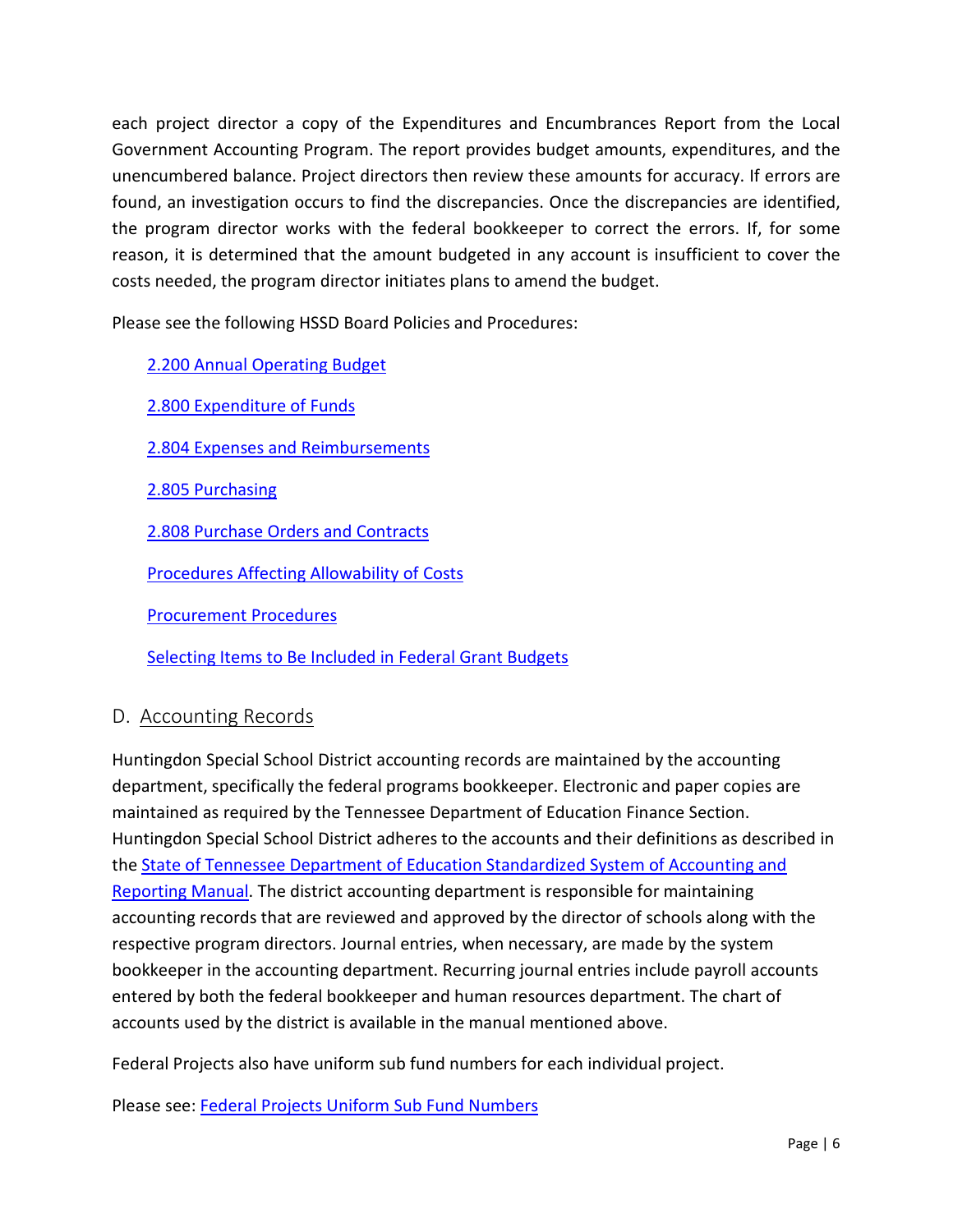## <span id="page-11-0"></span>E. Spending Grant Funds

Please See HSSD Board Policies and Procedures:

[2.200 Annual Operating Budget](http://images.pcmac.org/Uploads/TennesseeSBA/TennesseeSBA/Departments/DocumentsCategories/Documents/2200_63.pdf)

[2.800 Expenditure of Funds](http://images.pcmac.org/Uploads/TennesseeSBA/TennesseeSBA/Departments/DocumentsCategories/Documents/2800-Huntington.pdf)

[2.805 Purchasing](http://images.pcmac.org/Uploads/TennesseeSBA/TennesseeSBA/Departments/DocumentsCategories/Documents/2805_62.pdf)

[Procedures Affecting](http://www.huntingdonschools.net/Download.asp?L=1&LMID=1034795&PN=DocumentUploads&DivisionID=21680&DepartmentID=&SubDepartmentID=&SubP=&Act=Download&T=1&I=569534) Allowability of Costs

[Procurement Procedures](http://www.huntingdonschools.net/Download.asp?L=1&LMID=1034795&PN=DocumentUploads&DivisionID=21680&DepartmentID=&SubDepartmentID=&SubP=&Act=Download&T=1&I=569556)

[Selecting Items to Be Included in Federal Grant Budgets](http://www.huntingdonschools.net/Download.asp?L=1&LMID=1034795&PN=DocumentUploads&DivisionID=21680&DepartmentID=&SubDepartmentID=&SubP=&Act=Download&T=1&I=569540)

While developing and reviewing the grant budget, all individuals involved, to include the project director, federal bookkeeper and director of schools should keep in mind the difference between direct costs and indirect costs.

#### <span id="page-11-1"></span>*Direct and Indirect Costs Defined*

<span id="page-11-2"></span>*Determining Whether a Cost is Direct or Indirect:* Direct costs are those costs that can be identified specifically with a particular final cost objective, such as a federal award, or other internally or externally funded activity, or that can be directly assigned to such activities relatively easily with a high degree of accuracy. 2 C.F.R. § 200.413(a). Indirect costs are those that have been incurred for a common or joint purpose benefitting more than one cost objective, and not readily assignable to the cost objectives specifically benefitted, without effort disproportionate to the results achieved. 2 C.F.R. § 200.56. Costs incurred for the same purpose in like circumstances must be treated consistently as either direct or indirect costs. 2 C.F.R. § 200.413(a).

Identification with the federal award rather than the nature of the goods and services involved is the determining factor in distinguishing direct from indirect costs of Federal awards. Typical costs charged directly to a Federal award are the compensation of employees who work on that award, their related fringe benefit costs, the costs of materials and other items of expense incurred for the Federal award. 2 C.F.R. § 200.413(b). The salaries of administrative and clerical staff should normally be treated as indirect costs. Direct charging of these costs may be appropriate only if all of the following conditions are met:

- Administrative or clerical services are integral to a project or activity;
- Individuals involved can be specifically identified with the project or activity;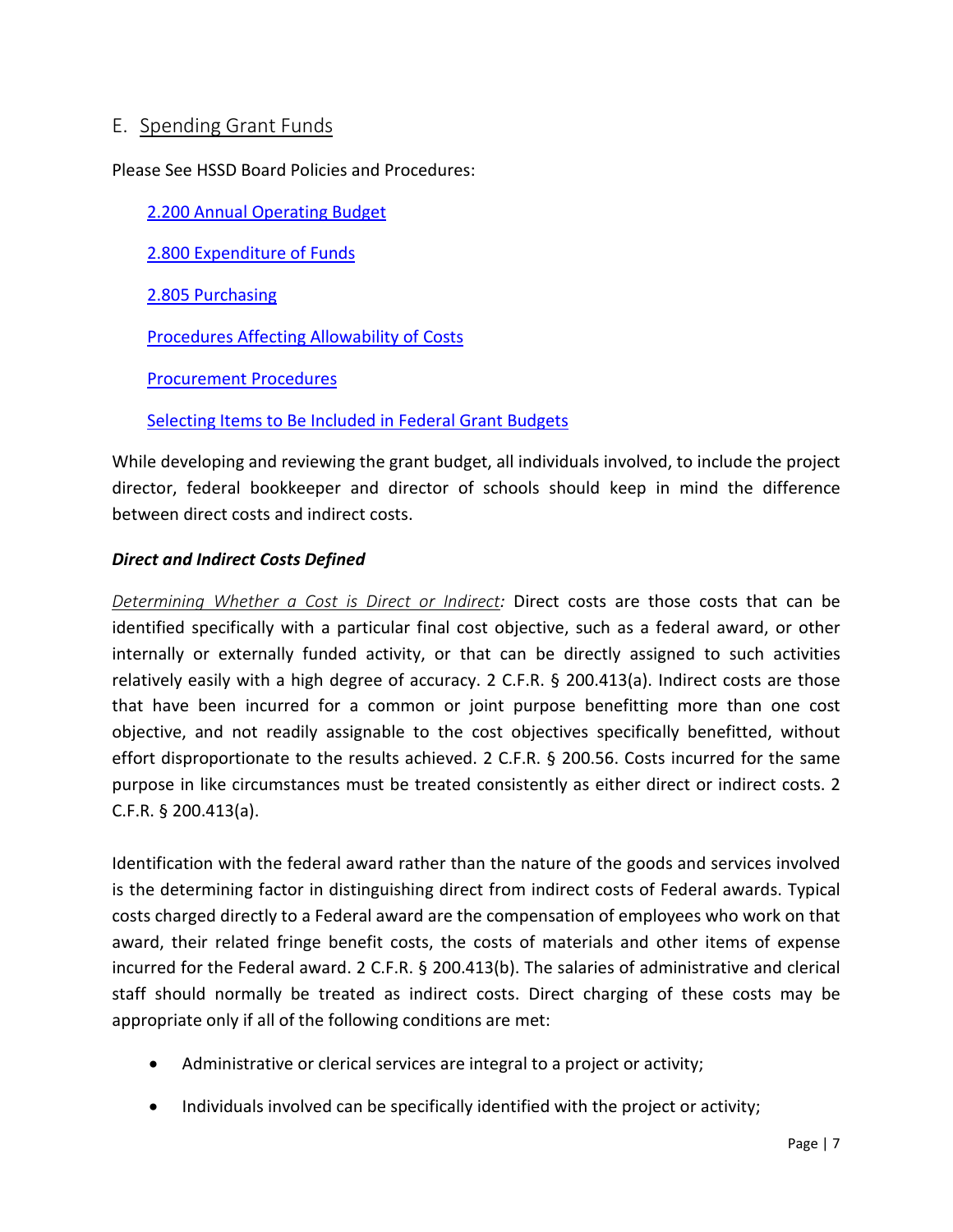- Such costs are explicitly included in the budget or have the prior written approval of the federal awarding agency; and
- The costs are not also recovered as indirect costs. 2 C.F.R. § 200.413(c).

<span id="page-12-0"></span>*Indirect Cost Rate:* TDOE approves indirect cost rates for one year. In January preceding the new fiscal year that begins in July, the Northwest CORE state fiscal consultant completes the documents used by the state department of education to determine the indirect cost rate for Huntingdon Special School District. Once completed, the document is submitted to the state fiscal department who then determines the indirect cost using the submitted information. See the Tennessee State Department of Education form *Non-Restricted and Restricted Indirect Cost Plan*, for items included at this website:

#### [Tennessee Local Finance Indirect Cost Manual](http://tn.gov/assets/entities/education/attachments/loc_fin_indirect_cost_manual.pdf)

The Indirect Cost rate for Huntingdon Special School District for the 2017 fiscal year is **12.47%** for non-restricted programs and **1.46%** for restricted programs.

<span id="page-12-1"></span>*Applying the Indirect Cost Rate:* Once the District has an approved indirect cost rate, the percentage is multiplied against the actual direct costs (excluding distorting items such as equipment, contracts in excess of \$25,000, pass-through funds, etc.) incurred under a particular grant to produce the dollar amount of indirect costs allowable to that award. 34 C.F.R § 75.564; 34 C.F.R. § 76.569. Once the District applies the approved rate, the funds that may be claimed for indirect costs have no federal accountability and may be used as if they were non-federal funds. For Direct Grants, reimbursement of indirect costs is subject to the availability of funds and statutory or administrative restrictions. 34 C.F.R. § 75.564.

Where a federal program has a specific cap on the percentage of administrative costs that may be charged to a grant, that cap must include all direct administrative charges as well as any recovered indirect charges.

#### <span id="page-12-2"></span>*Determining Allowability of Costs*

Expenditures must be aligned with approved budgeted items. Any changes or variations from the state-approved budget and grant application need prior approval from the state.

When determining how the District will spend its grant funds, federal project directors will review the proposed cost to determine whether it is an allowable use of federal grant funds *before* obligating and spending those funds on the proposed good or service. All costs supported by federal education funds must meet the standards outlined in EDGAR, 2 C.F.R. §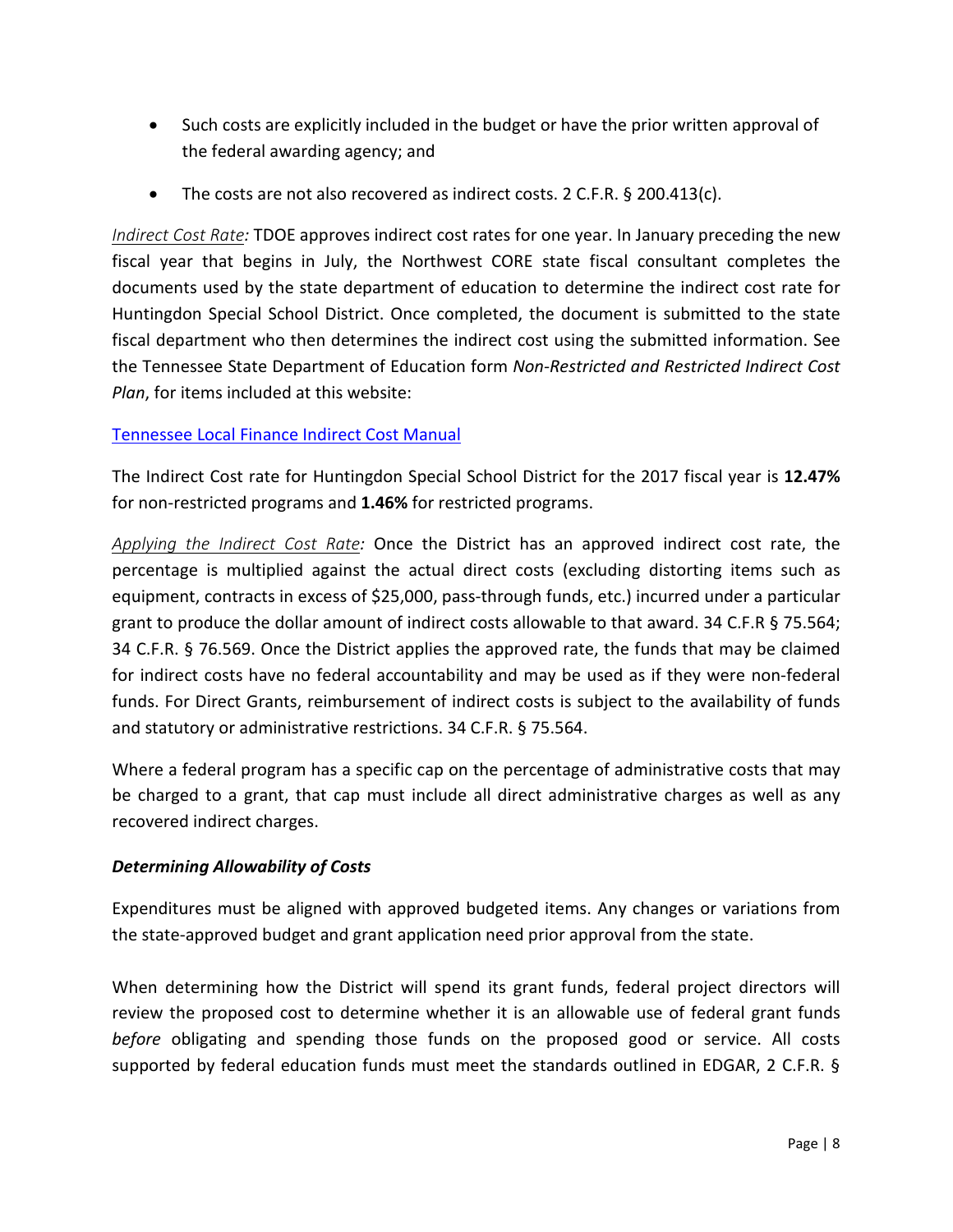200.403, which are provided in the bulleted list below. Federal project directors must consider these factors when making an allowability determination.

• **Be Necessary and Reasonable for the performance of the federal award.** District staff must consider these elements when determining the reasonableness of a cost. A cost is reasonable if, in its nature and amount, it does not exceed that which would be incurred by a prudent person under the circumstances prevailing at the time the decision to incur the cost was made. For example, reasonable means that sound business practices were followed, and purchases were comparable to market prices.

When determining reasonableness of a cost, consideration must be given to:

- Whether the cost is a type generally recognized as ordinary and necessary for the operation of the District or the proper and efficient performance of the federal award.
- **The restrains or requirements imposed by factors, such as: sound business** practices; arm's-length bargaining; federal, state and other laws and regulations; and terms and conditions of the federal award.
- Market prices for comparable goods or services for the geographic area.
- Whether the individuals concerned acted with prudence in the circumstances considering their responsibilities to the District, its employees, its students, the public at large, and the federal government.
- Whether the district significantly deviates from its established practices and policies regarding the incurrence of costs, which may unjustifiably increase the federal award's cost. 2 C.F.R. § 200.404

While 2 C.F.R. § 200.404 does not provide specific descriptions of what satisfies the "necessary" element beyond its inclusion in the reasonableness analysis above, necessary is determined based on the needs of the program. Specifically, the expenditure must be necessary to achieve an important program objective. A key aspect in determining whether a cost is necessary is whether the district can demonstrate that the cost addresses an existing need, and can prove it. For example, the district may deem a language skills software program necessary for a limited English proficiency program.

When determining whether a cost is necessary, consideration may be given to:

- Whether the cost is needed for the proper and efficient performance of the grant program.
- **Whether the cost is identified in the approved budget or application.**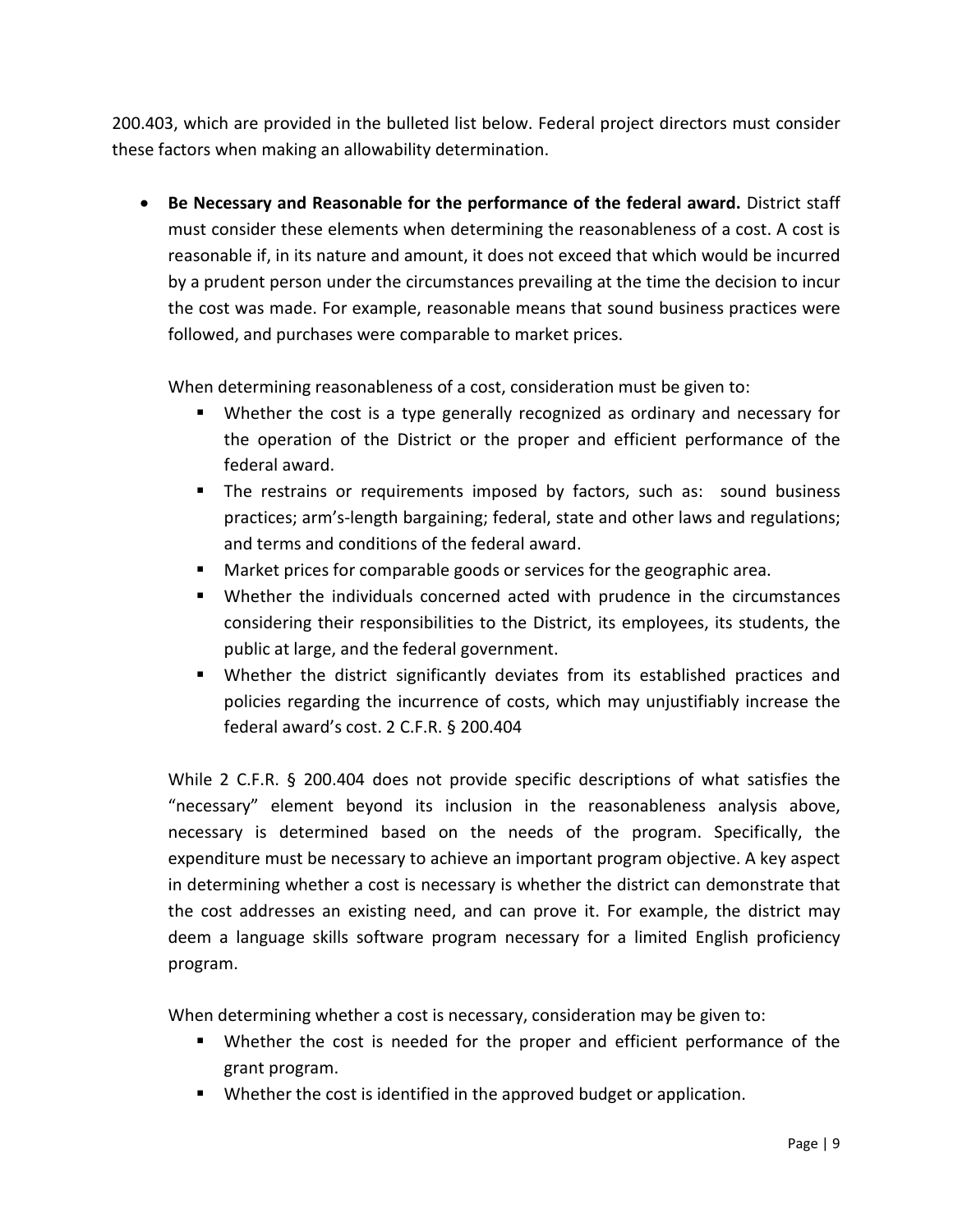- Whether there is an educational benefit associated with the cost.
- Whether the cost aligns with identified needs based on results and findings from a needs assessment.
- Whether the cost addresses program goals and objectives and is based on program data.
- **Allocable to the federal award.** A cost is allocable to the federal award if the goods or services involved are chargeable or assignable to the federal award in accordance with the relative benefit received. This means that the federal grant program derived a benefit in proportion to the funds charged to the program. 2 C.F.R. § 200.405. For example, if 50% of a teacher's salary is paid with grant funds, then that teacher must spend at least 50% of his or her time on the grant program.
- **Consistent with policies and procedures that apply uniformly to both federallyfinanced and other activities of the District.**
- **Conform to any limitations or exclusions set forth as cost principles in Part 200 or in the terms and conditions of the federal award.**
- **Consistent treatment.** A cost cannot be assigned to a federal award as a direct cost if any other cost incurred for the same purpose in like circumstances has been assigned as an indirect cost under another award.
- **Adequately documented.** All expenditures must be properly documented.
- **Be determined in accordance with general accepted accounting principles (GAAP), unless provided otherwise in Part 200.**
- **Not included as a match or cost-share, unless the specific federal program authorizes federal costs to be treated as such.** Some federal program statutes require the nonfederal entity to contribute a certain amount of non-federal resources to be eligible for the federal program.
- **Be the net of all applicable credits.** The term "applicable credits" refers to those receipts or reduction of expenditures that operate to offset or reduce expense items allocable to the federal award. Typical examples of such transactions are: purchase discounts; rebates or allowances; recoveries or indemnities on losses; and adjustments of overpayments or erroneous charges. To the extent that such credits accruing to or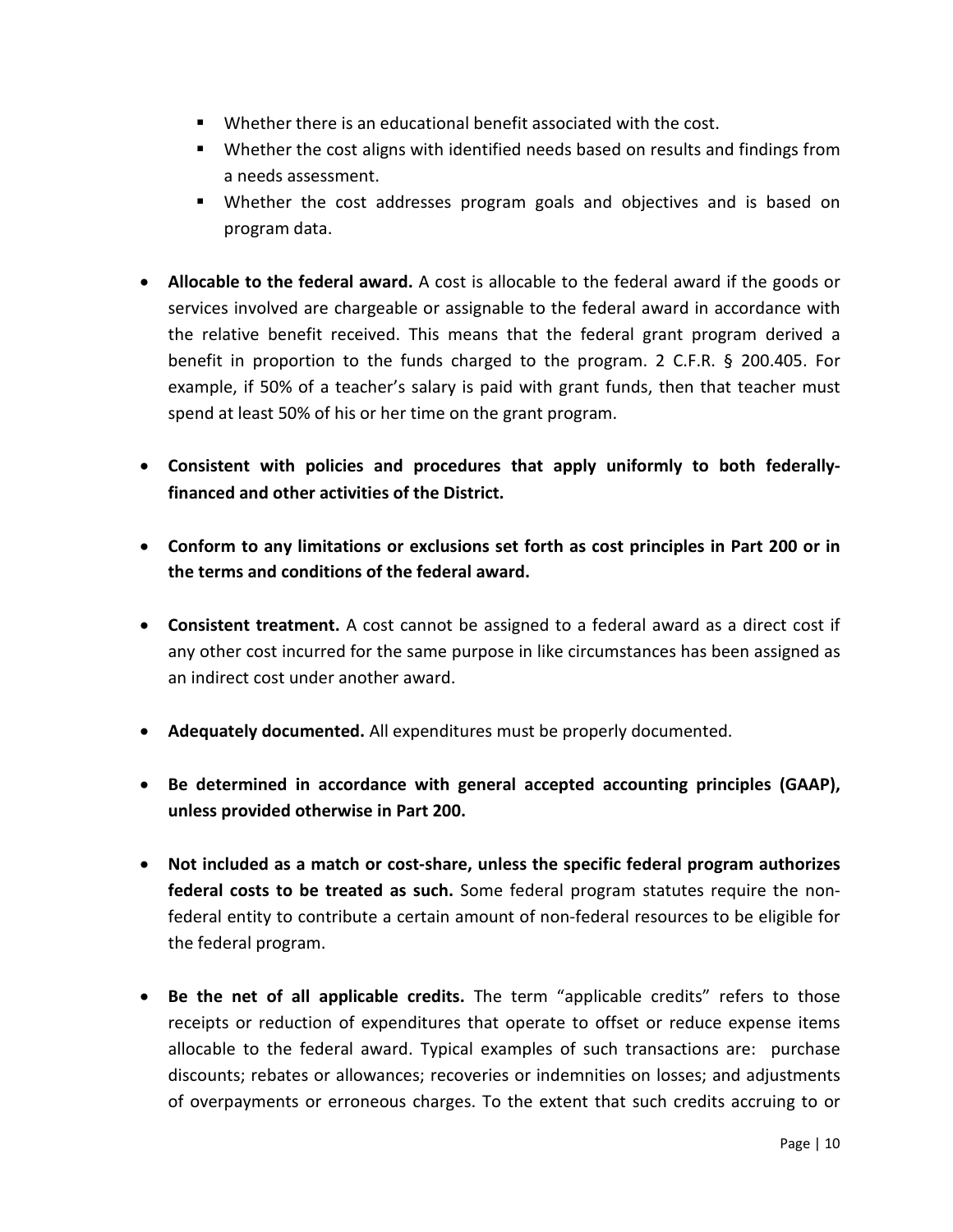received by the state relate to the federal award, they shall be credited to the federal award, either as a cost reduction or a cash refund, as appropriate. 2 C.F.R. § 200.406.

#### Please See: [Huntingdon Special School District Travel Regulations](http://www.huntingdonschools.net/Download.asp?L=1&LMID=1034795&PN=DocumentUploads&DivisionID=21680&DepartmentID=&SubDepartmentID=&SubP=&Act=Download&T=1&I=569590)

Part 200's cost guidelines must be considered when federal grant funds are expended. As provided above, federal rules require state- and District-level requirements and policies regarding expenditures to be followed as well. For example, state and/or District policies relating to travel or equipment may be narrower than the federal rules, and the stricter State and/or District policies must be followed. Further, certain types of incentives are allowable under federal law, but are not allowable under State law.

#### <span id="page-15-0"></span>*Selected Items of Cost*

Part 200 examines the allowability of 55 specific cost items (commonly referred to as Selected Items of Cost) at 2 C.F.R. §§ 200.420-200.475. These cost items are listed in the chart below along with the citation where it is discussed whether the item is allowable. Please do not assume that an item is allowable because it is specifically listed in the regulation as it may be unallowable despite its inclusion in the selected items of cost section. The expenditure may be unallowable for a number of reasons, including: the express language of the regulation states the item is unallowable; the terms and conditions of the grant deem the item unallowable; or State/local restrictions dictate that the item is unallowable. The item may also be unallowable because it does not meet one of the cost principles, such as being reasonable because it is considered too expensive. If an item is unallowable for any of these reasons, federal funds cannot be used to purchase it.

District personnel responsible for spending federal grant funds and for determining allowability must be familiar with the Part 200 selected items of cost section. The District must follow these rules when charging these specific expenditures to a federal grant. When applicable, District staff must check costs against the selected items of cost requirements to ensure the cost is allowable. In addition, State, District and program-specific rules may deem a cost as unallowable and District personnel must follow those non-federal rules as well.

The selected item of cost addressed in Part 200 includes the following (in alphabetical order):

| Item of Cost                           | <b>Citation of Allowability Rule</b> |  |
|----------------------------------------|--------------------------------------|--|
| Advertising and public relations costs | 2 C.F.R. § 200.421                   |  |
| Advisory councils                      | 2 C.F.R. § 200.422                   |  |
| Alcoholic beverages                    | 2 C.F.R. § 200.423                   |  |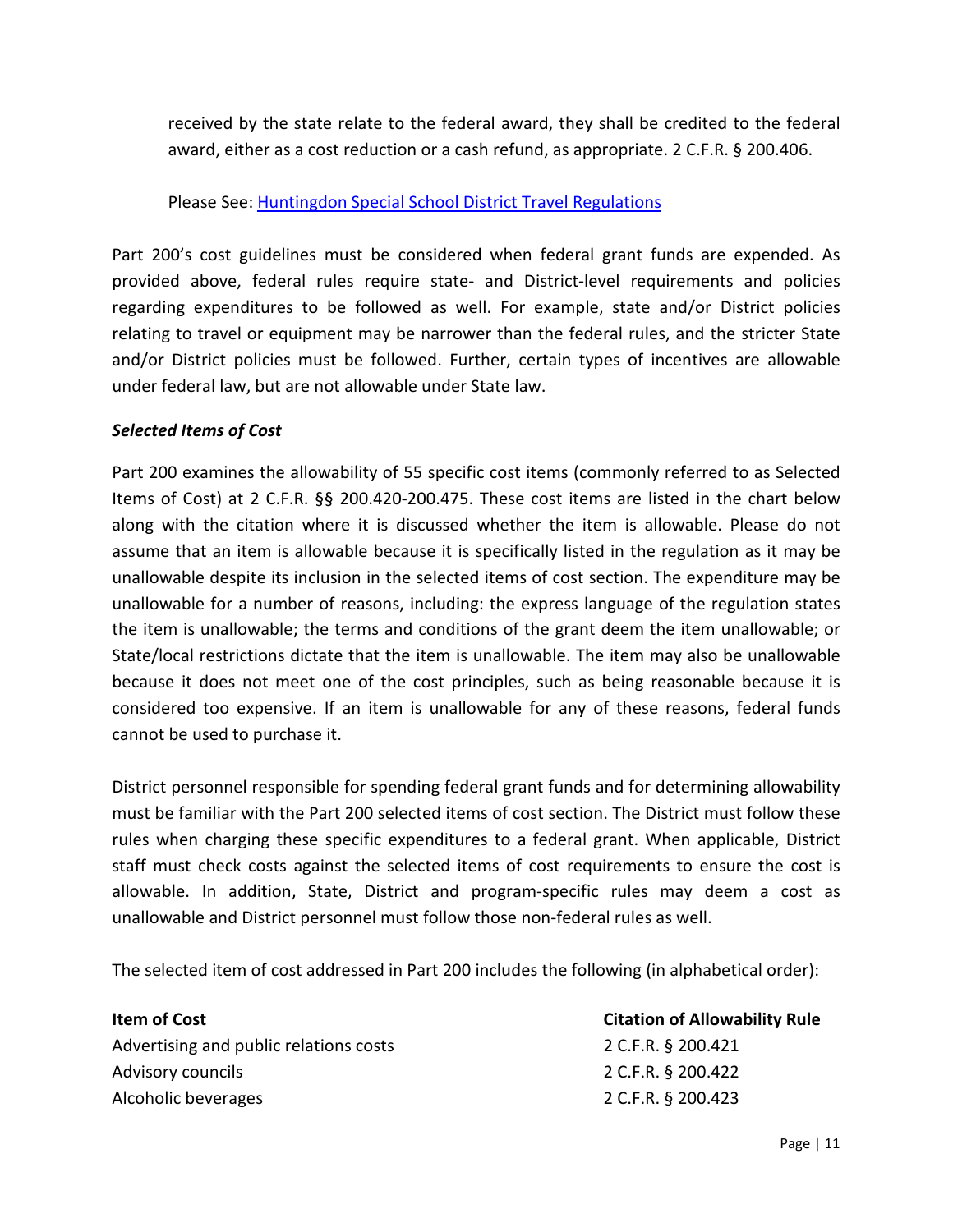| Alumni/ae activities                                        | 2 C.F.R. § 200.424 |
|-------------------------------------------------------------|--------------------|
| Audit services                                              | 2 C.F.R. § 200.425 |
| <b>Bad debts</b>                                            | 2 C.F.R. § 200.426 |
| <b>Bonding costs</b>                                        | 2 C.F.R. § 200.427 |
| Collection of improper payments                             | 2 C.F.R. § 200.428 |
| Commencement and convocation costs                          | 2 C.F.R. § 200.429 |
| Compensation - personal services                            | 2 C.F.R. § 200.430 |
| Compensation - fringe benefits                              | 2 C.F.R. § 200.431 |
| Conferences                                                 | 2 C.F.R. § 200.432 |
| Contingency provisions                                      | 2 C.F.R. § 200.433 |
| Contributions and donations                                 | 2 C.F.R. § 200.434 |
| Defense and prosecution of criminal and civil proceedings,  |                    |
| claims, appeals and patent infringements                    | 2 C.F.R. § 200.435 |
| Depreciation                                                | 2 C.F.R. § 200.436 |
| Employee health and welfare costs                           | 2 C.F.R. § 200.437 |
| <b>Entertainment costs</b>                                  | 2 C.F.R. § 200.438 |
| Equipment and other capital expenditures                    | 2 C.F.R. § 200.439 |
| Exchange rates                                              | 2 C.F.R. § 200.440 |
| Fines, penalties, damages and other settlements             | 2 C.F.R. § 200.441 |
| Fund raising and investment management costs                | 2 C.F.R. § 200.442 |
| Gains and losses on disposition of depreciable assets       | 2 C.F.R. § 200.443 |
| General costs of government                                 | 2 C.F.R. § 200.444 |
| Goods and services for personal use                         | 2 C.F.R. § 200.445 |
| Idle facilities and idle capacity                           | 2 C.F.R. § 200.446 |
| Insurance and indemnification                               | 2 C.F.R. § 200.447 |
| Intellectual property                                       | 2 C.F.R. § 200.448 |
| Interest                                                    | 2 C.F.R. § 200.449 |
| Lobbying                                                    | 2 C.F.R. § 200.450 |
| Losses on other awards or contracts                         | 2 C.F.R. § 200.451 |
| Maintenance and repair costs                                | 2 C.F.R. § 200.452 |
| Materials and supplies costs, including costs of computing  |                    |
| devices                                                     | 2 C.F.R. § 200.453 |
| Memberships, subscriptions, and professional activity costs | 2 C.F.R. § 200.454 |
| Organization costs                                          | 2 C.F.R. § 200.455 |
| Participant support costs                                   | 2 C.F.R. § 200.456 |
| Plant and security costs                                    | 2 C.F.R. § 200.457 |
| Pre-award costs                                             | 2 C.F.R. § 200.458 |
| Professional services costs                                 | 2 C.F.R. § 200.459 |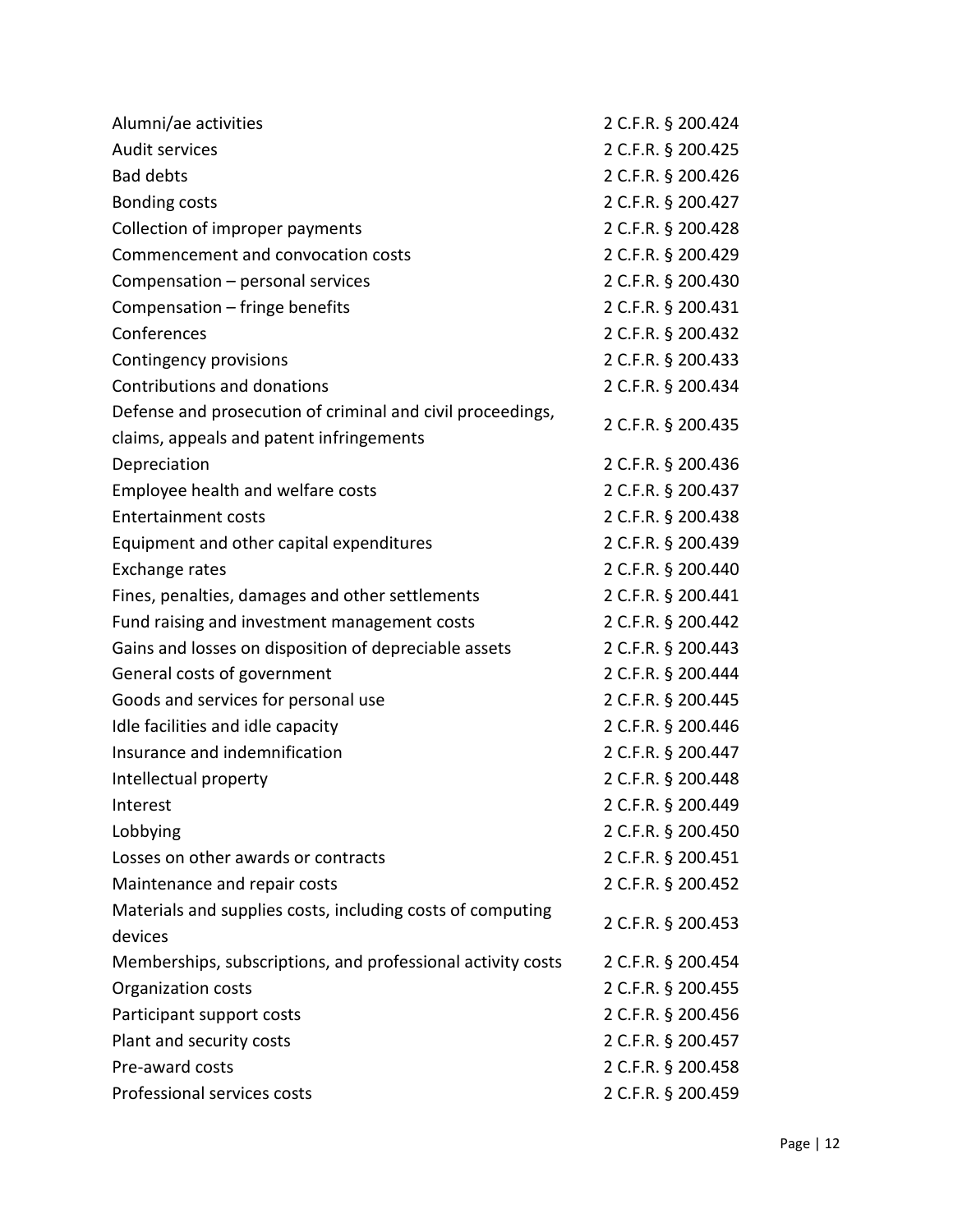| Proposal costs                              | 2 C.F.R. § 200.460 |
|---------------------------------------------|--------------------|
| Publication and printing costs              | 2 C.F.R. § 200.461 |
| Rearrangement and reconversion costs        | 2 C.F.R. § 200.462 |
| Recruiting costs                            | 2 C.F.R. § 200.463 |
| Relocation costs of employees               | 2 C.F.R. § 200.464 |
| Rental costs of real property and equipment | 2 C.F.R. § 200.465 |
| Scholarships and student aid costs          | 2 C.F.R. § 200.466 |
| Selling and marketing costs                 | 2 C.F.R. § 200.467 |
| Specialized service facilities              | 2 C.F.R. § 200.468 |
| Student activity costs                      | 2 C.F.R. § 200.469 |
| Taxes (including Value Added Tax)           | 2 C.F.R. § 200.470 |
| <b>Termination costs</b>                    | 2 C.F.R. § 200.471 |
| Training and education costs                | 2 C.F.R. § 200.472 |
| <b>Transportation costs</b>                 | 2 C.F.R. § 200.473 |
| Travel costs                                | 2 C.F.R. § 200.474 |
| <b>Trustees</b>                             | 2 C.F.R. § 200.475 |
|                                             |                    |

Likewise, it is possible for the State and/or District to put additional requirements on a specific item of cost. Under such circumstances, the stricter requirements must be met for a cost to be allowable. Accordingly, employees must consult federal, State and District requirements when spending federal funds. For example, often the State's travel rules are more restrictive than federal rules, which mean the State's policies must be followed.

In order for a cost to be allowable, the expenditure must also be allowable under the applicable program statute (e.g., Title I of the Elementary and Secondary Education Act (ESEA), or the Carl D. Perkins Career and Technical Education Act (Perkins)), along with accompanying program regulations, non-regulatory guidance and grant award notifications.

The state and/or District rules related to some specific cost items are discussed below. District employees must be aware of these State and District rules and ensure they are complying with these requirements.

Travel Costs are explained in 2 C.F.R. § 200.474. Huntingdon Special District follow these regulations, however, the district regulations include some areas that are more restrictive than the federal regulations.

Please see: [Huntingdon Special School District Travel Regulations](http://www.huntingdonschools.net/Download.asp?L=1&LMID=1034795&PN=DocumentUploads&DivisionID=21680&DepartmentID=&SubDepartmentID=&SubP=&Act=Download&T=1&I=569590)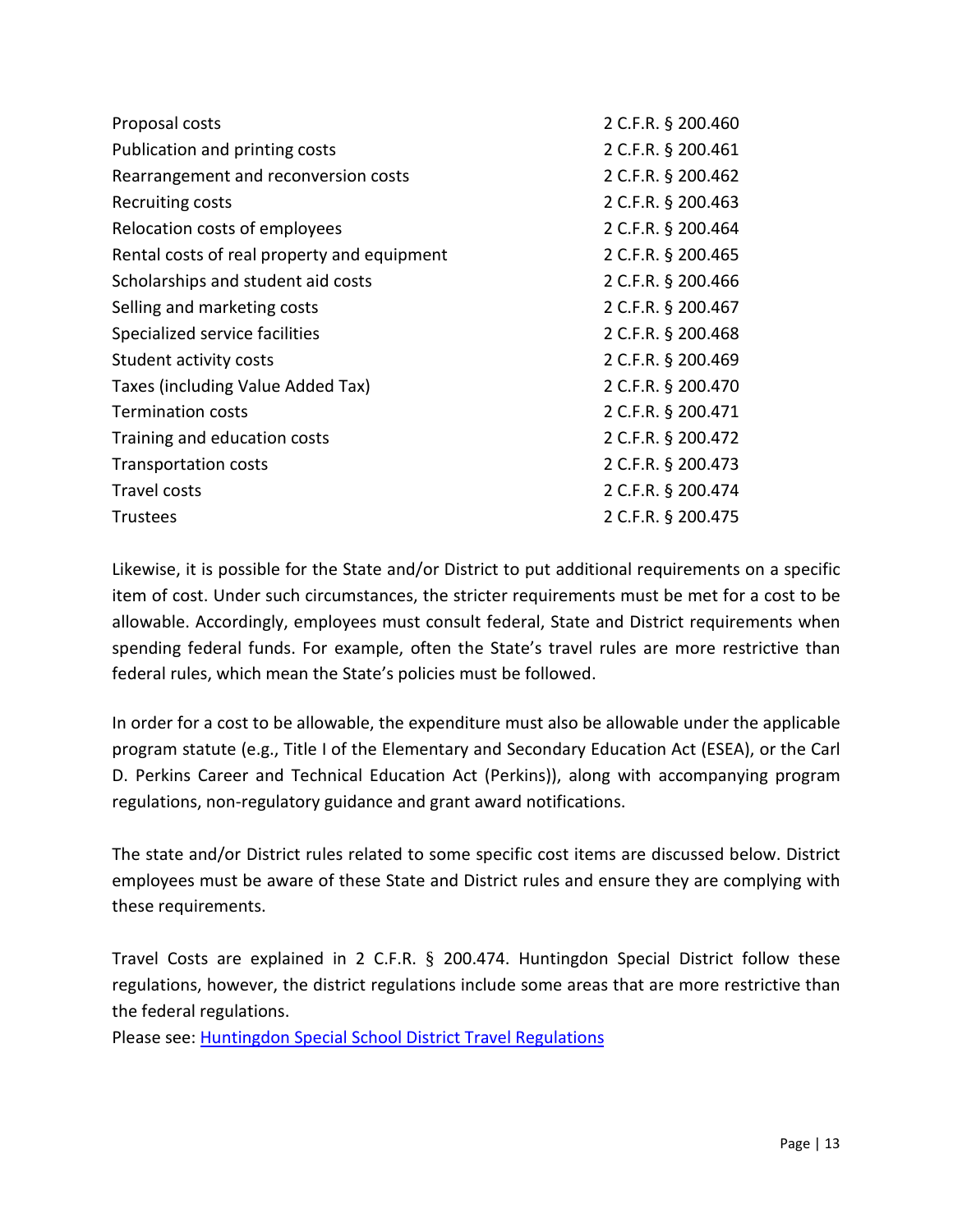#### <span id="page-18-0"></span>*Frequent Types of Costs*

<span id="page-18-1"></span>*Travel:* Travel costs are the expenses for transportation, lodging, subsistence, and related items incurred by employees who are in travel status on official business of a grant recipient. Such costs may be charged on an actual cost basis, on a per diem or mileage basis in lieu of actual costs incurred, or on a combination of the two, provided the method used is applied to an entire trip and not selected days of the trip, and results in charges consistent with those normally allowed in like circumstances in the recipient's non-federally funded activities and in accordance with the recipient's written travel reimbursement policies. 2 C.F.R § 200.474(a).

Costs incurred by employees and officers for travel, including costs of lodging, other subsistence, and incidental expenses, must be considered reasonable and otherwise allowable only to the extent such costs do not exceed charges normally allowed by the District in its regular operations as the result of its written travel policy. In addition, if these costs are charged directly to the federal award, documentation must be maintained that justifies that (1) participation of the individual is necessary to the federal award; and (2) the costs are reasonable and consistent with the District's established policy. 2 C.F.R § 200.474(b).

Please See: [HSSD Board Policy Number 2.804 Expenses and Reimbursements](http://images.pcmac.org/Uploads/TennesseeSBA/TennesseeSBA/Departments/DocumentsCategories/Documents/2804_62.pdf)

#### Also see: [HSSD Reimbursement Procedures](http://www.huntingdonschools.net/Download.asp?L=1&LMID=1034795&PN=DocumentUploads&DivisionID=21680&DepartmentID=&SubDepartmentID=&SubP=&Act=Download&T=1&I=569559)

Huntingdon Special School District follows 2 C.F.R. §200.474. However, the district has some more restrictive stipulations than does the C.F.R. Please see: [Huntingdon Special School District](http://www.huntingdonschools.net/Download.asp?L=1&LMID=1034795&PN=DocumentUploads&DivisionID=21680&DepartmentID=&SubDepartmentID=&SubP=&Act=Download&T=1&I=569590) Travel Regulations

#### <span id="page-18-2"></span>*Helpful Questions for Determining Whether a Cost is Allowable*

In addition to the cost principles and standards described above, Huntingdon Special School District Federal Project Directors can refer to this section for a useful framework when performing an allowability analysis. In order to determine whether federal funds may be used to purchase a specific cost, it is helpful to ask the following questions:

- Is the proposed cost allowable under the relevant program?
- Is the proposed cost consistent with an approved program plan and budget?
- Is the proposed cost consistent with program specific fiscal rules?
	- o For example, the District may be required to use federal funds only to supplement the amount of funds available from nonfederal (and possibly other federal) sources.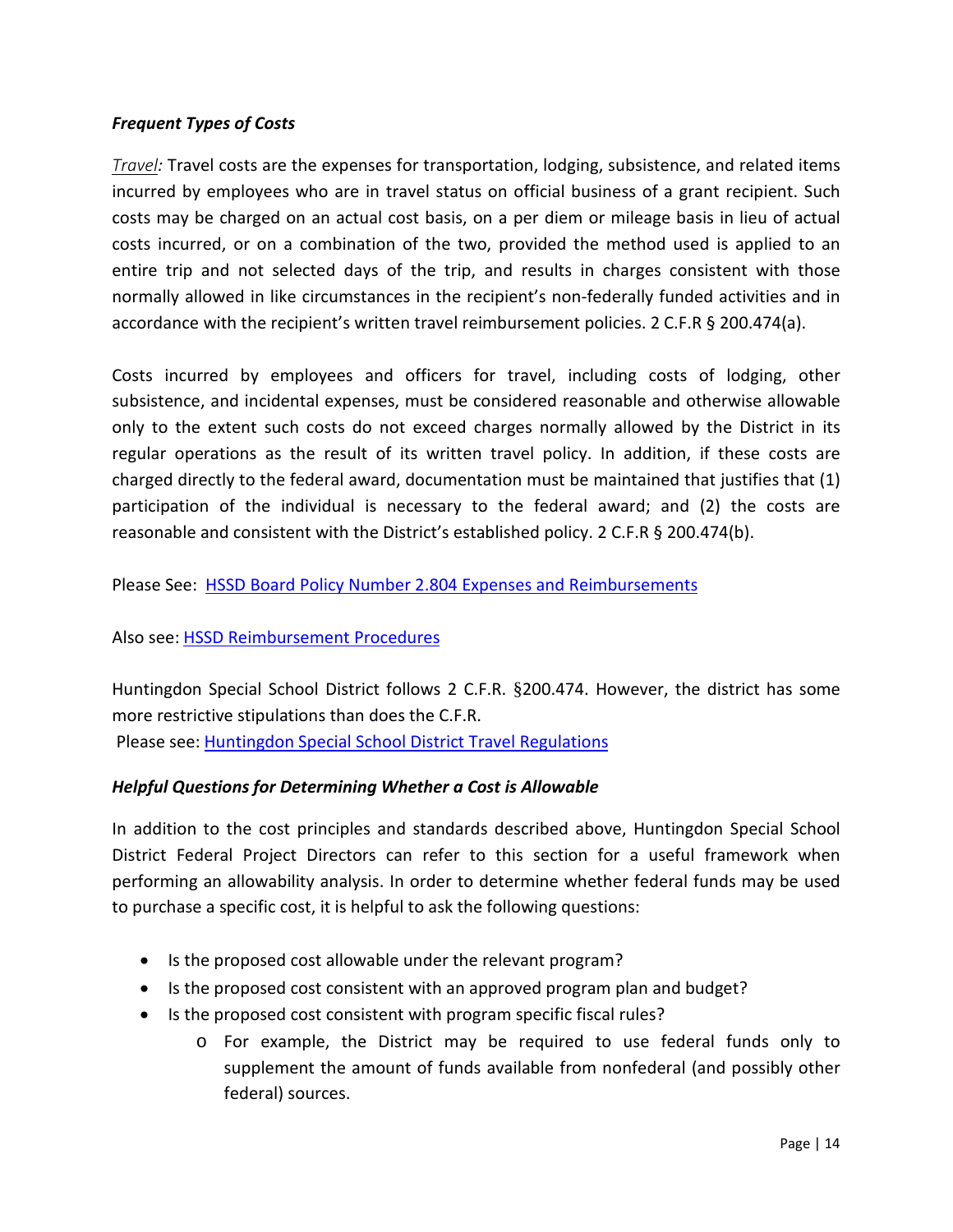- Is the proposed cost consistent with EDGAR?
- Is the proposed cost consistent with specific conditions imposed on the grant (if applicable)?

As a practical matter, district federal project directors should also consider whether the proposed cost is consistent with the underlying needs of the program. For example, program funds must benefit the appropriate population of students for which they are allocated. This means that, for instance, funds allocated under Title III of the Elementary and Secondary Education Act (ESEA) governing language instruction programs for limited English proficient (LEP) students must only be spent on LEP students and cannot be used to benefit non-LEP students. Further, under most major elementary and secondary education programs, recipients

Also, funds should be targeted to address areas of weakness, as necessary. To make this determination, district federal project directors should review data when making purchases to ensure that federal funds to meet these areas of concern.

#### Please see: [Procedures Affecting](http://www.huntingdonschools.net/Download.asp?L=1&LMID=1034795&PN=DocumentUploads&DivisionID=21680&DepartmentID=&SubDepartmentID=&SubP=&Act=Download&T=1&I=569534) Allowability of Costs

[Selecting Items to Be Included in Federal Grant Budgets](http://www.huntingdonschools.net/Download.asp?L=1&LMID=1034795&PN=DocumentUploads&DivisionID=21680&DepartmentID=&SubDepartmentID=&SubP=&Act=Download&T=1&I=569540)

## <span id="page-19-0"></span>F. Federal Cash Management Policy/Procedures

The District will comply with applicable methods and procedures for payment that minimize the time elapsing between the transfer of funds and disbursement by the District, in accordance with the Cash Management Improvement Act at 31 C.F.R. Part 205. Generally, the District receives payment from the TDOE on a reimbursement basis. 2 C.F.R. § 200.305. However, if the District receives an advance in federal grant funds, the District will remit interest earned on the advanced payment quarterly to the federal agency. The District may retain interest amounts up to \$500 per year for administrative expenses. 2 C.F.R. § 200.305(b)(9).

According to guidance from the U.S. Department of Education (ED), when calculating the interest earned on ED grant funds, in any situation where the State draws from the G5 system in advance of the District using non-federal funds to pay vendors and/or employees, the only events and dates that are relevant are: 1) the date on which the federal grant funds are drawn down by the State; and 2) the date on which those funds are disbursed by the District. Any interest earned on those funds while on-deposit in the District's bank account after drawdown and before disbursal must be included in the interest earned calculation.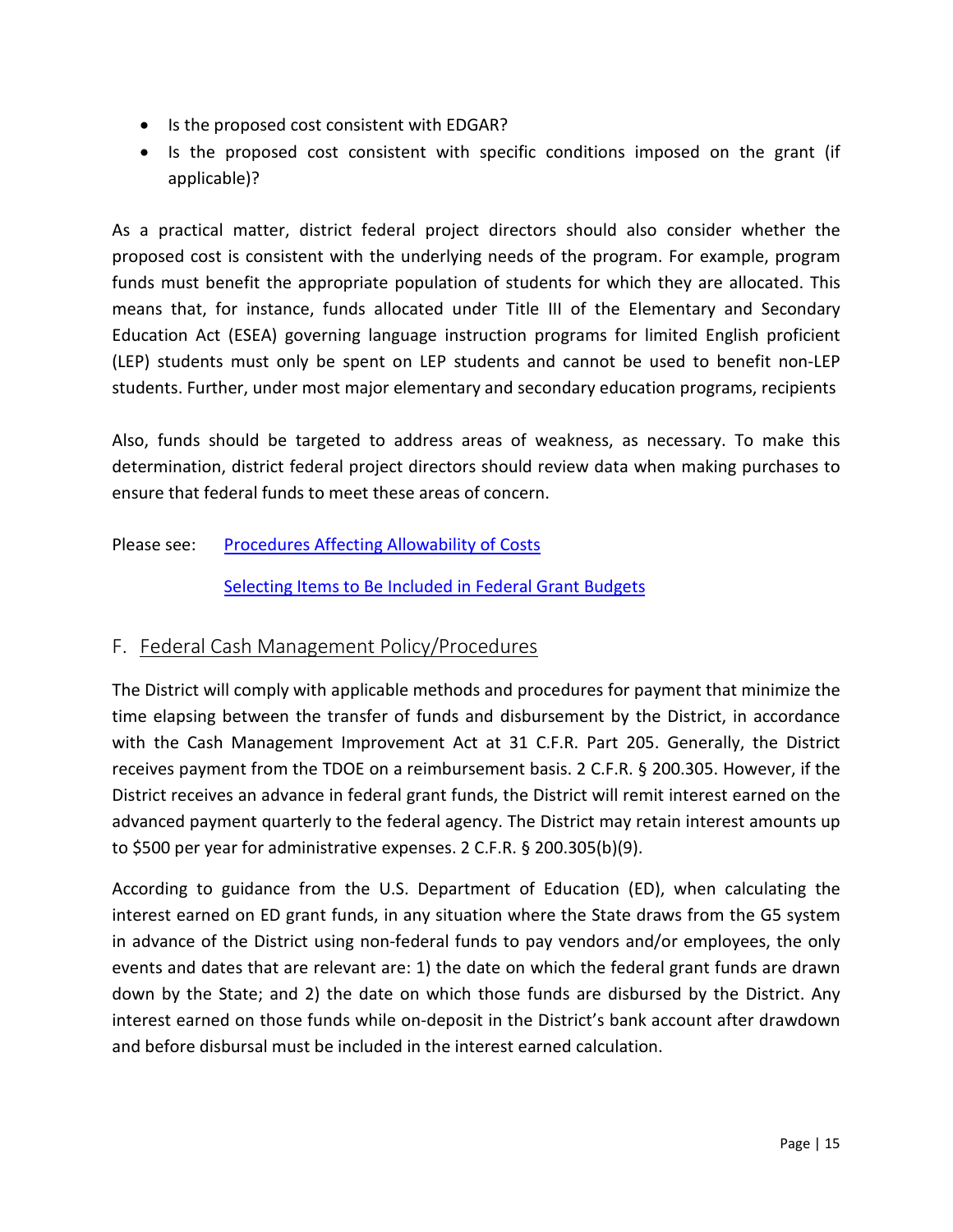#### <span id="page-20-0"></span>*Payment Methods*

<span id="page-20-1"></span>*Reimbursements*: All reimbursements are based on actual disbursements, not on obligations. The District may initially charge federal grant expenditures to nonfederal funds.

The District Bookkeeper will request reimbursement for actual expenditures incurred under the federal grants **at least monthly**. Reimbursement requests will be submitted via ePlan. All reimbursements are based on actual disbursements, not on obligations.

Please See: [HSSD Board Policy Number 2.804 Expenses and Reimbursements](http://images.pcmac.org/Uploads/TennesseeSBA/TennesseeSBA/Departments/DocumentsCategories/Documents/2804_62.pdf)

#### Also see: [HSSD Reimbursement Procedures](http://www.huntingdonschools.net/Download.asp?L=1&LMID=1034795&PN=DocumentUploads&DivisionID=21680&DepartmentID=&SubDepartmentID=&SubP=&Act=Download&T=1&I=569559)

Reimbursements of actual expenditures do not require interest calculations.

Consistent with state and federal requirements, the District will maintain source documentation supporting the federal expenditures. Documentation may include purchase orders, invoices, time sheets, payroll stubs, travel vouchers, etc. and the district will make such documentation available for the TDOE review upon request.

Reimbursements of actual expenditures do not require interest calculations.

<span id="page-20-2"></span>*Advances:* Huntingdon Special School District does not request advance payments of federal grants; instead the district requests grant payments on a reimbursement basis. To the extent the district does receive advance payments of federal grant funds, the district will attempt, with all due diligence to expend the federal funds on allowable expenditures within 72 hours of receipt. The district will hold federal advance payments in interest-bearing accounts, unless an allowable exception applies. The district will calculate interest earned on cash balances after 72 hours of receipt of advance payments.

Since funds are not requested in advance, the district does not receive interest on federal funds. However, if the district did/does collect interest, the district may retain up to \$500.00 of interest earned per year. Within 30 days of the end of the quarter, the district will remit interest earned on U.S. Department of Education grants in excess of \$500.00 to:

Department of Health and Human Services Division of Payment Management System P. O. Box 6021 Rockville, MD 20852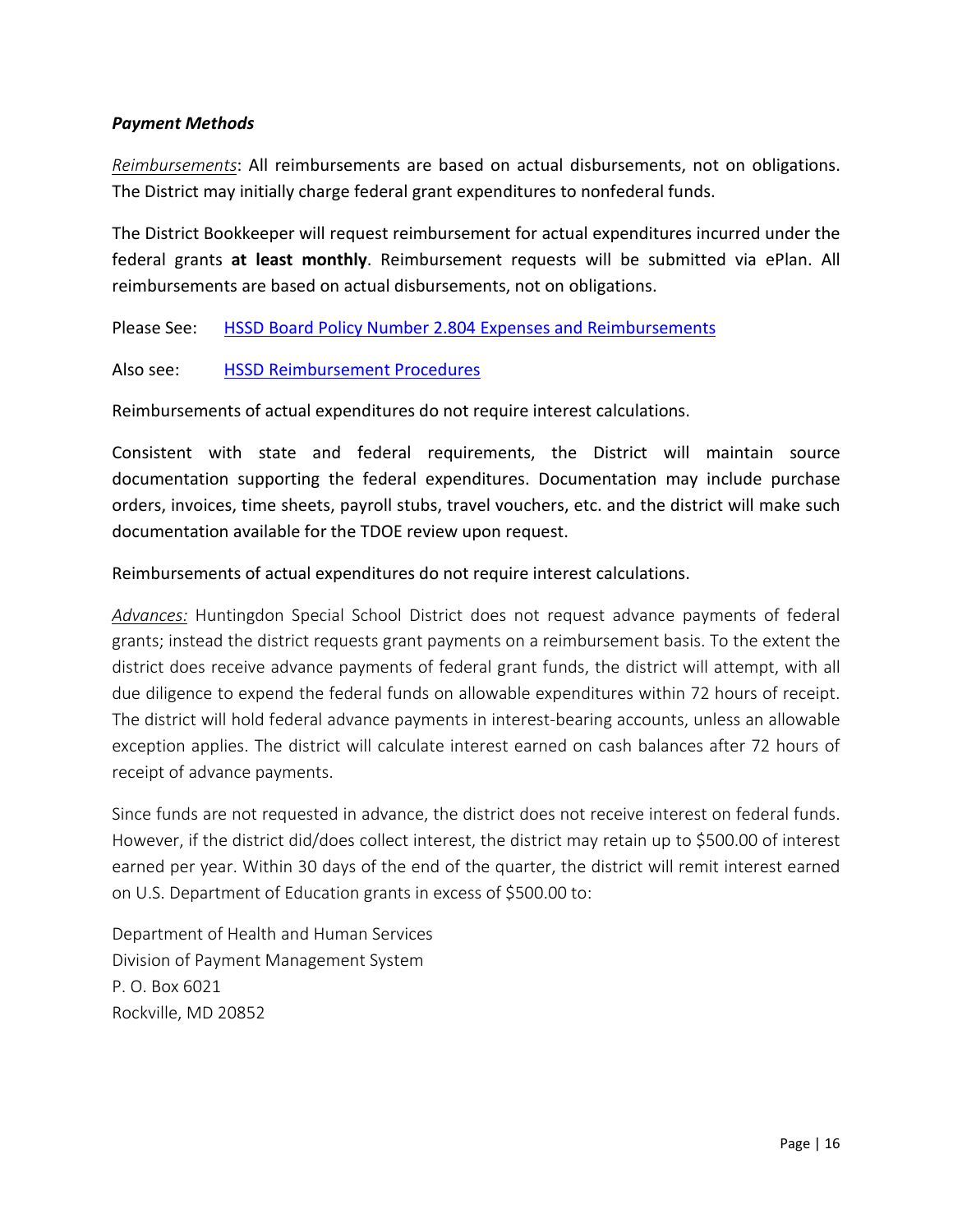# <span id="page-21-0"></span>G. Timely Obligation of Funds

#### <span id="page-21-1"></span>*When Obligations are Made*

Obligations are orders placed for property and services, contracts and subawards made, and similar transactions during a given period that require payment by the non-Federal entity during the same or a future period. 34 C.F.R. § 200.71

The following table illustrates when funds are determined to be obligated under federal regulations:

| If the obligation is for:                    | The obligation is made:                        |
|----------------------------------------------|------------------------------------------------|
| Acquisition of property                      | On the date which the District makes a binding |
|                                              | written commitment to acquire the property     |
| Personal services by an employee of the      | When the services are performed                |
| <b>District</b>                              |                                                |
| Personal services by a contractor who is not | On the date which the District makes a binding |
| an employee of the District                  | written commitment to obtain the services      |
| Public utility services                      | When the District receives the services        |
| Travel                                       | When the travel is taken                       |
| Rental of property                           | When the District uses the property            |
| A pre-agreement cost that was properly       | On the first day of the project period.        |
| approved by the Secretary under the cost     |                                                |
| principles in 2 C.F.R. part 200, Subpart E-  |                                                |
| Cost Principles.                             |                                                |
|                                              |                                                |

34 C.F.R. § 75.707; 34 C.F.R. § 76.707.

#### <span id="page-21-2"></span>*Period of Availability of Federal Funds*

All obligations must occur on or between the beginning and ending dates of the grant project. 34 C.F.R. § 76.707. This period of time is known as the period of availability. The period of availability is dictated by statute and will be indicated in the grant award letter. Further, certain grants have specific requirements for carryover funds that must be adhered to.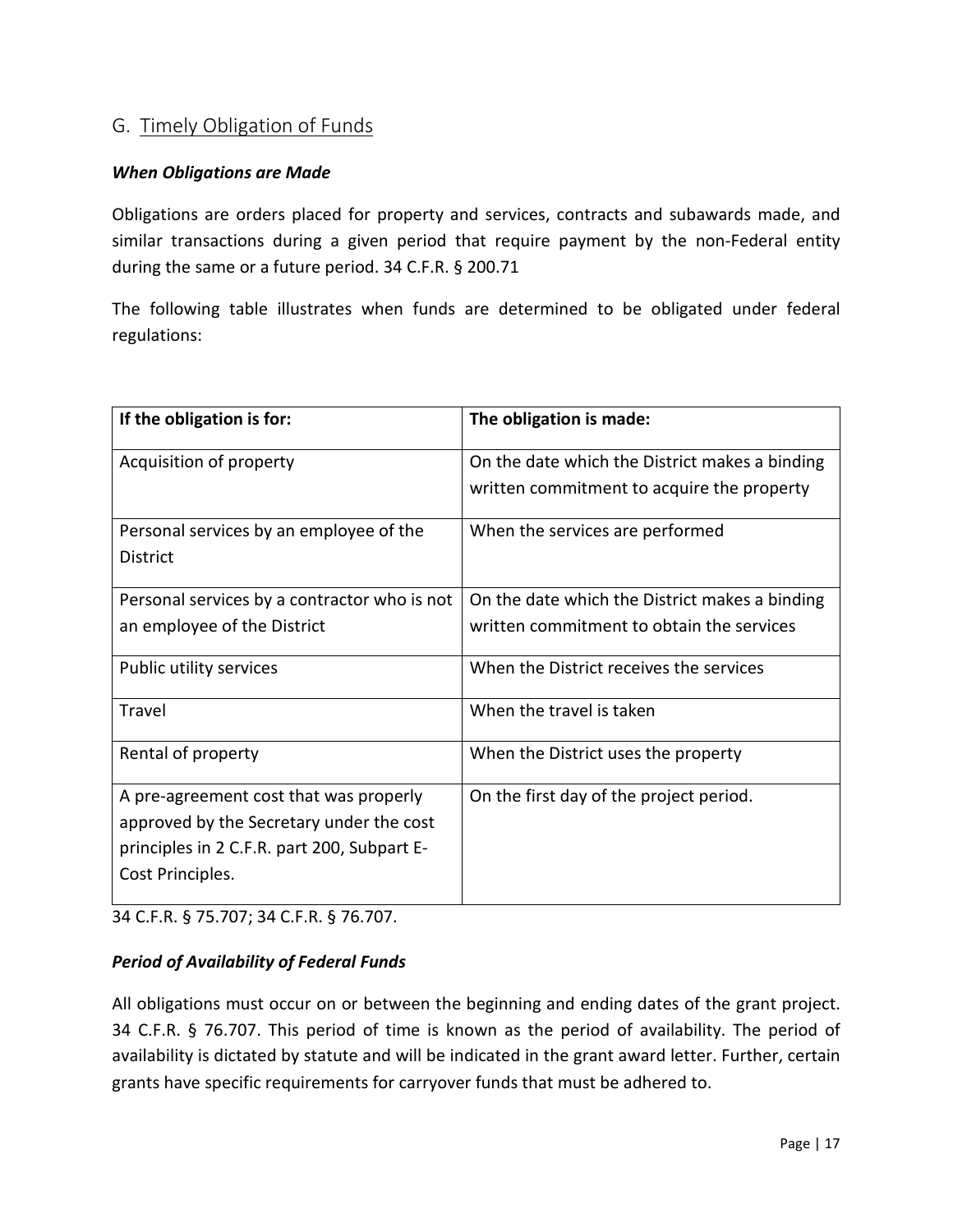<span id="page-22-0"></span>*State-Administered Grants:* As a general rule, state-administered federal funds are available for obligation within the year that Congress appropriates the funds for. However, given the unique nature of educational institutions, for many federal education grants, the period of availability is 27 months. Federal education grant funds are typically awarded on July 1 of each year. While the District will always plan to spend all current grant funds within the year the grant was appropriated for, the period of obligation for any grant that is covered by the "Tydings Amendment" is 27 months, extending from July 1 of the fiscal year for which the funds were appropriated through September 30 of the second following fiscal year. This maximum period includes a 15-month period of initial availability, plus a 12-month period for carryover. 34 C.F.R. § 76.709. For example, funds awarded on July 1, 2016 would remain available for obligation through September 30, 2018.

<span id="page-22-1"></span>*Direct Grants:* In general, the period of availability for funds authorized under direct grants is identified in the grant award letter.

For both state-administered and direct grants, regardless of the period of availability, the District must liquidate all obligations incurred under the award not later than 90 days after the end of the funding period unless an extension is authorized. 2 C.F.R. § 200.343(b). Any funds not obligated within the period of availability or liquidated within the appropriate timeframe are said to lapse and must be returned to the awarding agency. 2 C.F.R. § 200.343(d). Consequently, the District closely monitors grant spending throughout the grant cycle.

#### <span id="page-22-2"></span>*Carryover*

<span id="page-22-3"></span>*State-Administered Grants:* As described above, the Tydings Amendment extends the period of availability for applicable state-administered program funds. Essentially, it permits recipients to "carryover" any funds left over at the end of the initial 15 month period into the next year. These leftover funds are typically referred to as carryover funds and continue to be available for obligation for an additional 12 months. 34 C.F.R. § 76.709. Accordingly, the District may have multiple years of grant funds available under the same program at the same time.

The district Final Expenditure Report (FER) is reconciled and submitted to TDOE via ePlan. Any carryover funds are automatically transferred to the current grant application to be budgeted prior to expending. For programs with carryover limitations (i.e. ESEA Title I, Title III) a carryover waiver request letter will be submitted to TDOE when the carryover exceeds the cap.

<span id="page-22-4"></span>*Direct Grants:* Grantees receiving direct federal grants are not covered by the 12 month Tydings period, i.e. ESEA-Title VI, SRSA. However, under 2 C.F.R. § 200.308, direct grantees enjoy unique authority to expand the period of availability of federal funds. The District is authorized to extend a direct grant automatically for one 12-month period. Prior approval is not required in these circumstances; however, in order to obtain this extension, the District must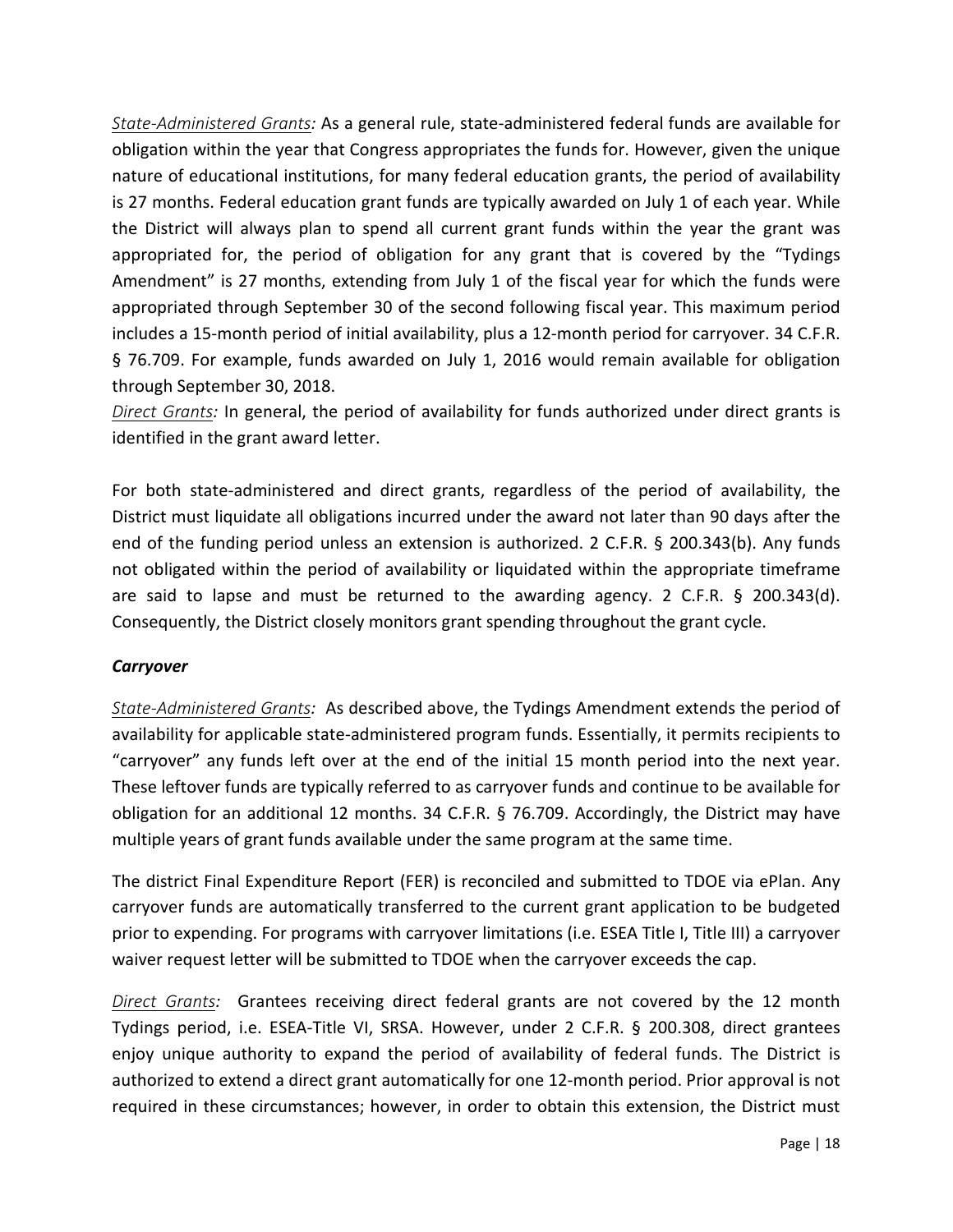provide written notice to the federal awarding agency at least 10 calendar days before the end of the period of performance specified in the award. This one-time extension may not be exercised merely for the purpose of using unobligated balances.

The District will seek prior approval from the federal agency when the extension will not be contrary to federal statute, regulation or grant conditions and:

- The terms and conditions of the Federal award prohibit the extension;
- The extension requires additional Federal funds; or
- The extension involves any change in the approved objectives or scope of the project. 2 C.F.R. § 200.308(d)(2).

Huntingdon Special School District rarely, if ever, receives any federal grants directly, However, when/if the district does receive a direct federal grant, all decisions regarding requesting extension of grants will be made by the grants administrator using state administrative guidelines with approval from the Director of Schools.

#### <span id="page-23-0"></span>H. Program Income

#### <span id="page-23-1"></span>*Definition*

Program income means gross income earned by a grant recipient that is directly generated by a supported activity or earned as a result of the federal award during the grant's period of performance. 2 C.F.R. § 200.80.

Program income includes, but is not limited to, income from fees for services performed, the use or rental of real or personal property acquired under federal awards, the sale of commodities or items fabricated under a federal award, license fees and royalties on patents and copyrights, and principal and interest on loans made with federal award funds. Interest earned on advances of federal funds is not program income. Except as otherwise provided in federal statutes, regulations, or the terms and conditions of the federal award, program income does not include rebates, credits, discounts, and interest earned on any of them. 2 C.F.R. § 200.80. Additionally, taxes, special assessments, levies, fines, and other such revenues raised by a recipient are not program income unless the revenues are specifically identified in the federal award or federal awarding agency regulations as program income. Finally, proceeds from the sale of real property, equipment, or supplies are not program income. 2 C.F.R. § 200.307.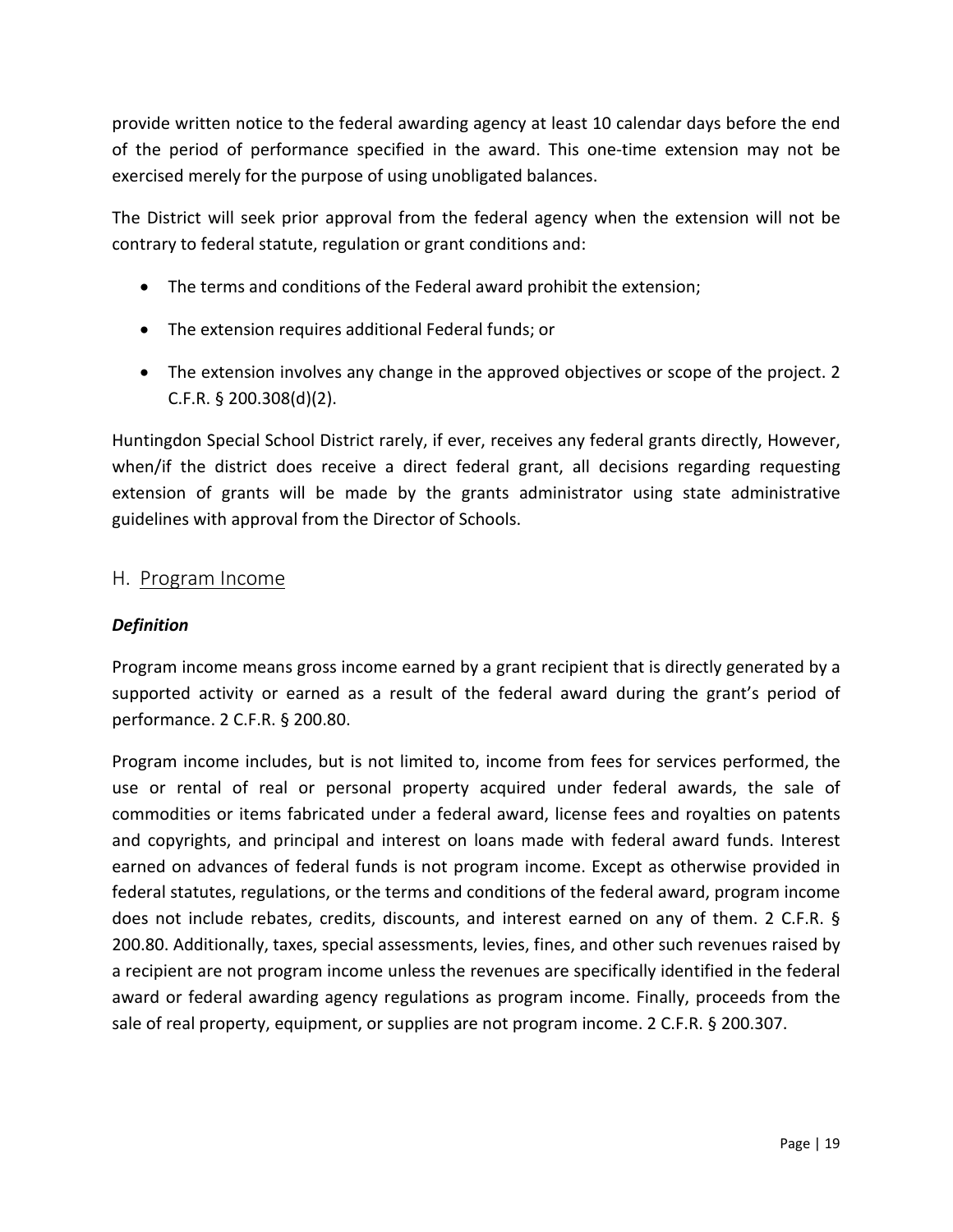#### <span id="page-24-0"></span>*Use of Program Income*

The default method for the use of program income for the District is the deduction method. 2 C.F.R. § 200.307(e). Under the deduction method, program income is deducted from total allowable costs to determine the net allowable costs. Program income will only be used for current costs unless the District is otherwise directed by the federal awarding agency or passthrough entity. 2 C.F.R. § 200.307(e)(1). The LEA may also request prior approval from the federal awarding agency to use the addition method. Under the addition method, program income may be added to the Federal award by the Federal agency and the non-Federal entity. The program income must then be used for the purposes and under the conditions of the Federal award. 2 C.F.R. § 200.307(e)(2).

While the deduction method is the default method, the District always refers to the grant award letter prior to determining the appropriate use of program income.

Huntingdon Special School District does not manage any federal projects that produce income. However, in the event the district ever does have a federal project that produces income, State of Tennessee guidelines will be followed. Also, in such a case, the responsible federal projects director will become responsible for the income.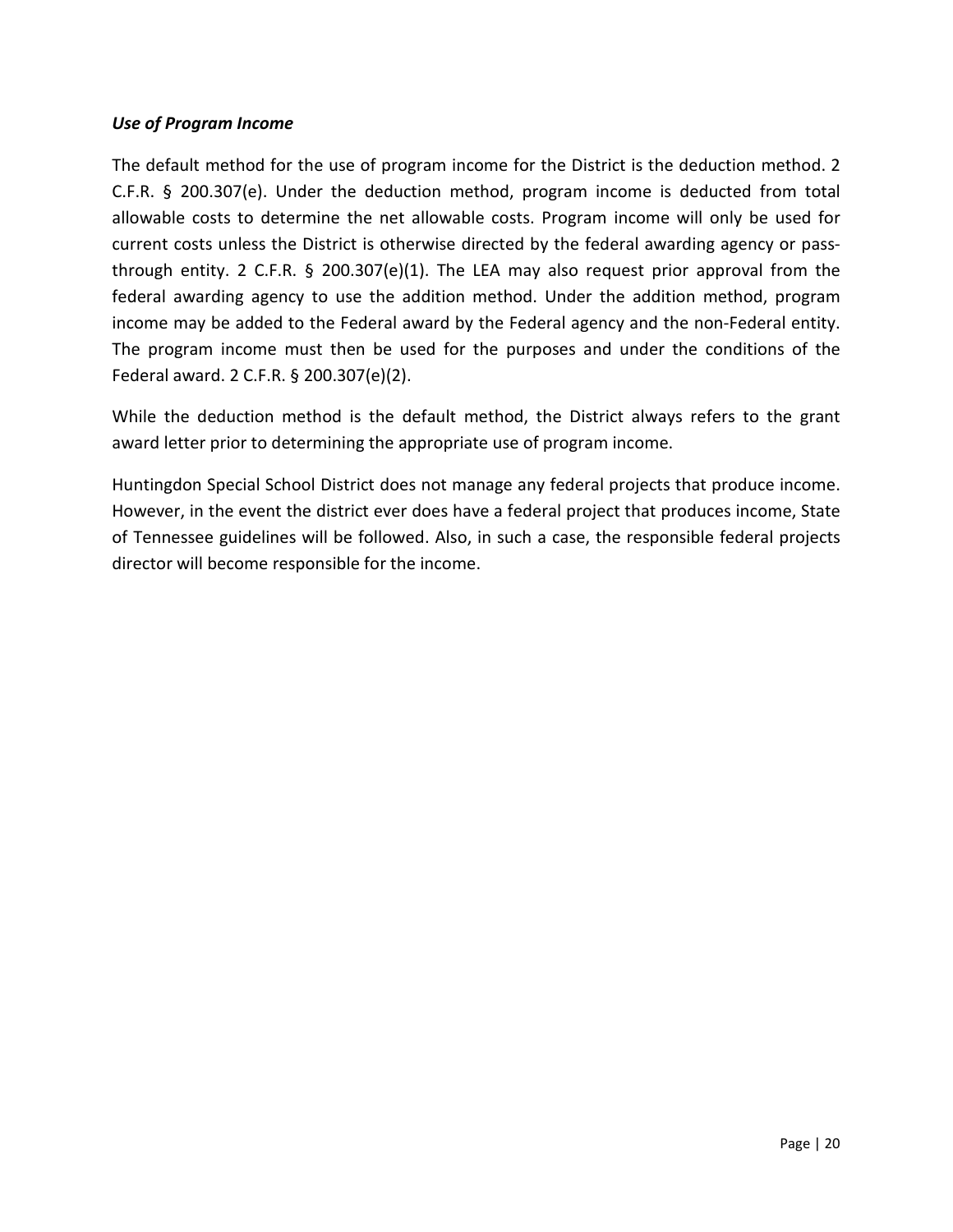# <span id="page-25-0"></span>III. Procurement System

The District maintains the following purchasing procedures.

## <span id="page-25-1"></span>A. Responsibility for Purchasing

Please See:

[HSSD Board Policy Number 2.805 Purchasing](http://images.pcmac.org/Uploads/TennesseeSBA/TennesseeSBA/Departments/DocumentsCategories/Documents/2805_62.pdf)

[HSSD Board Policy Number 2.808 Purchase Orders and Contracts](http://images.pcmac.org/Uploads/TennesseeSBA/TennesseeSBA/Departments/DocumentsCategories/Documents/2808_61.pdf)

Also See: [Procedures for Initiating Purchases](http://www.huntingdonschools.net/Download.asp?L=1&LMID=1034795&PN=DocumentUploads&DivisionID=21680&DepartmentID=&SubDepartmentID=&SubP=&Act=Download&T=1&I=569555)

#### <span id="page-25-2"></span>B. Purchase Methods

The type of purchase procedures required depends on the cost of the item(s) being purchased. **Note, if state or local procurement policy is more restrictive than the federal purchase methods below, districts must always follow the most restrictive policy.**

#### <span id="page-25-3"></span>*Purchases up to \$10,000*

Tennessee Code Annotated (T.C.A.) allows a district to choose to follow the prescribed purchasing procedures of the district's local governing body, or to develop its own policies and procedures and purchase all supplies, furniture, fixtures, and material of every kind through the executive committee.

T.C.A. § 49-2-203(a)(3)(B) states, "If the LEA chooses not to follow the local governing body's purchasing procedures, all purchases of less than ten thousand dollars (\$10,000) may be made in the open market without newspaper notice, but shall, whenever possible, be based upon at least three (3) competitive bids."

• Procurement Documents

Please See: [Procedures for Initiating Purchases](http://www.huntingdonschools.net/Download.asp?L=1&LMID=1034795&PN=DocumentUploads&DivisionID=21680&DepartmentID=&SubDepartmentID=&SubP=&Act=Download&T=1&I=569555)

- Responsibilities
	- o The federal project directors, child nutritionist, technology coordinator, technology supervisor, and/or federal bookkeeper obtain, approve, and fill out purchase orders with the director of schools additional approval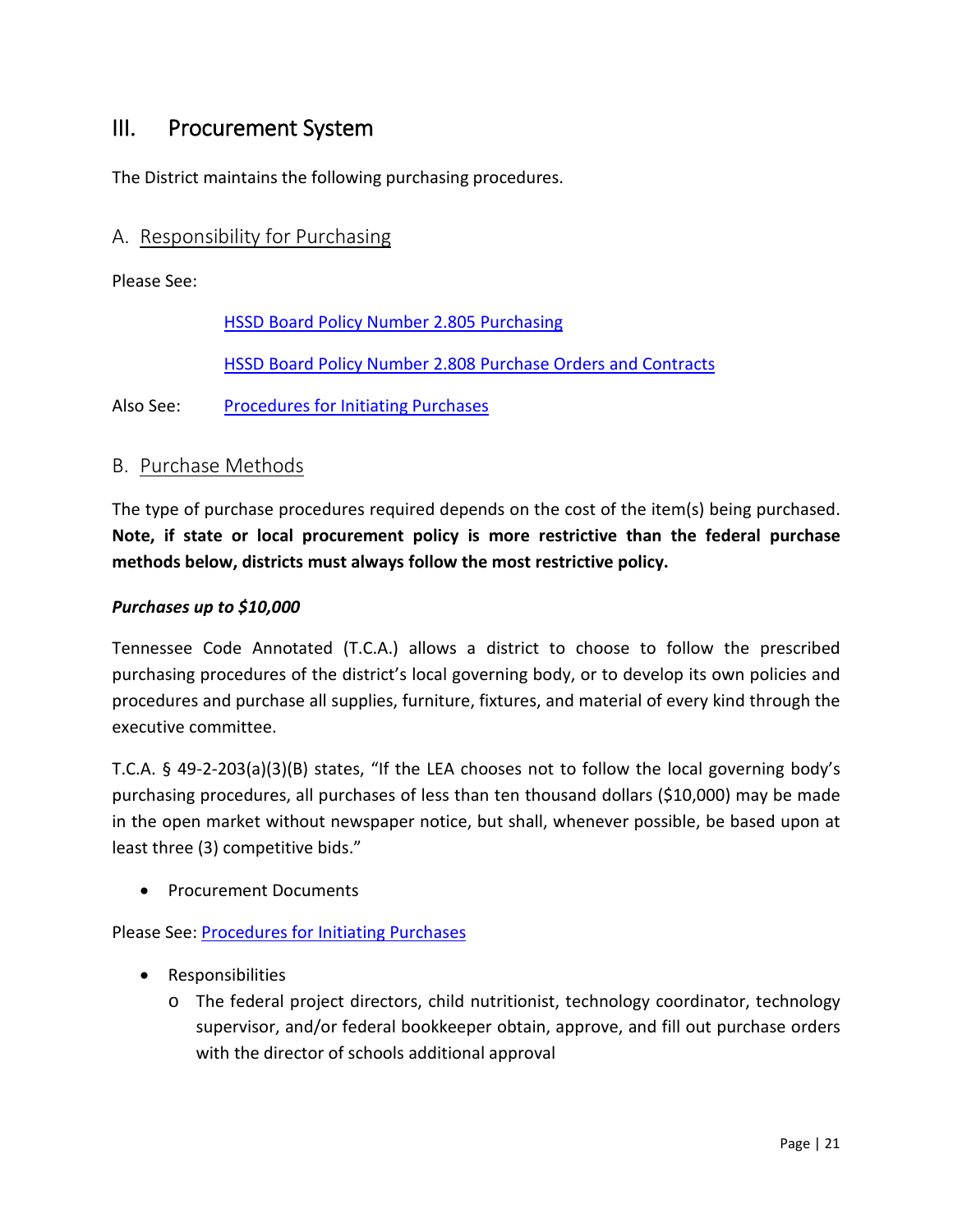o The federal project directors, child nutritionist, technology coordinator, and/or technology supervisor write and approve contracts with the director of schools additional approval.

Please Also See: [HSSD Board Policy Number 2.808 Purchase Orders and Contracts](http://images.pcmac.org/Uploads/TennesseeSBA/TennesseeSBA/Departments/DocumentsCategories/Documents/2808_61.pdf)

• Required Number and Types of Quotations

| Please See: | HSSD Board Policy Number 2.806 Bids and Quotations |
|-------------|----------------------------------------------------|
| Also See:   | Procedures for Seeking Bids and Quotations         |
|             | <b>HSSD School Nutrition Procurement Plan</b>      |

#### <span id="page-26-0"></span>*Purchases over \$10,000*

Tennessee Code Annotated (T.C.A.) allows a district to choose to follow the prescribed purchasing procedures of the district's local governing body, or to develop its own policies and procedures and purchase all supplies, furniture, fixtures, and material of every kind through the executive committee.

Regarding purchases estimated to exceed ten thousand dollars (\$10,000), T.C.A. § 49-2- 203(a)(3)(A) states "All expenditures for such purposes may follow the prescribed procedures of the LEA's respective local governing body, so long as that body, through its charter, private act or ordinance has established a procurement procedure that provides for advertisement and competitive bidding, except that, if a newspaper advertisement is required, it may be waived in case of emergency. If the LEA chooses not to follow the local governing body's purchasing procedures, all expenditures for such purposes estimated to exceed ten thousand dollars (\$10,000) or more shall be made on competitive bids, which shall be solicited by advertisement in a newspaper of general circulation in the county, except that the newspaper advertisement may be waived in the event of an emergency. School districts that have a purchasing division may use a comprehensive vendor list for the purpose of soliciting competitive bids; provided, further, that the purchasing division shall periodically advertise in a newspaper of general circulation in the county for vendors and shall update the list of vendors following the advertisement."

Regarding purchases less than ten thousand dollars (\$10,000) T.C.A. § 49-2-203(a)(3)(B) states "If the LEA chooses not to follow the local governing body's purchasing procedures, all purchases of less than ten thousand dollars (\$10,000) may be made in the open market without newspaper notice, but shall, whenever possible, be based upon at least three (3) competitive bids."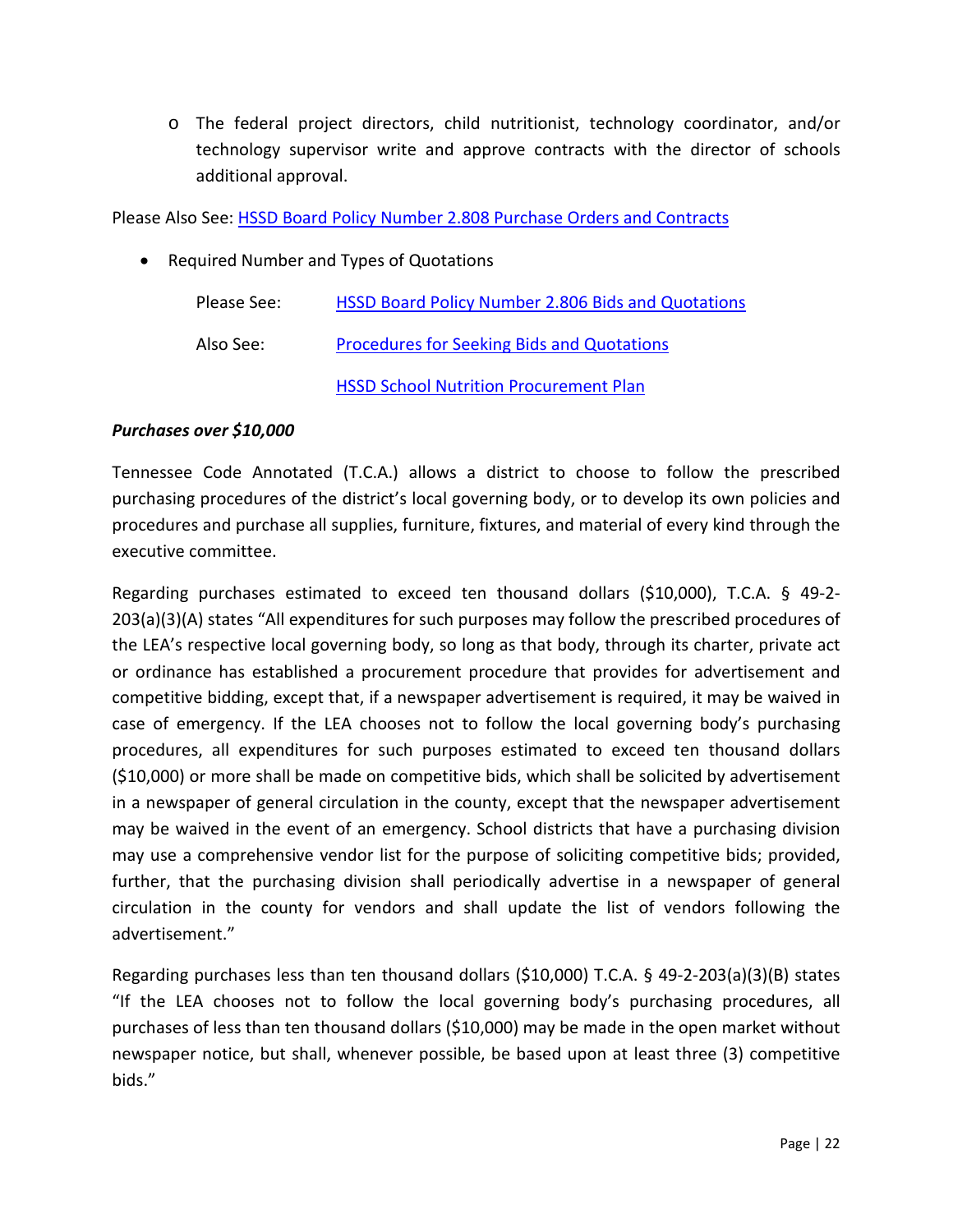• Procurement Documents

Please See: [HSSD Procedures for Initiating Purchases](http://www.huntingdonschools.net/Download.asp?L=1&LMID=1034795&PN=DocumentUploads&DivisionID=21680&DepartmentID=&SubDepartmentID=&SubP=&Act=Download&T=1&I=569555)

- Responsibilities
	- o The federal project directors, child nutritionist, technology coordinator, technology supervisor, and/or federal bookkeeper obtain, approve, and fill out purchase orders with the director of schools additional approval
	- o The federal project directors, child nutritionist, technology coordinator, and/or technology supervisor write and approve contracts with the director of schools additional approval.

Please Also See: [HSSD Board Policy Number 2.808 Purchase Orders and Contracts](http://images.pcmac.org/Uploads/TennesseeSBA/TennesseeSBA/Departments/DocumentsCategories/Documents/2808_61.pdf)

• Required Number and Types of Quotations

| Please See: | HSSD Board Policy Number 2.806 Bids and Quotations |
|-------------|----------------------------------------------------|
| Also See:   | <b>Procedures for Seeking Bids and Quotations</b>  |

[HSSD School Nutrition Procurement Plan](http://www.huntingdonschools.net/Download.asp?L=1&LMID=1034795&PN=DocumentUploads&DivisionID=21680&DepartmentID=&SubDepartmentID=&SubP=&Act=Download&T=1&I=569589)

<span id="page-27-0"></span>*Competitive Proposals:* The technique of competitive proposals is normally conducted with more than one source submitting an offer, and either a fixed price or cost-reimbursement type contract is awarded. It is generally used when conditions are not appropriate for the use of sealed bids. If this method is used, the following requirements apply:

- Requests for proposals must be publicized and identify all evaluation factors and their relative importance. Any response to publicized requests for proposals must be considered to the maximum extent practical;
- Proposals must be solicited from an adequate number of qualified sources; and
- Contracts must be awarded to the responsible firm whose proposal is most advantageous to the program, with price and other factors considered.

For competitive proposals, EDGAR requires recipients to have a written method for conducting technical evaluations of the proposals received and for selecting recipients.

• Procurement Documents

Please See: [HSSD Procedures for Initiating Purchases](http://www.huntingdonschools.net/Download.asp?L=1&LMID=1034795&PN=DocumentUploads&DivisionID=21680&DepartmentID=&SubDepartmentID=&SubP=&Act=Download&T=1&I=569555)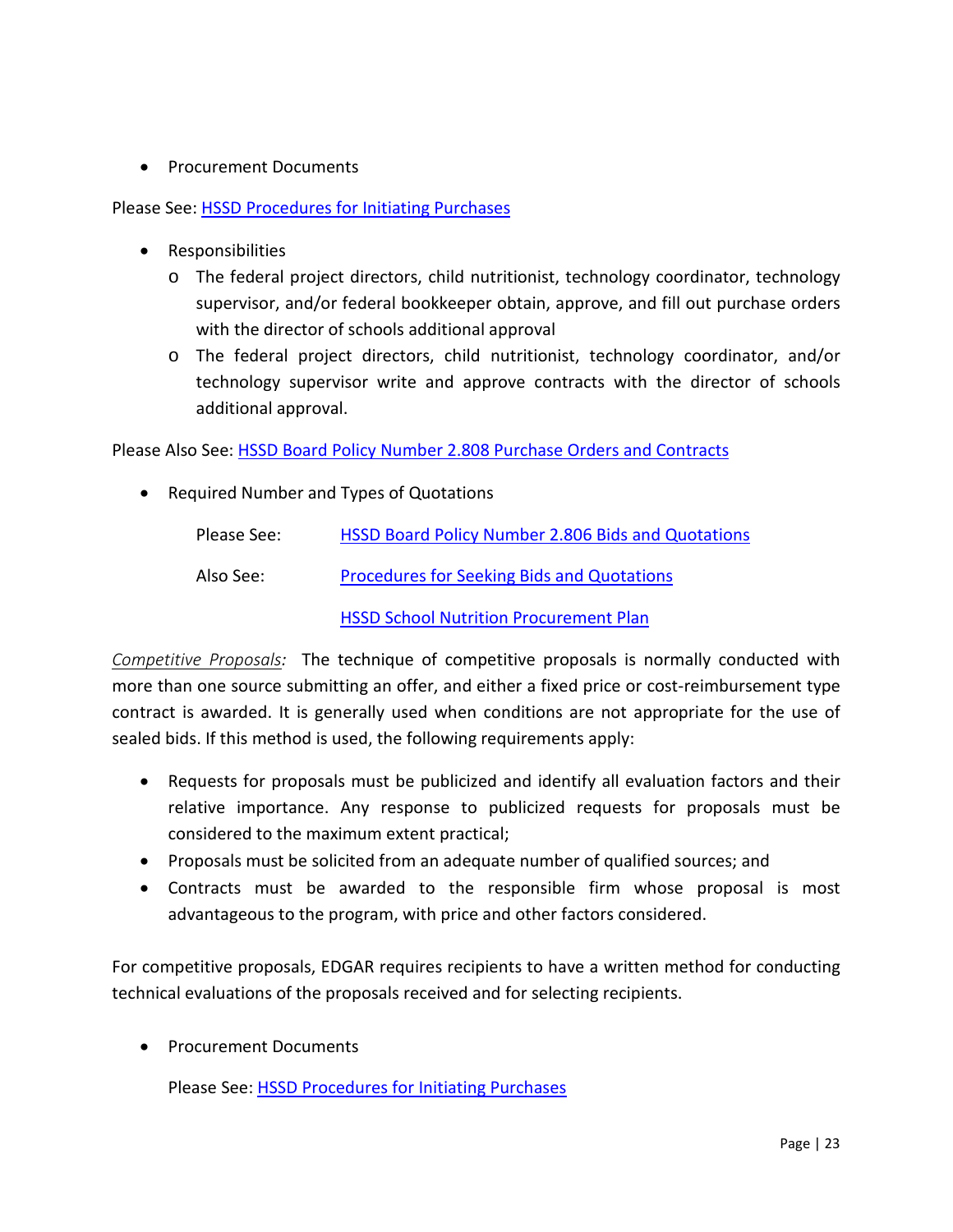- Responsibilities
	- o The federal project directors, child nutritionist, technology coordinator, technology supervisor, and/or federal bookkeeper obtain, approve, and fill out purchase orders with the director of schools additional approval
	- o The federal project directors, child nutritionist, technology coordinator, and/or technology supervisor write and approve contracts with the director of schools additional approval.

Please Also See: [HSSD Board Policy Number 2.808 Purchase Orders and Contracts](http://images.pcmac.org/Uploads/TennesseeSBA/TennesseeSBA/Departments/DocumentsCategories/Documents/2808_61.pdf)

• Required Number and Types of Quotations

| Please See: | HSSD Board Policy Number 2.806 Bids and Quotations |
|-------------|----------------------------------------------------|
| Also See:   | <b>Procedures for Seeking Bids and Quotations</b>  |

#### [HSSD School Nutrition Procurement Plan](http://www.huntingdonschools.net/Download.asp?L=1&LMID=1034795&PN=DocumentUploads&DivisionID=21680&DepartmentID=&SubDepartmentID=&SubP=&Act=Download&T=1&I=569589)

<span id="page-28-0"></span>*Architectural/Engineering Professional Services:* The District may use competitive proposal procedures for qualifications-based procurement of architectural/engineering (A/E) professional services whereby competitors' qualifications are evaluated and the most qualified competitor is selected, subject to negotiation of fair and reasonable compensation. The method, where price is not used as a selection factor, can only be used in procurement of A/E professional services. It cannot be used to purchase other types of services though A/E firms are a potential source to perform the proposed effort.

<span id="page-28-1"></span>*Contract/Price Analysis:* A cost or price analysis is performed in connection with every procurement action in excess of \$150,000, including contract modifications. 2 C.F.R. § 200.323(a). A cost analysis generally means evaluating the separate cost elements that make up the total price, while a price analysis means evaluating the total price, without looking at the individual cost elements.

The method and degree of analysis is dependent on the facts surrounding the particular procurement situation; however, Districts must come to an independent estimate prior to receiving bids or proposals. 2 C.F.R. § 200.323(a).

When performing a cost analysis, the District negotiates profit as a separate element of the price. To establish a fair and reasonable profit, consideration is given to the complexity of the work to be performed, the risk borne by the contractor, the contractor's investment, the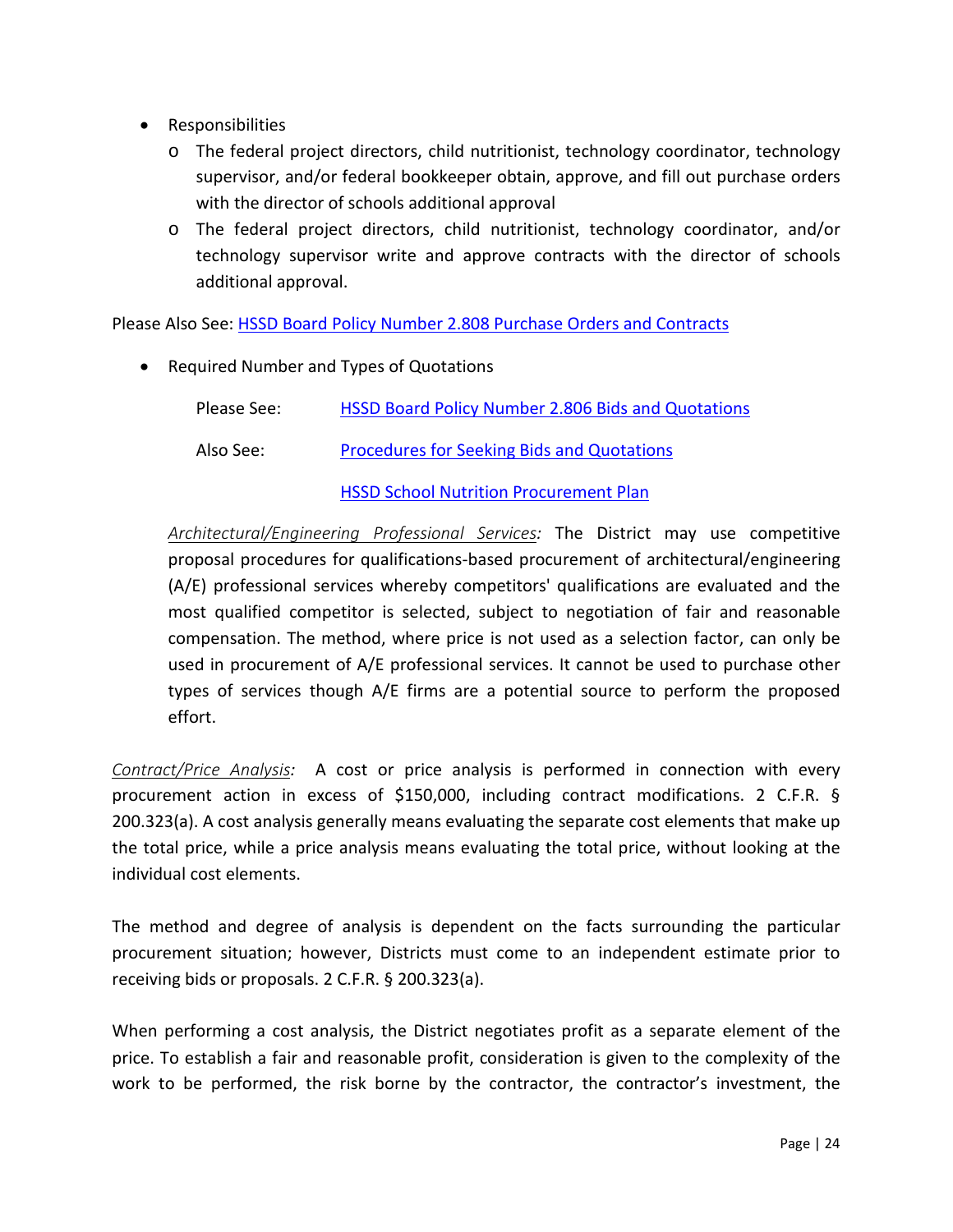amount of subcontracting, the quality of its record of past performance, and industry profit rates in the surrounding geographical area for similar work. 2 C.F.R. § 200.323(b).

Huntingdon Special School District does not procure items in excess of \$150,000. However, if/when the district ever does, the respective federal projects director will be responsible for following state and federal procurement rules with approval from the director of schools and the local board of education.

#### <span id="page-29-0"></span>*Noncompetitive Proposals (Sole Sourcing)*

Procurement by noncompetitive proposals is procurement through solicitation of a proposal from only one source and may be used only when one or more of the following circumstances apply:

- The item is available only from a single source;
- The public exigency or emergency for the requirement will not permit a delay resulting from competitive solicitation;
- The federal awarding agency or pass-through entity expressly authorizes noncompetitive proposals in response to a written request from the District; or
- After solicitation of a number of sources, competition is determined inadequate.

<span id="page-29-1"></span>*Educational Consultants and Similar Services*: In order to procure educational consultants in accordance with T.C.A.  $\S$  12-4-106(a)(1):

Contracts by counties, cities, metropolitan governments towns, utility districts and other municipal and public corporations of the state, for legal services, fiscal agent, financial advisor or advisory services, educational consultant services and similar services by professional persons or groups of high ethical standards, shall not be based upon competitive bids, but shall be awarded on the basis of recognized competence and integrity. The prohibition against competitive bidding in this section shall not prohibit any entity enumerated from interviewing eligible persons or groups to determine the capabilities of such persons or groups.

<span id="page-29-2"></span>• Procurement Documents

Please See: [HSSD Procedures for Initiating Purchases](http://www.huntingdonschools.net/Download.asp?L=1&LMID=1034795&PN=DocumentUploads&DivisionID=21680&DepartmentID=&SubDepartmentID=&SubP=&Act=Download&T=1&I=569555)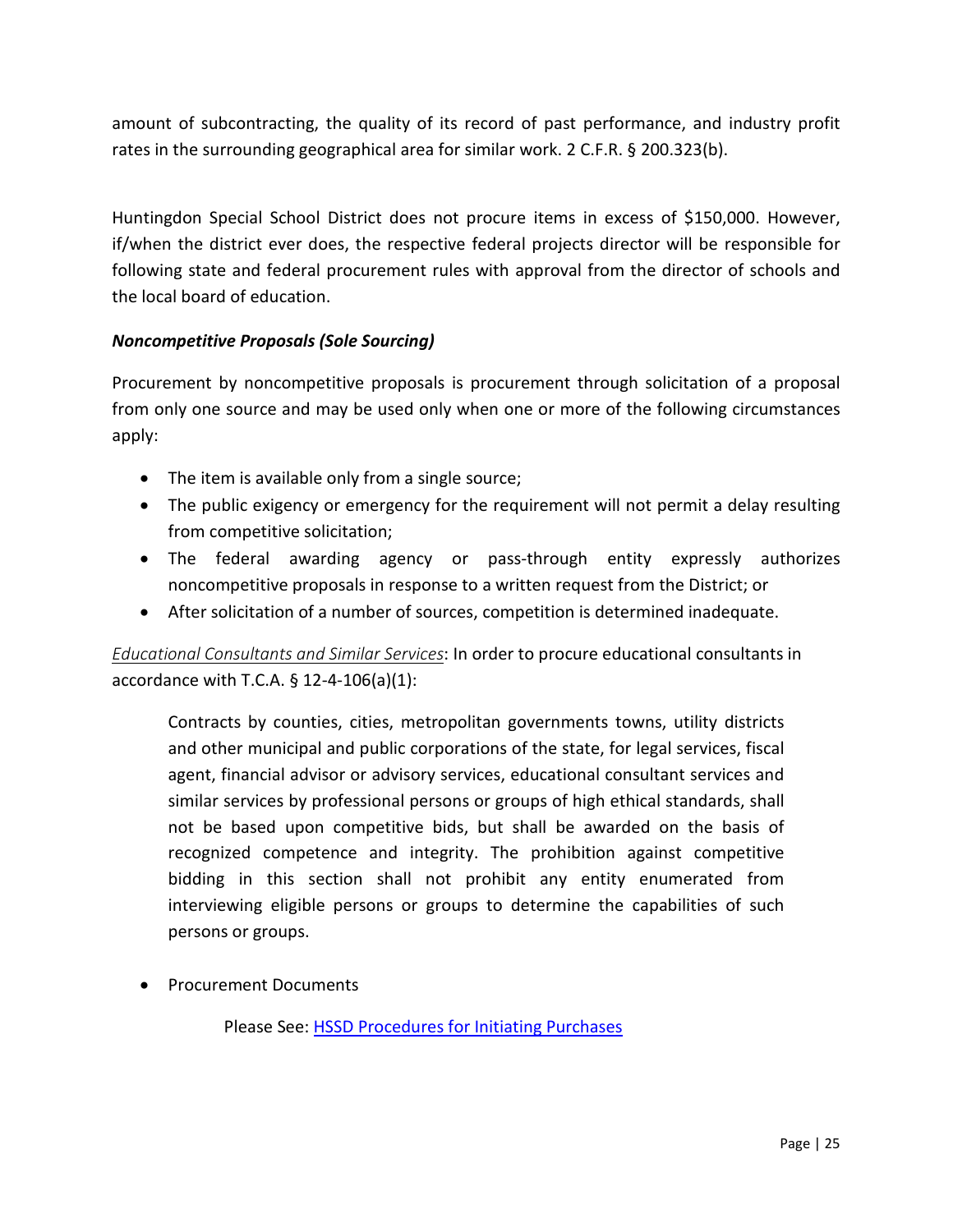- Responsibilities
	- o The federal project directors, child nutritionist, technology coordinator, technology supervisor, and/or federal bookkeeper obtain, approve, and fill out purchase orders with the director of schools additional approval
	- o The federal project directors, child nutritionist, technology coordinator, and/or technology supervisor write and approve contracts with the director of schools additional approval.

Please Also See: [HSSD Board Policy Number 2.808 Purchase Orders and Contracts](http://images.pcmac.org/Uploads/TennesseeSBA/TennesseeSBA/Departments/DocumentsCategories/Documents/2808_61.pdf)

• Required Number and Types of Quotations Please See: [HSSD Board Policy Number 2.806 Bids and Quotations](http://images.pcmac.org/Uploads/TennesseeSBA/TennesseeSBA/Departments/DocumentsCategories/Documents/2806_61.pdf) Also See: [Procedures for Seeking Bids and Quotations](http://www.huntingdonschools.net/Download.asp?L=1&LMID=1034795&PN=DocumentUploads&DivisionID=21680&DepartmentID=&SubDepartmentID=&SubP=&Act=Download&T=1&I=569561) [HSSD School Nutrition Procurement Plan](http://www.huntingdonschools.net/Download.asp?L=1&LMID=1034795&PN=DocumentUploads&DivisionID=21680&DepartmentID=&SubDepartmentID=&SubP=&Act=Download&T=1&I=569589)

#### *Cost Price Analysis and Sole Source*

A cost or price analysis will be performed for noncompetitive proposals when the price exceeds \$150,000.

- <span id="page-30-0"></span>C. Purchase Cards
- Please See: [Procedures for the Use of Purchase Cards](http://www.huntingdonschools.net/Download.asp?L=1&LMID=1034795&PN=DocumentUploads&DivisionID=21680&DepartmentID=&SubDepartmentID=&SubP=&Act=Download&T=1&I=569569)

#### **[HSSD Travel Regulations](http://www.huntingdonschools.net/Download.asp?L=1&LMID=1034795&PN=DocumentUploads&DivisionID=21680&DepartmentID=&SubDepartmentID=&SubP=&Act=Download&T=1&I=569590)**

#### <span id="page-30-1"></span>D. Full and Open Competition

All procurement transactions must be conducted in a manner providing full and open competition consistent with 2 C.F.R  $\S$  200.319. In order to ensure objective contractor performance and eliminate unfair competitive advantage, contractors that develop or draft specifications, requirements, statements of work, or invitations for bids or requests for proposals must be excluded from competing for such procurements. Some of the situations considered to be restrictive of competition include but are not limited to:

- Placing unreasonable requirements on firms in order for them to qualify to do business;
- Requiring unnecessary experience and excessive bonding;
- Noncompetitive pricing practices between firms or between affiliated companies;
- Noncompetitive contracts to consultants that are on retainer contracts;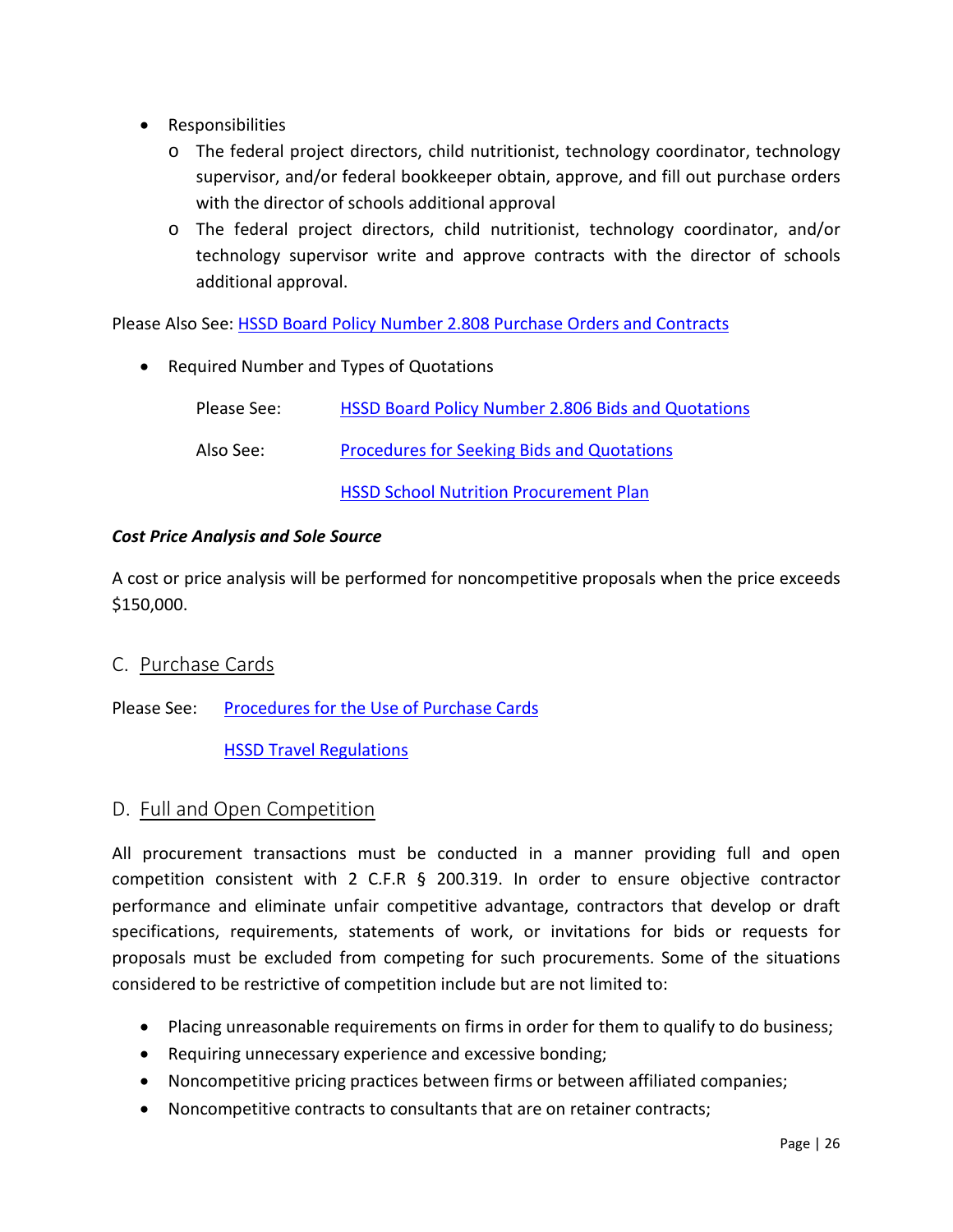- Organizational conflicts of interest;
- Specifying only a "brand name" product instead of allowing "an equal" product to be offered and describing the performance or other relevant requirements of the procurement; and
- Any arbitrary action in the procurement process.

EDGAR further requires the following to ensure adequate competition.

#### <span id="page-31-0"></span>*Geographical Preferences Prohibited*

The District must conduct procurements in a manner that prohibits the use of statutorily or administratively imposed state, local, or tribal geographical preferences in the evaluation of bids or proposals, except in those cases where applicable federal statutes expressly mandate or encourage geographic preference. When contracting for architectural and engineering (A/E) services, geographic location may be a selection criterion provided its application leaves an appropriate number of qualified firms, given the nature and size of the project, to compete for the contract.

#### <span id="page-31-1"></span>*Prequalified Lists*

The District must ensure that all prequalified lists of persons, firms, or products which are used in acquiring goods and services are current and include enough qualified sources to ensure maximum open and free competition. Also, the District must not preclude potential bidders from qualifying during the solicitation period.

#### <span id="page-31-2"></span>*Solicitation Language*

The District must ensure that all solicitations incorporate a clear and accurate description of the technical requirements for the material, product, or service to be procured. Such description must not, in competitive procurements, contain features which unduly restrict competition. The description may include a statement of the qualitative nature of the material, product or service to be procured and, when necessary, must set forth those minimum essential characteristics and standards to which it must conform if it is to satisfy its intended use. Detailed product specifications should be avoided if at all possible.

When it is impractical or uneconomical to make a clear and accurate description of the technical requirements, a "brand name or equivalent" description may be used as a means to define the performance or other salient requirements of procurement. The specific features of the named brand which must be met by offers must be clearly stated; and identify all requirements which the offers must fulfill and all other factors to be used in evaluating bids or proposals. 2 C.F.R § 200.319(c).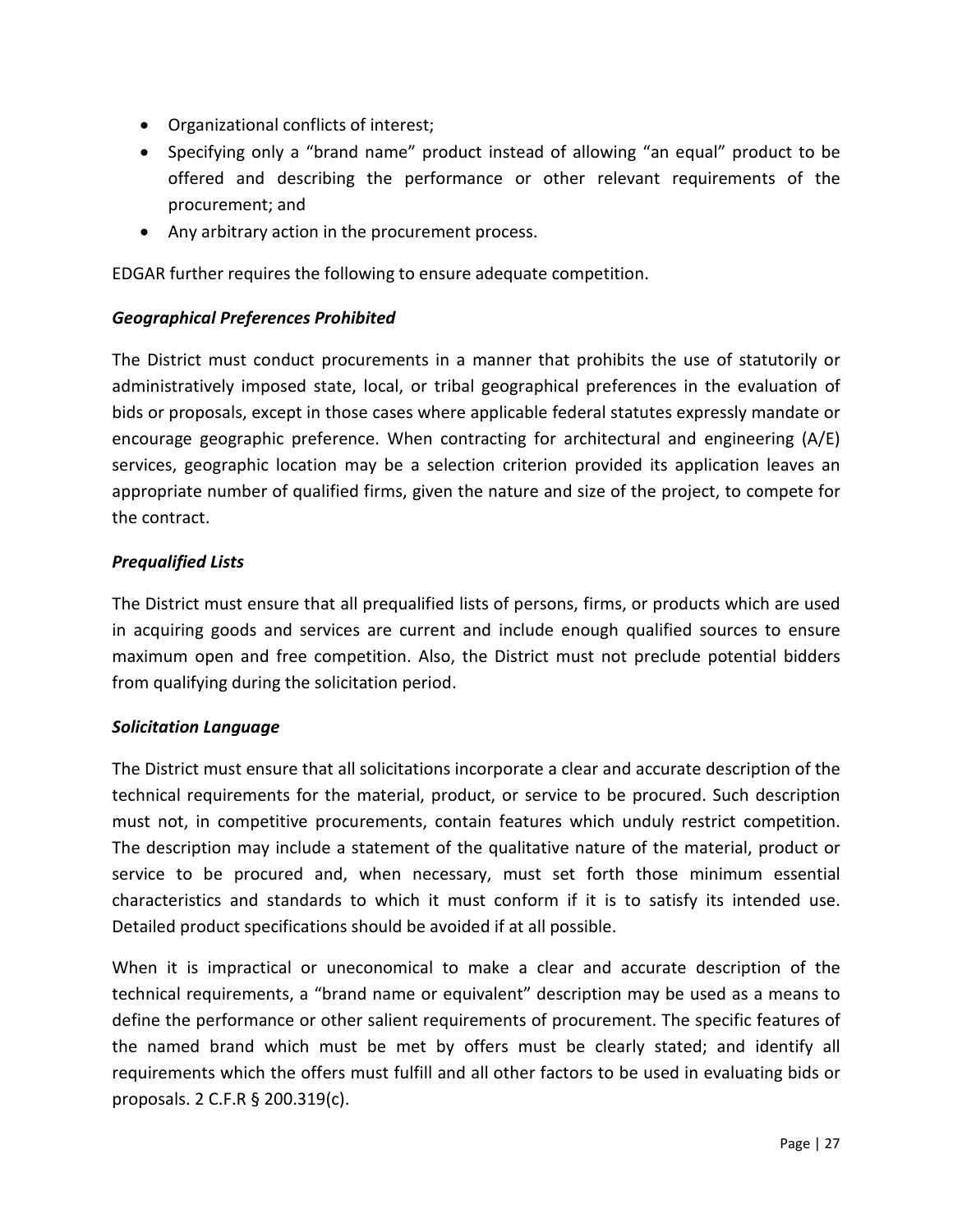## <span id="page-32-0"></span>E. Federal Procurement System Standards

#### <span id="page-32-1"></span>*Avoiding Acquisition of Unnecessary or Duplicative Items*

The District must avoid the acquisition of unnecessary or duplicative items. Additionally, consideration is given to consolidating or breaking out procurements to obtain a more economical purchase. And, where appropriate, an analysis must be made of leases versus purchase alternatives, and another other appropriate analysis to determine the most economical approach. These considerations are given as part of the process to determine the allowability of each purchase made with federal funds.

<span id="page-32-2"></span>Please See: [HSSD Board Policy Number 2.805 Purchasing](http://images.pcmac.org/Uploads/TennesseeSBA/TennesseeSBA/Departments/DocumentsCategories/Documents/2805_62.pdf)

Also See: [HSSD Procedures Affecting Allowability of Costs](http://www.huntingdonschools.net/Download.asp?L=1&LMID=1034795&PN=DocumentUploads&DivisionID=21680&DepartmentID=&SubDepartmentID=&SubP=&Act=Download&T=1&I=569534)

#### *Use of Intergovernmental Agreements*

To foster greater economy and efficiency, the District shall enter into state and local intergovernmental agreements where appropriate for procurement or use of common or shared goods and services.

<span id="page-32-3"></span>Please See: [HSSD Board Policy Number 2.805 Purchasing](http://images.pcmac.org/Uploads/TennesseeSBA/TennesseeSBA/Departments/DocumentsCategories/Documents/2805_62.pdf)

#### *Use of Federal Excess and Surplus Property*

The District shall consider the use of federal excess and surplus property in lieu of purchasing new equipment and property whenever such use is feasible and reduces project costs.

<span id="page-32-4"></span>Please See: [HSSD Board Policy Number 2.805 Purchasing](http://images.pcmac.org/Uploads/TennesseeSBA/TennesseeSBA/Departments/DocumentsCategories/Documents/2805_62.pdf)

#### *Debarment and Suspension*

The District shall award contracts only to responsible contractors possessing the ability to perform successfully under the terms and conditions of a proposed procurement. Consideration will be given to such matters as contractor integrity, compliance with public policy, record of past performance, and financial and technical resources.

The District may not subcontract with or award subgrants to any person or company who is debarred or suspended and is required to check for excluded parties at the System for Award Management website before any procurement transaction. This list is located at:

[The System for Award Management.](https://www.sam.gov/portal/SAM/?navigationalstate=JBPNS_rO0ABXdcACJqYXZheC5mYWNlcy5wb3J0bGV0YnJpZGdlLlNUQVRFX0lEAAAAAQApdmlldzpiNzNjOTEzOC1hNzQ1LTQyOWYtYmFhNS1iOGVhOTk4ZmQ1MzUAB19fRU9GX18*&portal:componentId=9c7c412d-0e75-4bfd-8223-f425559b9408&interactionstate=JBPNS_rO0ABXc0ABBfanNmQnJpZGdlVmlld0lkAAAAAQATL2pzZi9uYXZpZ2F0aW9uLmpzcAAHX19FT0ZfXw**&portal:type=action#1) Once there, click on the search tab and type in the business (entity) name or the individual's name to see if they are debarred or suspended.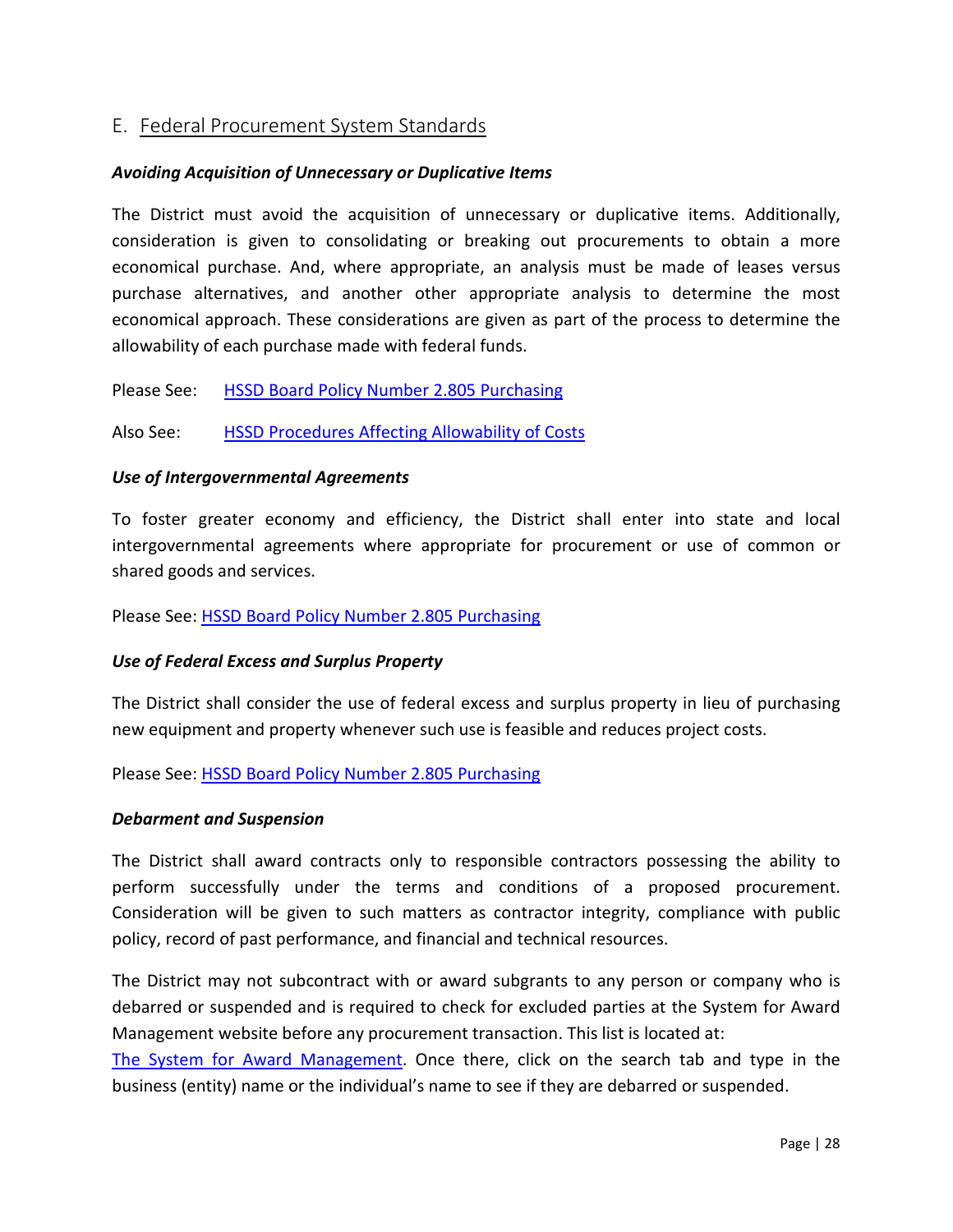#### <span id="page-33-0"></span>*Maintenance of Procurement Records*

The District must maintain records sufficient to detail the history of all procurements. These records will include, but are not necessarily limited to the following: rationale for the method of procurement, selection of contract type, contractor selection or rejection, the basis for the contract price (including a cost or price analysis), and verification that the contractor is not suspended or debarred.

Huntingdon Special School District maintains all financial records as required by regulation and applicable state and federal law.

Please See: [HSSD Board of Education Policy Number 1.407 School Board Records](http://images.pcmac.org/Uploads/TennesseeSBA/TennesseeSBA/Departments/DocumentsCategories/Documents/1407_66.pdf)

#### [HSSD Board Policy Number 2.701 Financial Reports and Records](http://images.pcmac.org/Uploads/TennesseeSBA/TennesseeSBA/Departments/DocumentsCategories/Documents/2701_57.pdf)

#### <span id="page-33-1"></span>*Time and Materials Contracts*

The District may use a time and materials type contract only if (1) after a determination that no other contract is suitable; and (2) if the contract includes a ceiling price that the contractor exceeds at its own risk. Time and materials type contract means a contract whose cost to the District is the sum of: the actual costs of materials, and direct labor hours charged at fixed hourly rates that reflect wages, general and administrative expenses, and profit.

Since this formula generates an open-ended contract price, a time-and-materials contract provides no positive profit incentive to the contractor for cost control or labor efficiency. Therefore, each contract must set a ceiling price that the contractor exceeds at its own risk. Further, the District must assert a high degree of oversight in order to obtain reasonable assurance that the contractor is using efficient methods and effective cost controls.

Huntingdon Special School District complies with all regulations and applicable state and federal laws in regards to time and materials contracts.

#### <span id="page-33-2"></span>*Settlements of Issues Arising Out of Procurements*

The District alone is responsible, in accordance with good administrative practice and sound business judgment, for the settlement of all contractual and administrative issues arising out of procurements. These issues include, but are not limited to, source evaluation, protests, disputes, and claims. These standards do not relieve the District of any contractual responsibilities under its contracts. Violations of law will be referred to the local, state, or federal authority having proper jurisdiction.

Please See: 2 C.F.R. – Subtitle A – [Chapter II –](http://www.ecfr.gov/cgi-bin/text-idx?node=se2.1.200_1318&rgn=div8) Part 200 – Subpart D - §200.318(k)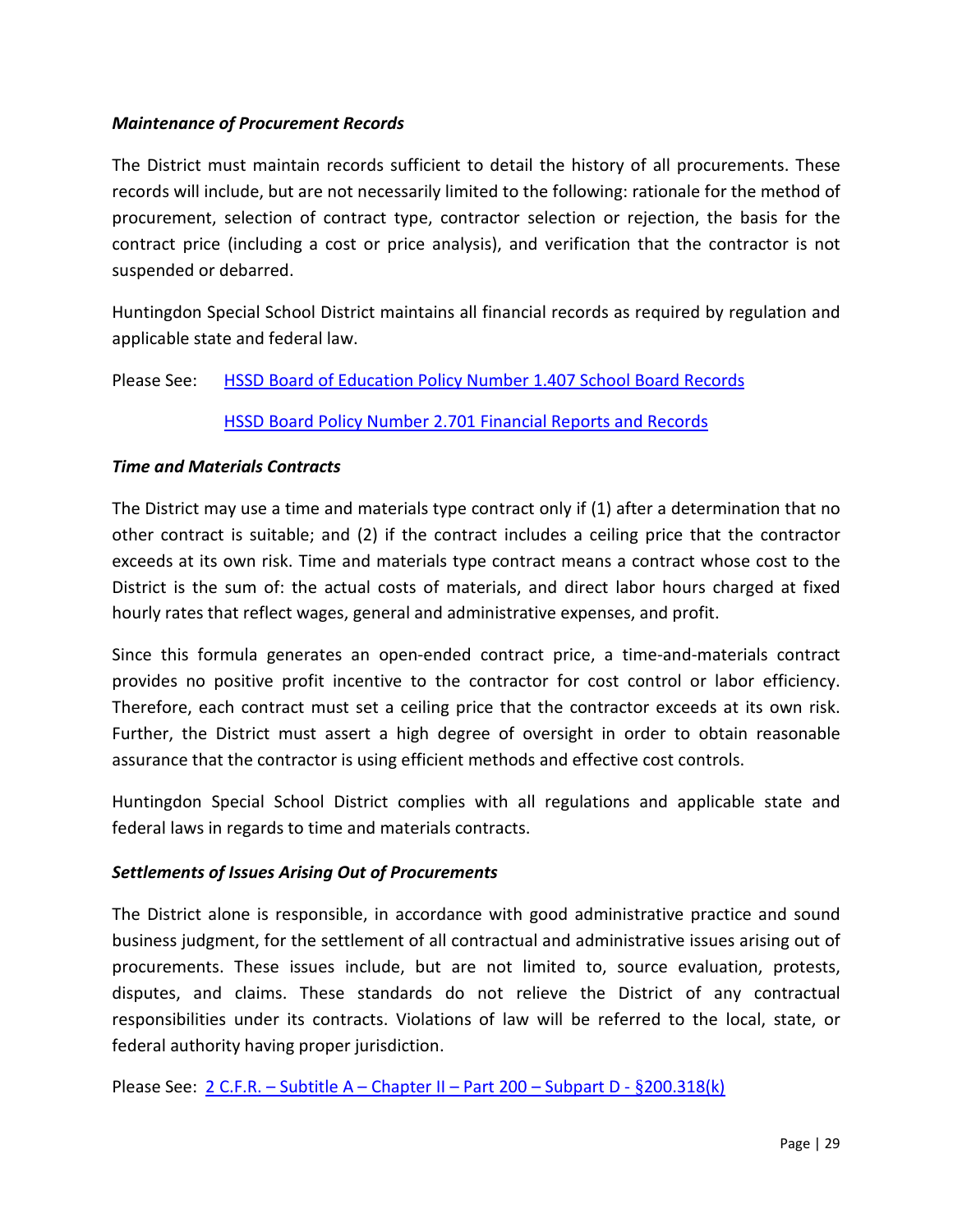#### See Also: [HSSD Procedures for Resolving Protests and Disputes](http://www.huntingdonschools.net/Download.asp?L=1&LMID=1034795&PN=DocumentUploads&DivisionID=21680&DepartmentID=&SubDepartmentID=&SubP=&Act=Download&T=1&I=569588)

#### <span id="page-34-0"></span>*Protest Procedures to Resolve Dispute*

The District shall maintain protest procedures to handle and resolve disputes relating to procurements and, in all instances, disclose information regarding the protest to the awarding agency.

Please See: 2 C.F.R. – Subtitle  $A$  – [Chapter II –](http://www.ecfr.gov/cgi-bin/text-idx?node=se2.1.200_1318&rgn=div8) Part 200 – Subpart D -  $\S 200.318(k)$ 

See Also: [HSSD Procedures for Resolving Protests and Disputes](http://www.huntingdonschools.net/Download.asp?L=1&LMID=1034795&PN=DocumentUploads&DivisionID=21680&DepartmentID=&SubDepartmentID=&SubP=&Act=Download&T=1&I=569588)

#### <span id="page-34-1"></span>F. Conflict of Interest Requirements

#### <span id="page-34-2"></span>*Standards of Conduct*

In accordance with 2 C.F.R.  $\S$  200.18(c)(1), the District maintains the following standards of conduct covering conflicts of interest and governing the actions of its employees engaged in the selection, award and administration of contracts.

No employee, officer, or agent may participate in the selection, award, or administration of a contract supported by a federal award if he or she has a real or apparent conflict of interest. Such a conflict of interest would arise when the employee, officer, or agent, any member of his or her immediate family, his or her partner, or an organization which employs or is about to employ any of the parties indicated herein, has a financial or other interest in or a tangible personal benefit from a firm considered for a contract.

The officers, employees, and agents of the District may neither solicit nor accept gratuities, favors, or anything of monetary value from contractors or parties to subcontracts, unless the gift is an unsolicited item of nominal value.

Please See: [HSSD Board of Education Policy 2.809 Vendor Relations](http://images.pcmac.org/Uploads/TennesseeSBA/TennesseeSBA/Departments/DocumentsCategories/Documents/2809_59.pdf)

[HSSD Board of Education Policy 5.601 Conflicts of Interest](http://images.pcmac.org/Uploads/TennesseeSBA/TennesseeSBA/Departments/DocumentsCategories/Documents/5601_62.pdf)

HSSD Board of [Education Policy 1.106 Code of Ethics](http://images.pcmac.org/Uploads/TennesseeSBA/TennesseeSBA/Departments/DocumentsCategories/Documents/1106_67.pdf)

[HSSD Board of Education Policy 1.106.1 Conflict of Interest Disclosure Statement](http://images.pcmac.org/Uploads/TennesseeSBA/TennesseeSBA/Departments/DocumentsCategories/Documents/1106_22.1_22.pdf)

#### <span id="page-34-3"></span>*Organizational Conflicts*

Organizational conflicts of interest means that because of relationships with a parent company, affiliate, or subsidiary organization, the non-Federal entity is unable or appears to be unable to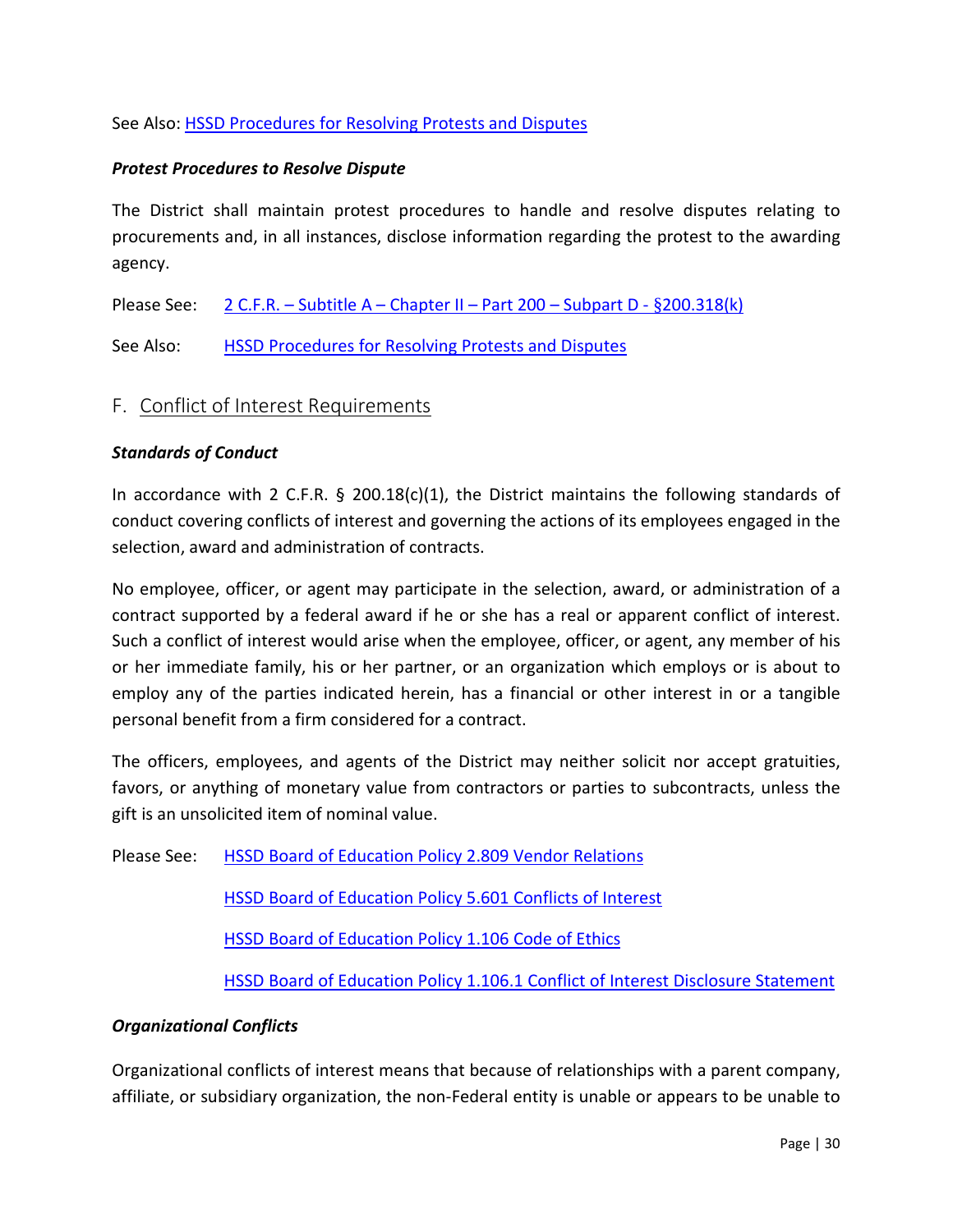be impartial in conducting a procurement action involving a related organization. 2 C.F.R § 200.318(c)(2).

Huntingdon Special School District does not have a parent, affiliate, or subsidiary organization that is not affiliated with local or state government.

#### <span id="page-35-0"></span>*Disciplinary Actions*

Huntingdon Special School District deals with disciplinary actions on a case-by-case basis. All disciplinary actions are in compliance with state, local, and/or federal regulations.

#### <span id="page-35-1"></span>*Mandatory Disclosure*

Upon discovery of any potential conflict, the District shall disclose in writing the potential conflict to the federal awarding agency in accordance with applicable federal awarding agency policy.

Huntingdon Special School District administration will immediately report any potential conflicts of interest to the appropriate federal awarding agency in accordance with the awarding agency's policy.

Please Also See: [HSSD Board of Education Policy 1.106 Code of Ethics](http://images.pcmac.org/Uploads/TennesseeSBA/TennesseeSBA/Departments/DocumentsCategories/Documents/1106_67.pdf)

#### <span id="page-35-2"></span>G. Contract Administration

The District shall maintain oversight to ensure that contractors perform in accordance with the terms, conditions, and specifications of their contracts or purchase orders 2 C.F.R. § 200.318.

- Please See: 2 C.F.R. Subtitle A [Chapter II –](http://www.ecfr.gov/cgi-bin/text-idx?SID=bd77eecb75aa51d6953e5657d2314a0e&mc=true&node=pt2.1.200&rgn=div5#se2.1.200_1318) Part 200 Subpart D  $\S 200.318$
- Also See: [HSSD Board of Education Policy 2.808 Purchase Orders and Contracts](http://images.pcmac.org/Uploads/TennesseeSBA/TennesseeSBA/Departments/DocumentsCategories/Documents/2808_61.pdf)

**[HSSD Authority to Enter into Contracts](http://www.huntingdonschools.net/Download.asp?L=1&LMID=1034795&PN=DocumentUploads&DivisionID=21680&DepartmentID=&SubDepartmentID=&SubP=&Act=Download&T=1&I=569566)** 

[HSSD Procurement Procedures](http://www.huntingdonschools.net/Download.asp?L=1&LMID=1034795&PN=DocumentUploads&DivisionID=21680&DepartmentID=&SubDepartmentID=&SubP=&Act=Download&T=1&I=569556)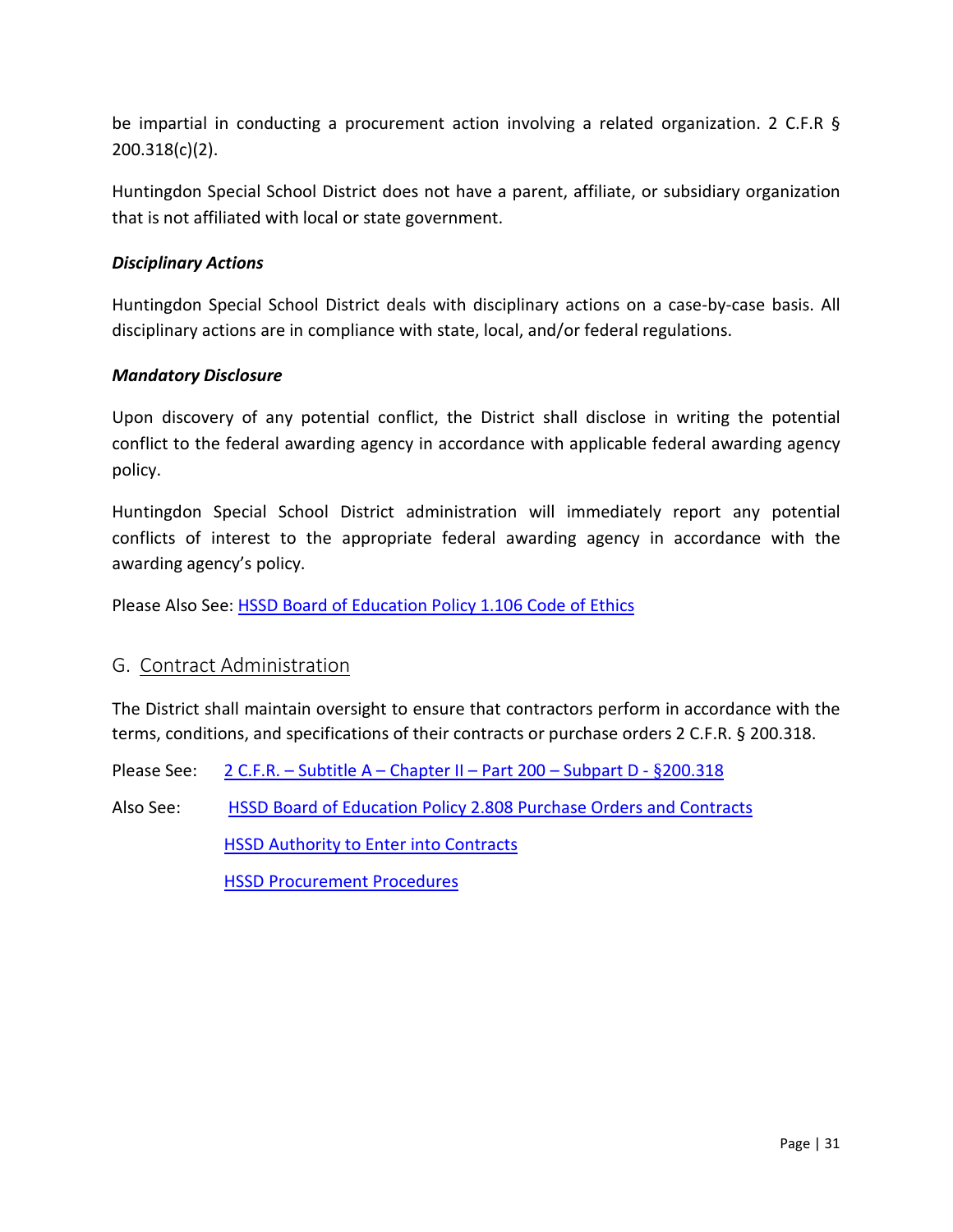# <span id="page-36-0"></span>IV. Property Management Systems

## <span id="page-36-1"></span>A. Property Classifications

<span id="page-36-2"></span>*Equipment* means tangible personal property (including information technology systems) having a useful life of more than one year and a per-unit acquisition cost which equals or exceeds the lesser of the capitalization level established by the District for financial statement purposes, or \$5,000. 2 C.F.R. § 200.33.

#### *The State of Tennessee Defines Equipment as Follows*:

- Every local educational agency (LEA) will have an approved definition of equipment. If there is none, the state of Tennessee definition of equipment applies as follows:
- Equipment is:
	- o All items (machinery, implements, tools, furniture, livestock, vehicles, and other apparatus) with a unit cost of \$5,000.00 or more and a minimum useful life expectancy of three years.
	- o (Please note that the definition in EDGAR includes a useful life expectancy of one year or more — because the State definition is more restrictive it must be used.)
	- o Freight charges and installation cost should be included as cost of equipment.
	- o Sensitive minor equipment is defined as "items purchased with a cost between \$100.00 and \$5,000.00."
	- o It includes sensitive items such as computers, external computer peripherals, weapons, etc., as determined by the State Personal Property Section as well as all items subject to state guidelines.

<span id="page-36-3"></span>*Supplies* means all tangible personal property other than those described in § 200.33 Equipment. A computing device is a supply if the acquisition cost is less than the lesser of the capitalization level established by the District for financial statement purposes or \$5,000, regardless of the length of its useful life. 2 C.F.R. § 200.94.

• The State of Tennessee defines computing devices, i.e. computers, and/or external computer peripherals as "Sensitive Minor Equipment" and as such all computing devices are treated as equipment.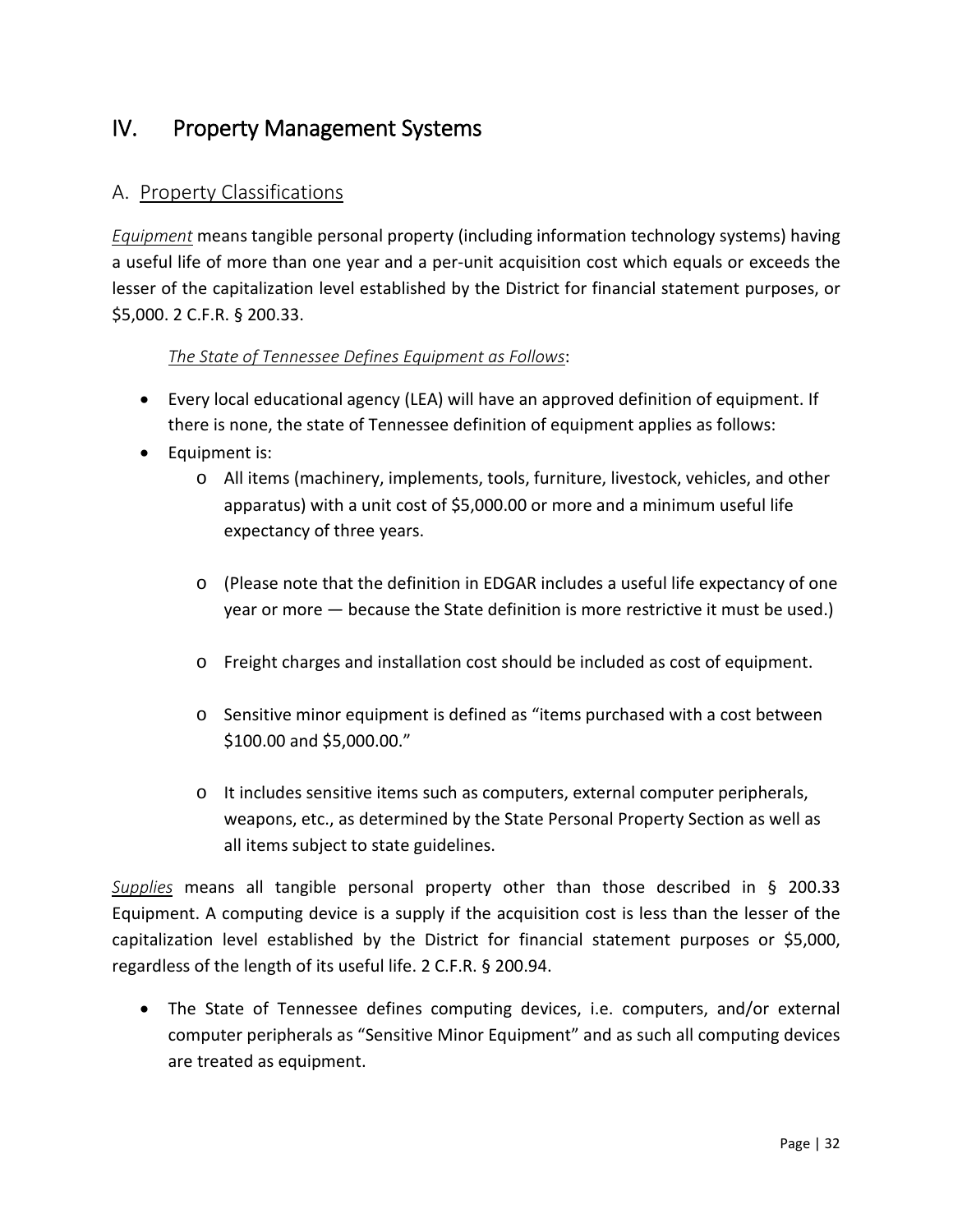<span id="page-37-0"></span>*Computing devices* means machines used to acquire, store, analyze, process, and publish data and other information electronically, including accessories (or "peripherals") for printing, transmitting and receiving, or storing electronic information. 2 C.F.R. § 200.20.

• The State of Tennessee defines computing devices, i.e. computers, and/or external computer peripherals as "Sensitive Minor Equipment" and as such all computing devices are treated as equipment.

<span id="page-37-1"></span>*Capital assets* means tangible or intangible assets used in operations having a useful life of more than one year which are capitalized in accordance with GAAP. Capital assets include:

- Land, buildings (facilities), equipment, and intellectual property (including software) whether acquired by purchase, construction, manufacture, lease-purchase, exchange, or through capital leases; and
- Additions, improvements, modifications, replacements, rearrangements, reinstallations, renovations or alterations to capital assets that materially increase their value or useful life (not ordinary repairs and maintenance). 2 C.F.R. § 200.12.

#### <span id="page-37-2"></span>B. Inventory Procedure

Please See: [HSSD Board Policy 2.701 Inventories](http://images.pcmac.org/Uploads/TennesseeSBA/TennesseeSBA/Departments/DocumentsCategories/Documents/2702_62.pdf)

Also See: [HSSD Inventory Procedures](http://www.huntingdonschools.net/Download.asp?L=1&LMID=1034795&PN=DocumentUploads&DivisionID=21680&DepartmentID=&SubDepartmentID=&SubP=&Act=Download&T=1&I=569575)

#### <span id="page-37-3"></span>C. Inventory Records

For each equipment and computing device purchased with federal funds, the following information is maintained:

- Serial number or other identification number;
- Source of funding for the property;
- Who holds title;
- Acquisition date and cost of the property;
- Percentage of federal participation in the project costs for the federal award under which the property was acquired;
- Location, use and condition of the property; and
- Any ultimate disposition data including the date of disposal and sale price of the property.

Please See: [Procedures for Equipment Control](http://www.huntingdonschools.net/Download.asp?L=1&LMID=1034795&PN=DocumentUploads&DivisionID=21680&DepartmentID=&SubDepartmentID=&SubP=&Act=Download&T=1&I=569570)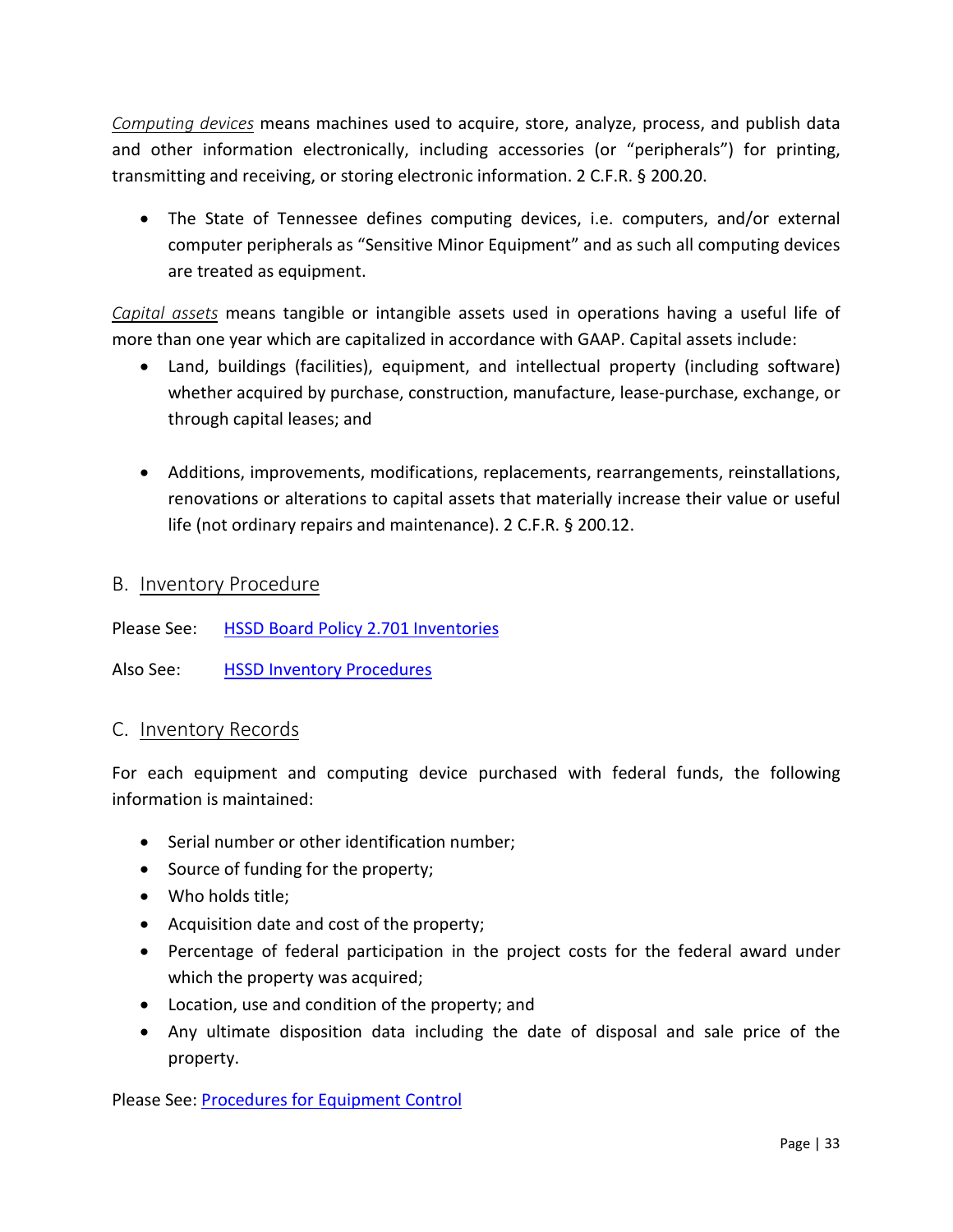## <span id="page-38-0"></span>D. Physical Inventory

<span id="page-38-1"></span>A physical inventory of the property must be taken and the results reconciled with the property records at least once each year.

Please See: [Procedures for Equipment Control](http://www.huntingdonschools.net/Download.asp?L=1&LMID=1034795&PN=DocumentUploads&DivisionID=21680&DepartmentID=&SubDepartmentID=&SubP=&Act=Download&T=1&I=569570)

#### *Property/Equipment Maintenance*

In accordance with 2 C.F.R.313(d)(4), the District maintains adequate maintenance procedures to ensure that property is kept in good condition.

Please See: [Procedures for Equipment Control](http://www.huntingdonschools.net/Download.asp?L=1&LMID=1034795&PN=DocumentUploads&DivisionID=21680&DepartmentID=&SubDepartmentID=&SubP=&Act=Download&T=1&I=569570)

#### <span id="page-38-2"></span>E. Lost or Stolen Items

The District maintains a control system that ensures adequate safeguards are in place to prevent loss, damage, or theft of the property. Equipment that is stolen is reported to local jurisdiction of law enforcement.

Please See: [Procedures for Equipment Control](http://www.huntingdonschools.net/Download.asp?L=1&LMID=1034795&PN=DocumentUploads&DivisionID=21680&DepartmentID=&SubDepartmentID=&SubP=&Act=Download&T=1&I=569570)

#### <span id="page-38-3"></span>F. Use of Equipment

Equipment must be used in the program or project for which it was acquired as long as needed, whether or not the project or program continues to be supported by the federal award, and the District will not encumber the property without prior approval of the federal awarding agency and the pass-through entity. When no longer needed for the original program or project, the equipment may be used in other activities supported by the federal awarding agency, in the following order of priority: (1) activities under a federal award from the federal awarding agency which funded the original program or project; then (2) activities under federal awards from other federal awarding agencies.

During the time equipment is used on the project or program for which it was acquired, the equipment will also be made available for use on other projects or programs currently or previously supported by the federal government, provided that such use will not interfere with the work on the projects or program for which it was originally acquired. First preference for other use must be given to other programs or projects supported by the federal awarding agency that financed the equipment. Second preference is given to programs or projects under federal awards from other federal awarding agencies. Use for non-federally funded programs or projects is also permissible.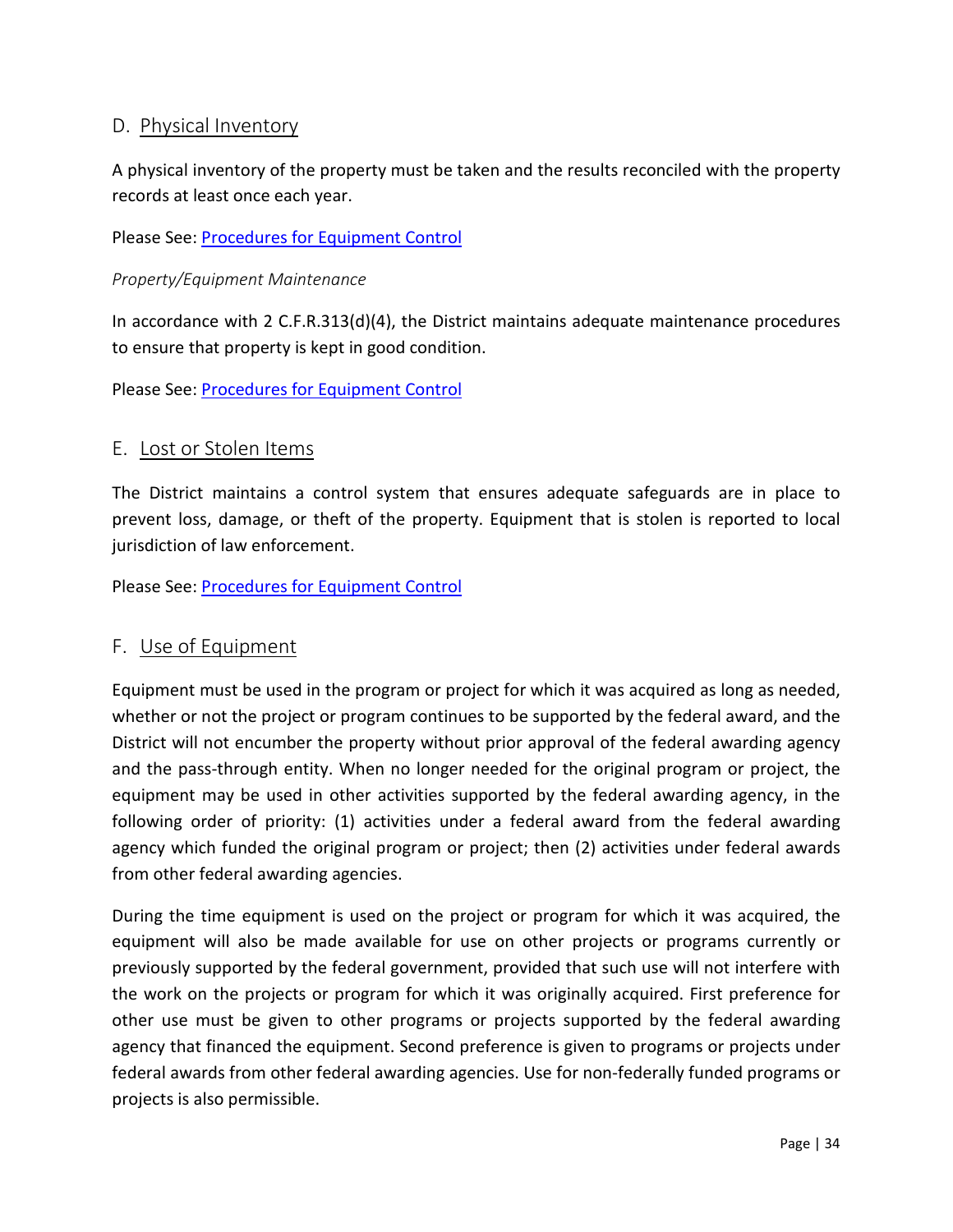Please See: [Procedures for Equipment Control](http://www.huntingdonschools.net/Download.asp?L=1&LMID=1034795&PN=DocumentUploads&DivisionID=21680&DepartmentID=&SubDepartmentID=&SubP=&Act=Download&T=1&I=569570)

## <span id="page-39-0"></span>G. Disposal of Equipment

When it is determined that original or replacement equipment acquired under a federal award is no longer needed for the original project or program or for other activities currently or previously supported by a federal awarding agency, the shall contact the awarding agency (or pass-through for a state-administered grant) for disposition instructions.

Generally, disposition of equipment is dependent on its fair market value (FMV) at the time of disposition. If the item has a current FMV of \$5,000 or less, it may be retained, sold, or otherwise disposed of with no further obligation to the federal awarding agency. If the item has a current FMV of more than \$5,000, the federal awarding agency is entitled to the federal share of the current market value or sales proceeds.

If acquiring replacement equipment, the District may use the equipment to be replaced as a trade-in or sell the property and use the proceeds to offset the cost of the replacement property.

Huntingdon Special School District disposes of equipment in accordance with federal, state, and local laws, policies, and procedures. Please see the following:

Huntingdon [Special School District Board Policy 2.403 Personal Property Sales](http://images.pcmac.org/Uploads/TennesseeSBA/TennesseeSBA/Departments/DocumentsCategories/Documents/2403_61.pdf)

Procedures [for Equipment Control](http://www.huntingdonschools.net/Download.asp?L=1&LMID=1034795&PN=DocumentUploads&DivisionID=21680&DepartmentID=&SubDepartmentID=&SubP=&Act=Download&T=1&I=569570)

2 C.F.R. § [200.313 Equipment](http://www.ecfr.gov/cgi-bin/text-idx?SID=5ef2a6179c2983d5b18a428163919756&node=se2.1.200_1313&rgn=div8)

[Tennessee Code Annotated 12-2-403\(a\)\(1\)-\(4\)](http://www.huntingdonschools.net/Download.asp?L=1&LMID=1034795&PN=DocumentUploads&DivisionID=21680&DepartmentID=&SubDepartmentID=&SubP=&Act=Download&T=1&I=569603) Methods of Disposal of Public Records

Tennessee Code Annotated 49-6-2006 [Powers of School Boards to Buy or Sell Property](http://www.huntingdonschools.net/Download.asp?L=1&LMID=1034795&PN=DocumentUploads&DivisionID=21680&DepartmentID=&SubDepartmentID=&SubP=&Act=Download&T=1&I=569618)

[Tennessee Code Annotated 49-6-2007](http://www.huntingdonschools.net/Download.asp?L=1&LMID=1034795&PN=DocumentUploads&DivisionID=21680&DepartmentID=&SubDepartmentID=&SubP=&Act=Download&T=1&I=569619) Sale or Transfer of Surplus Property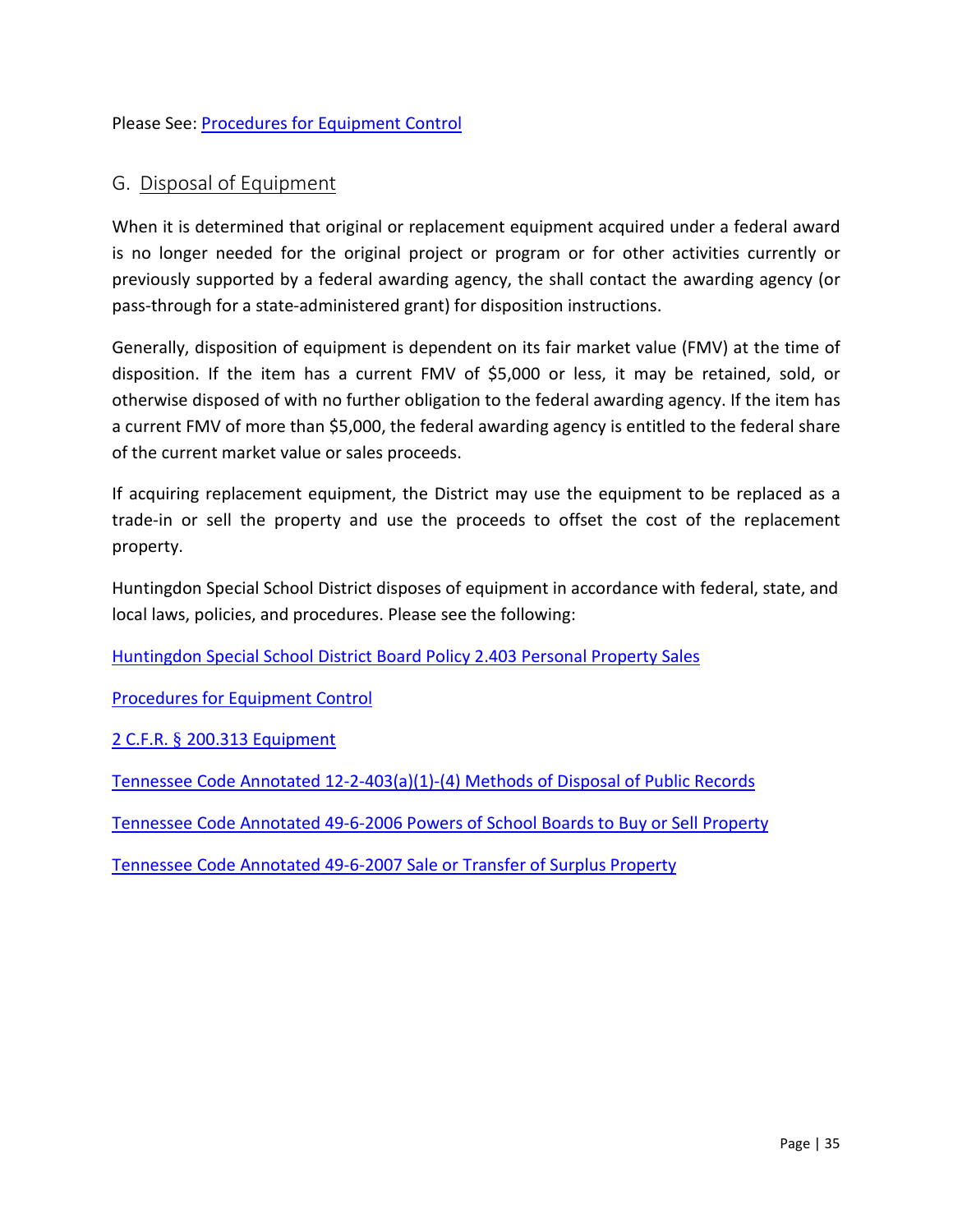# <span id="page-40-0"></span>V. Written Compensation Policies

# <span id="page-40-1"></span>A. Time and Effort

#### <span id="page-40-2"></span>*Time and Effort Standards*

All employees who are paid in full or in part with federal funds must keep specific documents to demonstrate the amount of time they spent on grant activities. C.F.R. § 200.430(i)(1). In addition, employees who are paid from state and local funds, but whose salaries are used for cost sharing or matching must also keep time and effort documentation. 2 C.F.R. § 200.430(i)(4).

Charges to federal awards for salaries and wages must be based on records that accurately reflect the work performed. In accordance with 2 C.F.R. § 200.430(i)(1), these records must:

- Be supported by a system of internal controls which provides reasonable assurance that the charges are accurate, allowable, and properly allocated;
- Be incorporated into official records;
- Reasonably reflect total activity for which the employee is compensated, not exceeding 100% of compensated activities;
- Encompass both federally assisted and all other activities compensated by the District on an integrated basis;
- Comply with the established accounting policies and practices of the District and
- Support the distribution of the employee's salary or wages among specific activities or costs objectives.

Budget estimates or other distribution percentages determined before the services are performed do not qualify as support for charges to federal awards, but may be used for interim accounting purposes provided that the system for establishing the estimates produces reasonable approximations of the activity actually performed. 200.430(i)(1)(viii).

#### <span id="page-40-3"></span>*Time and Effort Procedures*

In order to meet the above requirements, all employees who must complete time and effort forms must submit either a semi-annual certification or a personnel activity report (PAR) as required below. The type of form depends on the number of cost objectives that an employee works on.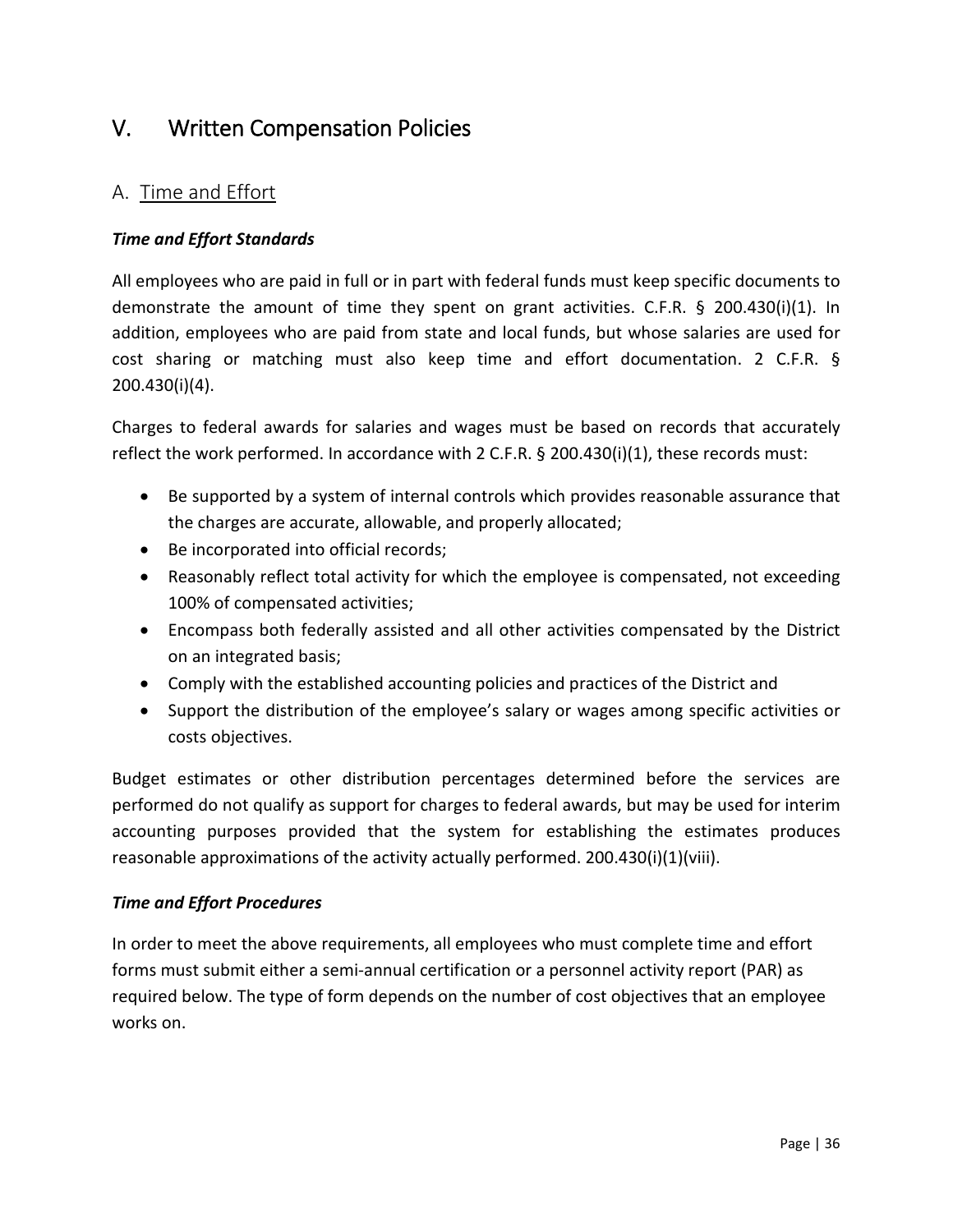A cost objective is a program, function, activity, award, organizational subdivision, contract, or work unit of which cost data are descried and from which provision is made to accumulate and measure the cost of processes, products, jobs, capital projects, etc. 2 C.F.R. § 200.28.

All employees who work on a single cost objective must complete a semi-annual certification. The semi-annual certification must be:

- 1. Completed at least every six (6) months;
- 2. Be signed by the employee or the supervisor with direct knowledge of the work being performed;
- 3. Reflect an after-the-fact distribution of the actual activity; and
- 4. Account for the total activity for which each employee is compensated.

All employees who work on multiple cost objectives must complete PARs that support the distribution of their salaries /wages that meet the following standards:

- 1. Reflect an after-the-fact distribution of the actual activity;
- 2. Account for the total activity for which each employee is compensated;
- 3. Are prepared at least monthly & coincide with one or more pay periods; and
- 4. Are signed by the employee.

Please See:

2 C.F.R. [§ 200.430](http://www.ecfr.gov/cgi-bin/text-idx?node=se2.1.200_1430&rgn=div8)

[Time and Effort Procedures](http://www.huntingdonschools.net/Download.asp?L=1&LMID=1034795&PN=DocumentUploads&DivisionID=21680&DepartmentID=&SubDepartmentID=&SubP=&Act=Download&T=1&I=569577)

[Semi-Annual Certification Example](http://www.huntingdonschools.net/Download.asp?L=1&LMID=1034795&PN=DocumentUploads&DivisionID=21680&DepartmentID=&SubDepartmentID=&SubP=&Act=Download&T=1&I=569601)

[Personnel Activity Report Example](http://www.huntingdonschools.net/Download.asp?L=1&LMID=1034795&PN=DocumentUploads&DivisionID=21680&DepartmentID=&SubDepartmentID=&SubP=&Act=Download&T=1&I=569599)

#### <span id="page-41-0"></span>*Reconciliation and Closeout Procedures*

It is critical for payroll charges to match the actual distribution of time recorded on the monthly certification documents. Budget estimates or other distribution percentages determined before the services are performed do not qualify as support for charges to federal awards, but may be used for interim accounting purposes provided that the system for establishing the estimates produces reasonable approximations of the activity actually performed.

If using budget estimates for interim accounting purposes, EDGAR requires recipients to identify and enter into the records in a timely manner any significant changes in the corresponding work activity. Additionally, the recipient must have a system of internal controls to review after-the-fact interim charges made to a federal award based on budget estimates.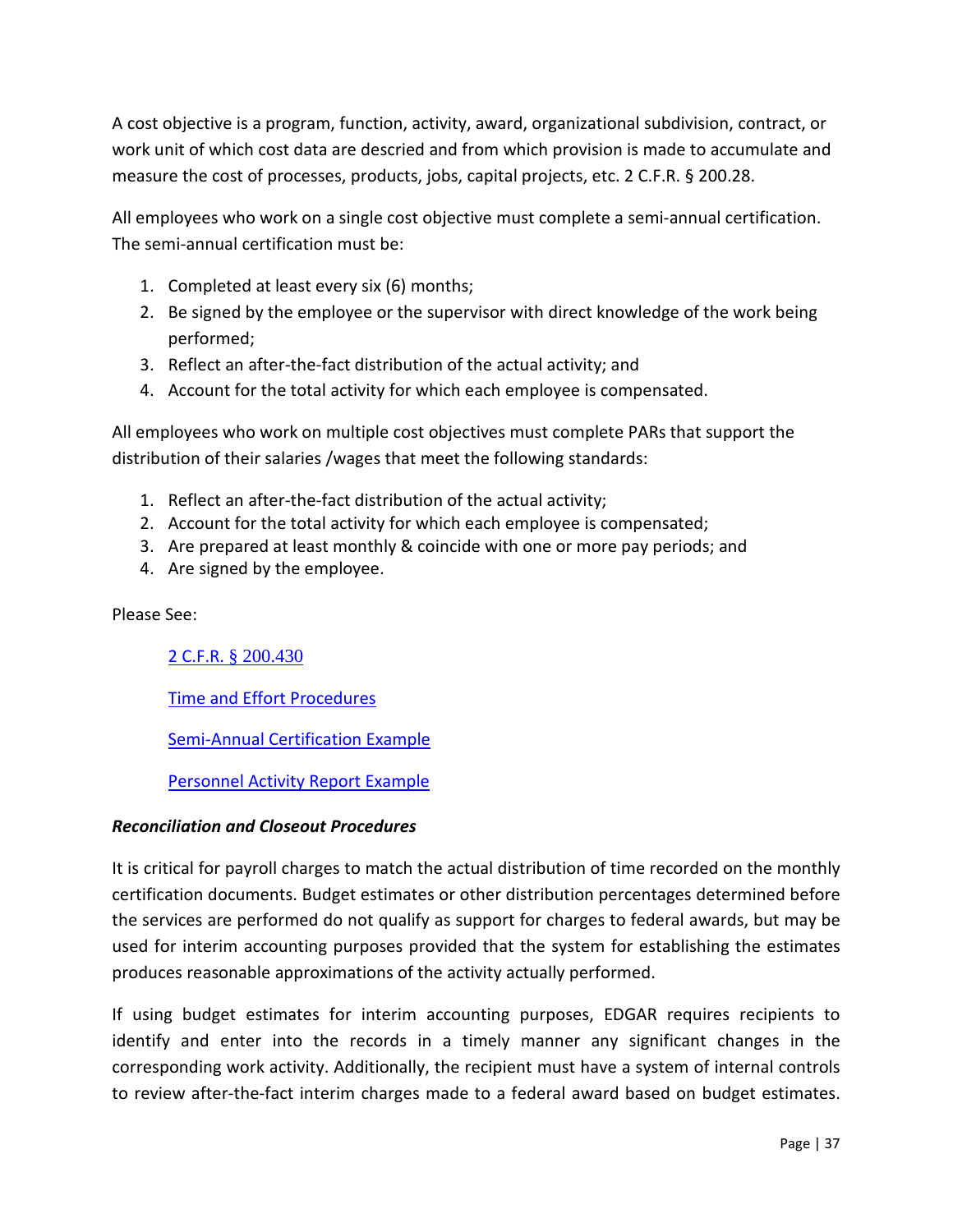All necessary adjustments must be made such that the final amount charged to the federal award is accurate, allowable, and properly allocated.

<span id="page-42-0"></span>Please See: [Procedures for Reconciliation and Closeout of Federal Funds](http://www.huntingdonschools.net/Download.asp?L=1&LMID=1034795&PN=DocumentUploads&DivisionID=21680&DepartmentID=&SubDepartmentID=&SubP=&Act=Download&T=1&I=569560)

#### *Employee Exits*

Please See: [HSSD Board Policy Number 5.200 Separation Practices for Tenured Teachers](http://images.pcmac.org/Uploads/TennesseeSBA/TennesseeSBA/Departments/DocumentsCategories/Documents/5200_65.pdf) [HSSD Board Policy Number 5.201 Separation Practices for Non-Tenured Teachers](http://images.pcmac.org/Uploads/TennesseeSBA/TennesseeSBA/Departments/DocumentsCategories/Documents/5201_61.pdf) [HSSD Board Policy Number 5.202 Separation Practices for Non-Certified](http://images.pcmac.org/Uploads/TennesseeSBA/TennesseeSBA/Departments/DocumentsCategories/Documents/5202_62.pdf)  [Employees](http://images.pcmac.org/Uploads/TennesseeSBA/TennesseeSBA/Departments/DocumentsCategories/Documents/5202_62.pdf)

#### <span id="page-42-1"></span>B. Human Resources Policies

The District shall have human resource policies which at least cover (1) how employees are hired (2 C.F.R. § 200.430(a)(2)); (2) the extent to which employees may provide professional services outside the District (2 C.F.R. § 200.430(c)); (3) the provision of fringe benefits, including leave and insurance, (2 C.F.R. § 200.431)); (4) the use of recruiting expenses to attract personnel (2 C.F.R. § 200.463(b)); and (5) reimbursement for relocations costs. 2 C.F.R. § 200.464.

Please See: [HSSD Board Policy Number 5.102 Classification and Qualifications](http://images.pcmac.org/Uploads/TennesseeSBA/TennesseeSBA/Departments/DocumentsCategories/Documents/5102_62.pdf) [HSSD Board Policy Number 5.106 Application and Employment](http://images.pcmac.org/Uploads/TennesseeSBA/TennesseeSBA/Departments/DocumentsCategories/Documents/5106_61.pdf) [HSSD Board Policy Number 5.607 Non-School Employment](http://images.pcmac.org/Uploads/TennesseeSBA/TennesseeSBA/Departments/DocumentsCategories/Documents/5607_57.pdf) [HSSD Board Policy Number 5.110 Compensation Guides and Contracts](http://images.pcmac.org/Uploads/TennesseeSBA/TennesseeSBA/Departments/DocumentsCategories/Documents/5110_62.pdf)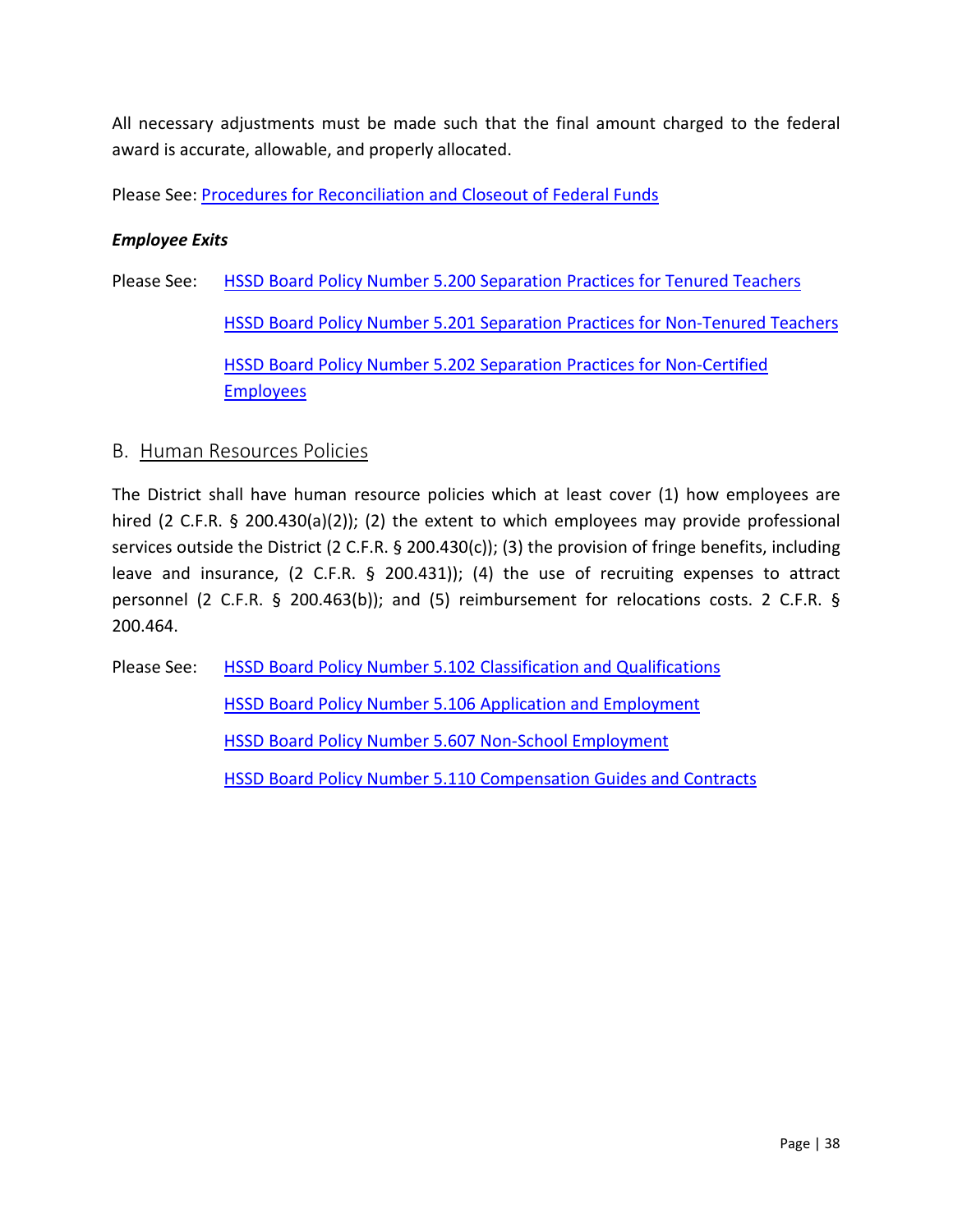# <span id="page-43-0"></span>VI. Record Keeping

## <span id="page-43-1"></span>A. Record Retention

The District maintains all records that fully show (1) the amount of funds under the grant or subgrant; (2) how the subgrantee uses those funds; (3) the total cost of each project; (4) the share of the total cost of each project provided from other sources; (5) other records to facilitate an effective audit; and (6) other records to show compliance with federal program requirements. 34 C.F.R. §§ 76.730-.731 and §§ 75.730-.731. The District also maintains records of significant project experiences and results. 34 C.F.R. § 75.732. These records and accounts must be retained and made available for programmatic or financial audit.

The U.S. Department of Education is authorized to recover any federal funds misspent within 5 years before the receipt of a program determination letter. 34 C.F.R. § 81.31(c). Consequently, the District retain records for a minimum of five (5) years from the date on which the final Financial Status Report is submitted, unless otherwise notified in writing to extend the retention period by the awarding agency, cognizant agency for audit, oversight agency for audit, or cognizant agency for indirect costs. However, if any litigation, claim, or audit is started before the expiration of the record retention period, the records will be trained until all litigation, claims, or audit findings involving the records have been resolved and final action taken. 2 C.F.R. § 200.333.

Please See: [Tennessee Code Annotated 10-7-404 Destruction of Public Records](http://www.huntingdonschools.net/Download.asp?L=1&LMID=1034795&PN=DocumentUploads&DivisionID=21680&DepartmentID=&SubDepartmentID=&SubP=&Act=Download&T=1&I=569602)

[HSSD Board Policy 1.407 School Board Records](http://images.pcmac.org/Uploads/TennesseeSBA/TennesseeSBA/Departments/DocumentsCategories/Documents/1407_66.pdf)

- <span id="page-43-2"></span>B. Collection and Transmission of Records
- Please See: [2 C.F.R.](http://www.ecfr.gov/cgi-bin/text-idx?node=se2.1.200_1335&rgn=div8) § 200.335

[Procedures for Collection and Transmission of Records](http://www.huntingdonschools.net/Download.asp?L=1&LMID=1034795&PN=DocumentUploads&DivisionID=21680&DepartmentID=&SubDepartmentID=&SubP=&Act=Download&T=1&I=569587)

#### <span id="page-43-3"></span>C. Access to Records

The District provides the awarding agency, Inspectors General, the Comptroller General of the United States, and the pass-through entity, or any of their authorized representatives the right of access to any documents, papers, or other records of the District which are pertinent to the Federal award, in order to make audits, examinations, excerpts, and transcripts. The right also includes timely and reasonable access to the District's personnel for the purpose of interview and discussion related to such documents.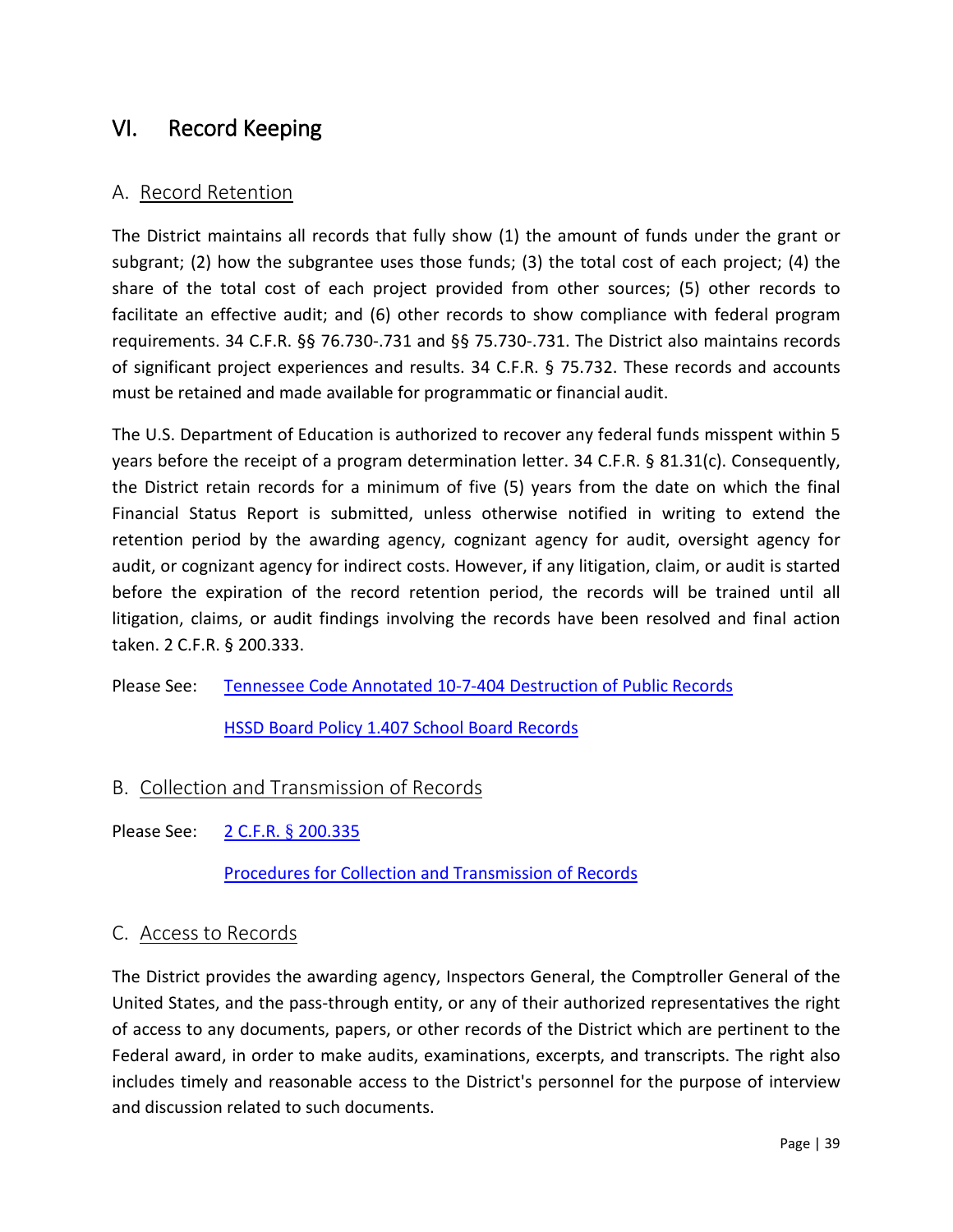## <span id="page-44-0"></span>D. Privacy

Huntingdon Special School District adheres to all policies, procedures, and guidance related to privacy. This includes federal, state, and local guidance. Listed below are the appropriate references that apply to privacy and confidentiality of records within the district:

Please See: 20 U.S.C. § [1232g Family Educational Rights and Privacy Act \(FERPA\)](https://www.gpo.gov/fdsys/pkg/USCODE-2011-title20/pdf/USCODE-2011-title20-chap31-subchapIII-part4-sec1232g.pdf)

[30 C.F.R. Part 99 Family Educational Rights and Privacy](http://www.ecfr.gov/cgi-bin/text-idx?tpl=/ecfrbrowse/Title34/34cfr99_main_02.tpl) [HSSD School Board Policy 1.407 School Board Records](http://images.pcmac.org/Uploads/TennesseeSBA/TennesseeSBA/Departments/DocumentsCategories/Documents/1407_66.pdf)

[HSSD School Board Policy 5.114 Personnel Records](http://images.pcmac.org/Uploads/TennesseeSBA/TennesseeSBA/Departments/DocumentsCategories/Documents/5114_62.pdf)

[HSSD School Board Policy 6.600 Student Records](http://images.pcmac.org/Uploads/TennesseeSBA/TennesseeSBA/Departments/DocumentsCategories/Documents/6600_64.pdf)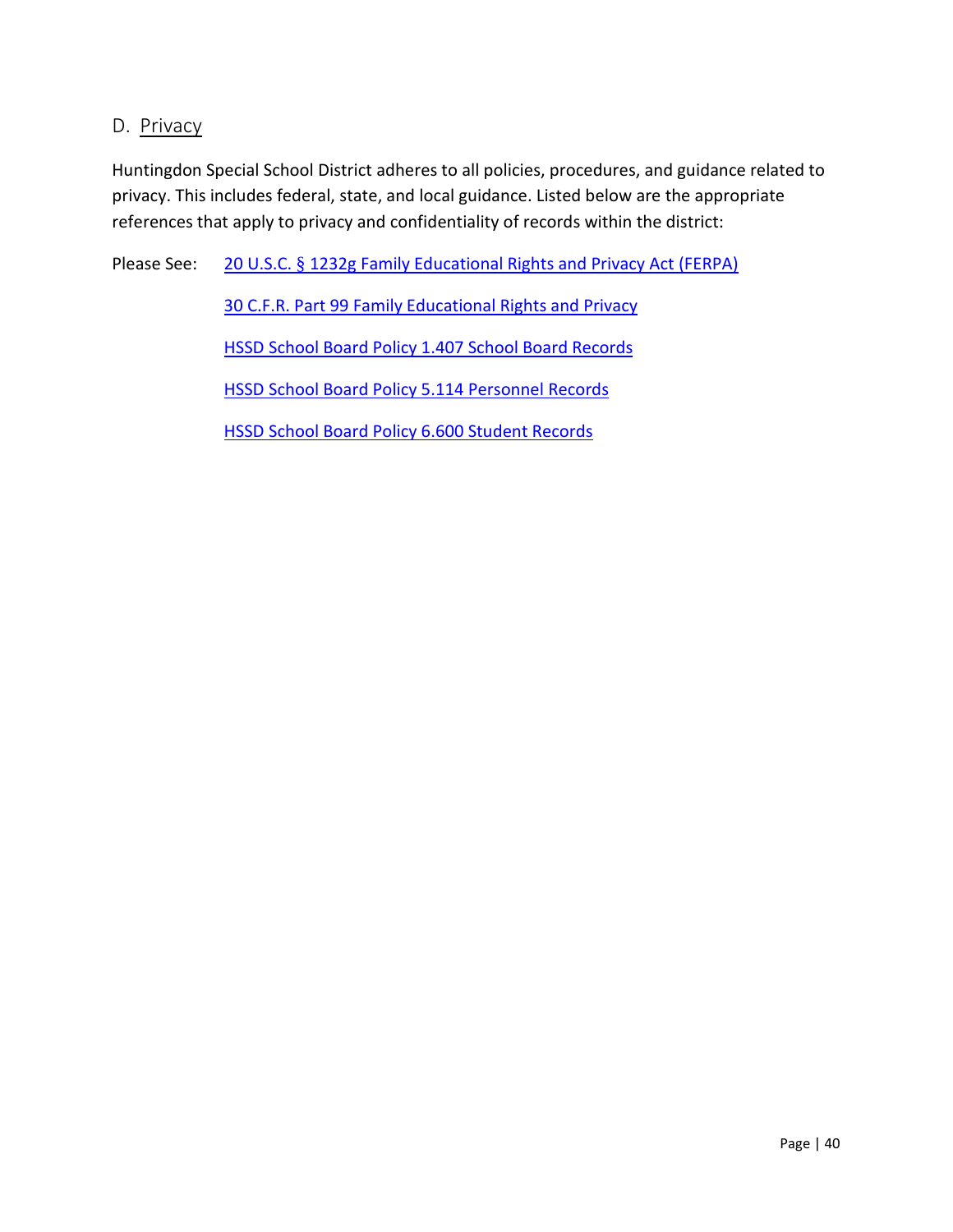# <span id="page-45-0"></span>VII. Subrecipient Monitoring

In the event that the District awards subgrants to other entities, it is responsible for monitoring those grant subrecipients to ensure compliance with federal, state, and local laws. Monitoring is the regular and systematic examination of all aspects associated with the administration and implementation of a program. Each program office that awards a subgrant must have its own monitoring policy. This policy must ensure that any monitoring findings are corrected.

Huntingdon Special School District does not award any subgrants.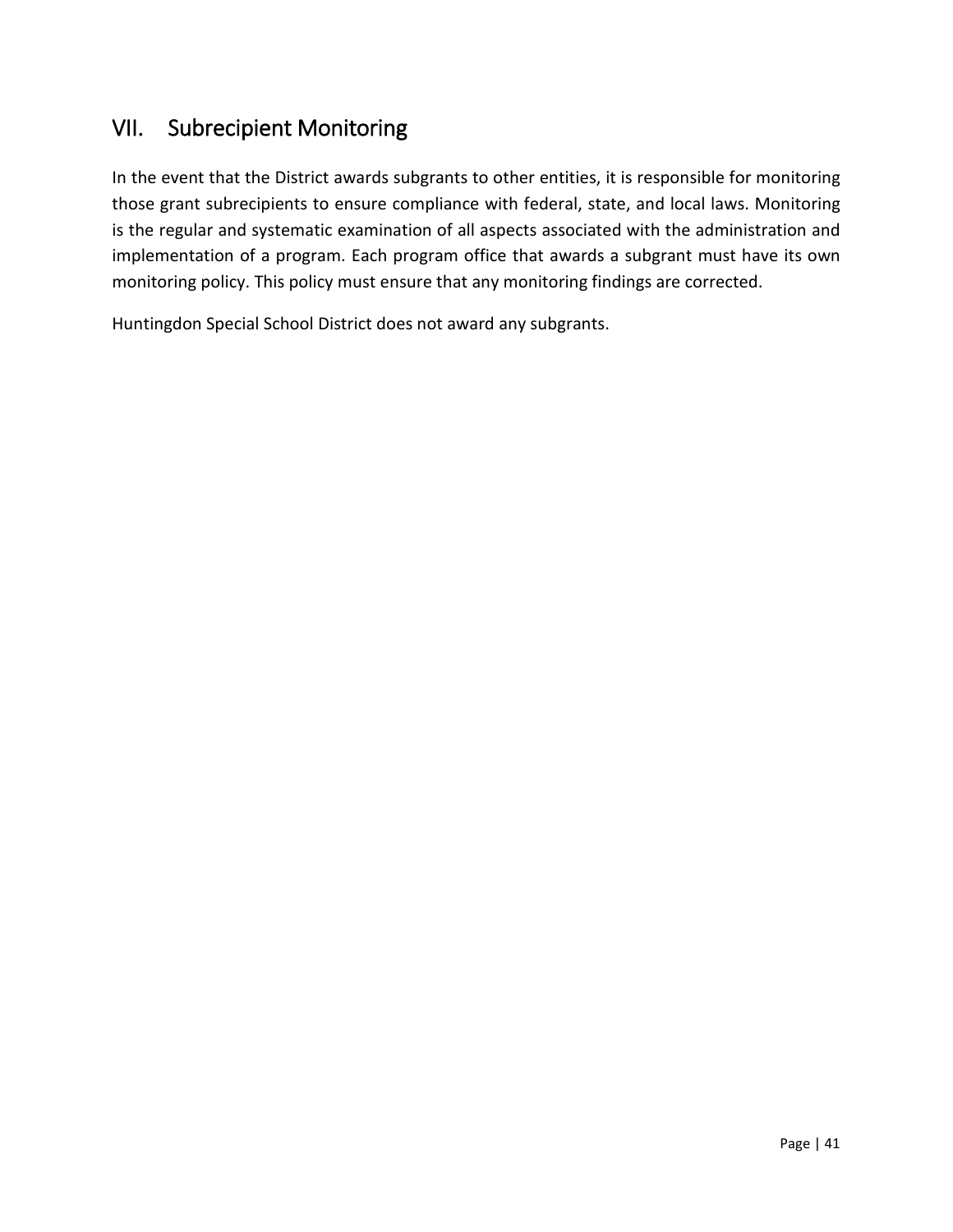# <span id="page-46-0"></span>VIII. Legal Authorities and Helpful Resources

The following documents contain relevant grants management requirements. Staff should be familiar with these materials and consult them when making decisions related to the federal grant.

- Education Department General Administrative Regulations (EDGAR)
	- <http://www2.ed.gov/policy/fund/reg/edgarReg/edgar.html>
- Uniform Administrative Requirements, Cost Principles and Audit Requirements for Federal Awards (2 C.F.R. Part 200)
	- [http://www.eC.F.R..gov/cgi-bin/text](http://www.ecfr.gov/cgi-bin/text-idx?SID=ccccf77e01c9e6d4b3a377815f411704&node=pt2.1.200&rgn=div5)[idx?SID=ccccf77e01c9e6d4b3a377815f411704&node=pt2.1.200&rgn=div5](http://www.ecfr.gov/cgi-bin/text-idx?SID=ccccf77e01c9e6d4b3a377815f411704&node=pt2.1.200&rgn=div5)
	- •
- $\triangleright$  USDE's Uniform Administrative Requirements, Cost Principles and Audit Requirements for Federal Awards (2 C.F.R. Part 3474)
	- [http://www.eC.F.R..gov/cgi-bin/text](http://www.ecfr.gov/cgi-bin/text-idx?SID=ccccf77e01c9e6d4b3a377815f411704&tpl=/ecfrbrowse/Title02/2cfr3474_main_02.tpl)[idx?SID=ccccf77e01c9e6d4b3a377815f411704&tpl=/eC.F.R.browse/Title02/2C.F.](http://www.ecfr.gov/cgi-bin/text-idx?SID=ccccf77e01c9e6d4b3a377815f411704&tpl=/ecfrbrowse/Title02/2cfr3474_main_02.tpl) [R.3474\\_main\\_02.tpl](http://www.ecfr.gov/cgi-bin/text-idx?SID=ccccf77e01c9e6d4b3a377815f411704&tpl=/ecfrbrowse/Title02/2cfr3474_main_02.tpl)
- $\triangleright$  Federal program statutes, regulations, and guidance
	- <http://www.ed.gov/>
	- [2 C.F.R. Subtitle A Chapter II Part 200](http://www.ecfr.gov/cgi-bin/retrieveECFR?gp=1&SID=16f21fd45807987712502dc8f049bc13&ty=HTML&h=L&mc=true&n=pt2.1.200&r=PART)
- $\triangleright$  State regulations, rules, and policies
	- TN State Board of Education Rules and Regulations
		- <http://share.tn.gov/sos/rules/0520/0520.htm>
	- TN State Board of Education Policies, Standards, and Guidelines
		- <https://www.tn.gov/sbe/topic/policies>
	- TN State Department of Education System Manual and Chart of Accounts
		- <http://tn.gov/education/topic/finance>
- $\triangleright$  District regulations, rules, and policies
	- Huntingdon Special School District Board of Education Policies
		- <http://www.boardpolicy.net/?DivisionID=19478&ToggleSideNav>
	- Huntingdon Special School District Administrative and Fiscal Procedures
		- [http://www.huntingdonschools.net/?DivisionID=21680&ToggleSideNav=](http://www.huntingdonschools.net/?DivisionID=21680&ToggleSideNav)
	- Huntingdon Special School District Student and Parent Handbook
		- [http://www.huntingdonschools.net/?DivisionID=4751&ToggleSideNav=](http://www.huntingdonschools.net/?DivisionID=4751&ToggleSideNav)